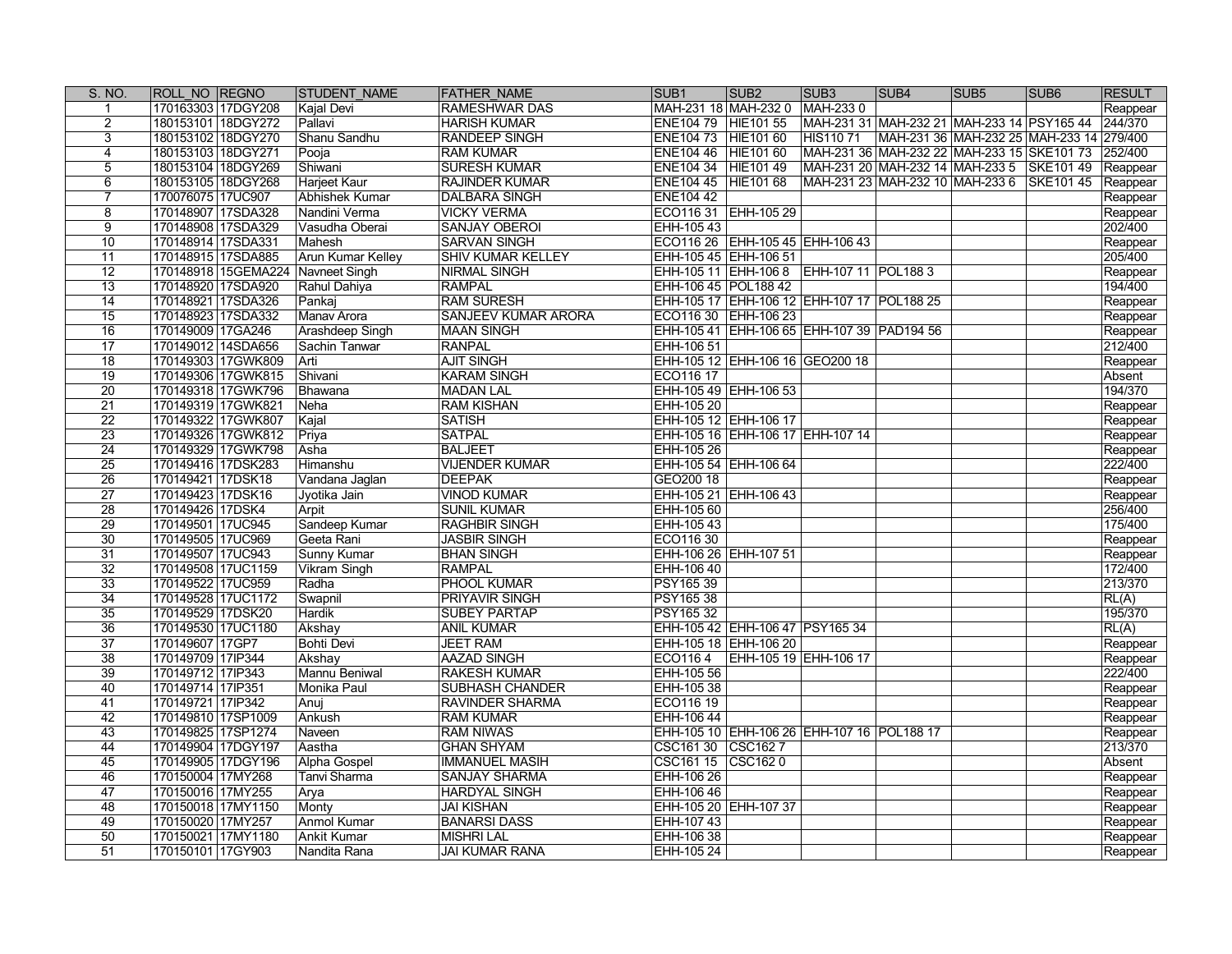| 52              | 170150103 17GY303  | Aanchal Panwar   | <b>ANIL PANWAR</b>          | PAD194 50            |                                            |            |  | $\sqrt{214/400}$ |
|-----------------|--------------------|------------------|-----------------------------|----------------------|--------------------------------------------|------------|--|------------------|
| 53              | 170150108 17GY302  | Avleen Kaur      | <b>TRILOCHAN SINGH</b>      |                      | EHH-105 28 EHH-106 50                      |            |  | Reappear         |
| 54              | 170150113 17GY968  | Muskan           | <b>DALBIR SINGH</b>         |                      | EHH-105 51 EHH-106 76 EHH-107 63 FUE109 69 |            |  | 259/380          |
| 55              | 170150114 17GY898  | Anjali           | <b>SANJAY</b>               | EHH-107 16 PAD194 16 |                                            |            |  | Absent           |
| 56              | 170150122 17GY971  | Sanjana          | <b>RAJESH KUMAR</b>         |                      | EHH-105 36 EHH-106 48 EHH-107 29 PAD194 46 |            |  | Reappear         |
| 57              | 170151213 17DSK348 | Sahil Sharma     | <b>KAMAL SHARMA</b>         | ECH-105 68           |                                            |            |  | 243/400          |
| 58              | 170151214 17DSK341 | Monika           | <b>BALWAN SINGH</b>         | ECH-105 33           |                                            |            |  | Reappear         |
| 59              | 170151303 17UC976  | Raju             | <b>RAM CHANDER</b>          | ENE104 47            |                                            |            |  | 249/400          |
| 60              | 170151304 17UC952  | Tamanna Devi     | <b>MAHINDER SINGH</b>       | <b>ENE104 18</b>     |                                            |            |  | Absent           |
| 61              | 170151404 17SP1041 | Mamta            | <b>RAJ KAPOOR</b>           | ECH-105 51           |                                            |            |  | 224/400          |
| 62              | 170151406 17SP1037 | Ankush Kadyan    | YASHPAL SINGH               | ECH-107 62           |                                            |            |  | 212/400          |
| 63              | 170151410 17SP1045 | Kajal            | <b>KARANPAL</b>             | ECH-105 51           |                                            |            |  | 215/400          |
| 64              | 170151412 17SP1036 | Shivam Saini     | <b>BALWANT KUMAR</b>        |                      | ECH-105 26 ECH-106 57 ECH-107 59 ENE104 32 |            |  | Reappear         |
| 65              | 170151422 17SP1042 | Jyoti Baliyan    | <b>SUBHASH KUMAR</b>        | ECH-105 48           |                                            |            |  | Reappear         |
| 66              | 170151511 17AP1535 | Roopal           | <b>DHARMBIR SINGH</b>       | ECH-105 35 ENE104 22 |                                            |            |  | Reappear         |
| 67              | 170151520 17AP273  | Pushpa           | <b>GHANSHYAM YADAV</b>      | ECH-105 37 ENE104 38 |                                            |            |  | Reappear         |
| 68              | 170151521 17AP1386 | Komal            | <b>JAGMOHAN LAL SAINI</b>   | ECH-105 49           |                                            |            |  | 208/400          |
| 69              | 170151522 17AP1534 | Tamanna          | <b>RISHIPAL</b>             | ECH-105 31           |                                            |            |  | Reappear         |
| $\overline{70}$ | 170151523 17AP291  | Yashika          | <b>SUSHIL</b>               | ECH-105 60           |                                            |            |  | 237/400          |
| $\overline{71}$ | 170151524 17AP290  | Reeta            | <b>SATYAWAN</b>             | ECH-105 18 ENE104 43 |                                            |            |  | Reappear         |
| $\overline{72}$ | 170151526 17AP1388 | Teena            | <b>SOMNATH</b>              | ECH-105 38           |                                            |            |  | Reappear         |
| $\overline{73}$ | 170151527 17AP1391 | Antim            | <b>MAHESH</b>               | ECH-105 34 ENE104 34 |                                            |            |  | Reappear         |
| $\overline{74}$ | 170151532 17AP1387 | Poonam           | <b>VINOD KUMAR SHARMA</b>   | ECH-105 49           |                                            |            |  | 219/400          |
| 75              | 170151533 17AP1389 | Preeti           | <b>SUBHASH</b>              | ECH-105 42 ENE104 52 |                                            |            |  | Reappear         |
| 76              | 170151535 17AP264  | Aman             | <b>BRIJPAL</b>              |                      | ECH-105 51 ECH-106 66                      |            |  | 224/400          |
| 77              | 170151541 17AP263  | Nikhil           | <b>BIJENDER KUMAR</b>       | ECH-105 39           |                                            |            |  | Reappear         |
| $\overline{78}$ | 170151542 17AP281  | Siddharth Sharma | <b>RAVI SHARMA</b>          |                      | ECH-105 24 ECH-106 56                      |            |  | Reappear         |
| 79              | 170151543 17AP1484 | Deepak           | <b>NARESH</b>               | ECH-105 42           |                                            |            |  | Reappear         |
| $\overline{80}$ | 170151544 17AP293  | Aman Chhoker     | <b>NARESH KUMAR CHHOKER</b> | ECH-105 55           |                                            |            |  | 245/400          |
| 81              | 170151601 17MY284  | Kirti            | <b>GOPAL KRISHAN</b>        | <b>ENE104 67</b>     |                                            |            |  | 316/400          |
| 82              | 170151603 17MY276  | Simran           | <b>JARNAIL SINGH</b>        | ECH-105 47           |                                            |            |  | Reappear         |
| 83              | 170151611 17MY1152 | Sahil            | <b>RISHI PAL</b>            | ECH-105 35 ENE104 37 |                                            |            |  | Reappear         |
| 84              | 170151612 17MY1151 | Nagender         | <b>JAGDISH PARSAD</b>       | ECH-105 46 ENE104 20 |                                            |            |  | Reappear         |
| 85              | 170151615 17MY271  | Kartik           | <b>PARVEEN KUMAR</b>        |                      | ECH-105 51 ECH-107 18 ENE104 16            |            |  | Reappear         |
| 86              | 170151701 17GY281  | Shilpa           | <b>DAVINDER SINGH</b>       | ECH-105 28           |                                            |            |  | Reappear         |
| 87              | 170151703 17GY289  | Mansi            | <b>RAMESH KUMAR</b>         | ECH-105 29           |                                            |            |  | Reappear         |
| 88              | 170151704 17GY283  | Khushbu          | <b>DEEPAK YADAV</b>         | ECH-105 25           |                                            |            |  | Reappear         |
| 89              | 170151706 17GY280  | Gritu Rani       | <b>RAJENDER KUMAR</b>       |                      | ECH-105 32 ECH-106 54 ECH-107 52           |            |  | Reappear         |
| 90              | 170151707 17GY275  | Anjali           | <b>DARSHAN LAL</b>          | ECH-105 35           |                                            |            |  | Reappear         |
| 91              | 170151709 17GY286  | Anu              | <b>RAMESH CHANDER</b>       | ECH-105 50           |                                            |            |  | 213/350          |
| $\overline{92}$ | 170151710 17GY287  | Jhalak           | <b>AMIT KUMAR</b>           |                      | ECH-105 36 ECH-106 52 ECH-107 57           |            |  | Reappear         |
| $\overline{93}$ | 170151712 17GY277  | Sheetal          | <b>KARAN SINGH</b>          |                      | ECH-105 51 ECH-106 61 ECH-107 50 GEO200 33 |            |  | 194/370          |
| 94              | 170151714 17GY284  | Payal Rani       | <b>BALI RAM</b>             |                      | ECH-105 43 ECH-107 36                      |            |  | Reappear         |
| 95              | 170151715 17GY288  | Swati            | <b>SAMAY SINGH</b>          |                      | ECH-105 37 ECH-106 57 ECH-107 52           |            |  | Reappear         |
| 96              | 170151806 17DGY187 | Mansi Devi       | <b>JASBIR SINGH</b>         | CSC161 28 CSC162 7   |                                            | ECH-105 50 |  | 192/370          |
| $\overline{97}$ | 170151808 17DGY192 | Himanshi Kamboj  | <b>WARYAM SINGH</b>         |                      | ECH-105 33 ECH-107 59                      |            |  | Reappear         |
| 98              | 170151811 17DGY194 | Jyoti            | <b>RAMESH PAL</b>           |                      | ECH-105 19 ECH-106 51 ECH-107 41 SOC175 56 |            |  | Reappear         |
| 99              | 170151812 17DGY185 | Ritu             | <b>RAJBIR</b>               | ECH-105 23           |                                            |            |  | Reappear         |
| 100             | 170154002 17UC933  | Rajender Kumar   | <b>MAHAVIR SINGH</b>        | <b>ENE104 51</b>     | <b>HMH-I 49</b>                            |            |  | 161/300          |
| 101             | 170154004 17UC931  | Kushpreet Singh  | <b>GURINDER SINGH</b>       | ENE104 44 HMH-I 19   |                                            |            |  | RL(A)            |
| 102             | 170154008 17UC934  | Sunil Kumar      | <b>DHARAM PAL</b>           | <b>HMH-I 73</b>      |                                            |            |  | RL(A)            |
| 103             | 170154010 17UC993  | Nancy            | <b>MADAN KUMAR</b>          | ENE104 47 HMH-I 63   |                                            |            |  | RL(A)            |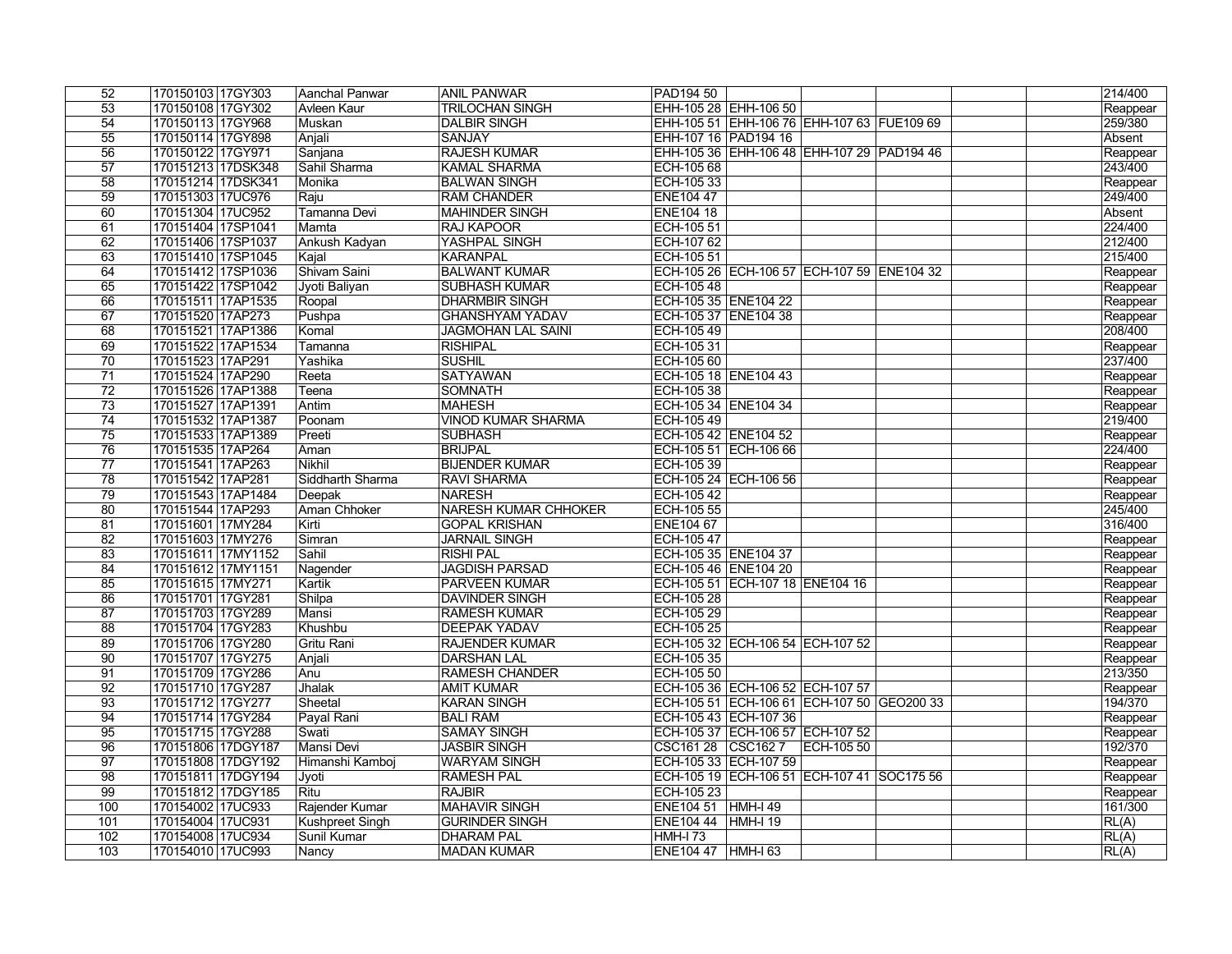| 104              | 170154012 17UC940   | <b>Vishal Kumar</b>     | <b>LAKHMI CHAND</b>        | <b>ENE104 39</b>     |                                               |                   |                   |  | Reappear |
|------------------|---------------------|-------------------------|----------------------------|----------------------|-----------------------------------------------|-------------------|-------------------|--|----------|
| 105              | 170154014 17UC929   | <b>Vikram Singh</b>     | <b>JOGINDER SINGH</b>      | <b>HMH-I 83</b>      |                                               |                   |                   |  | 219/300  |
| 106              | 170155101 17GY319   | Nisha Devi              | <b>RISHI PAL</b>           | <b>HNH-V 35</b>      | HNH-VII 34                                    |                   |                   |  | Reappear |
| 107              | 170155102 17GY309   | Kavita                  | <b>RAM KUMAR</b>           | $HNH-V$ 50           | HNH-VII 43                                    |                   |                   |  | Reappear |
| 108              | 170155103 17GY310   | Pooja Rohilla           | <b>DAVENDER KUMAR</b>      | $HNH-V49$            | <b>HNH-VI 29</b>                              | <b>HNH-VII 44</b> |                   |  | Reappear |
| 109              | 170155104 17GY311   | Suman                   | <b>MOHAN BHADUR</b>        | $HNH-V49$            |                                               |                   |                   |  | 219/400  |
| 110              | 170155107 17GY313   | Parul Rani              | <b>ARUN KUMAR</b>          | $HNH-V$ 60           | HNH-VI 56                                     |                   |                   |  | 219/400  |
| 111              | 170155108 17GY312   | Kajal Rani              | <b>SHRI CHAND</b>          | $HNH-VII$ 54         |                                               |                   |                   |  | 218/400  |
| 112              | 170155109 17GY321   | Reena Devi              | <b>DARSHAN LAL</b>         | $HNH-V34$            | HNH-VI 18                                     | $HNH-VII$ 33      |                   |  | Reappear |
| $\overline{113}$ | 170155110 17GY317   | Kajal                   | <b>MOHINDER KUMAR</b>      | HNH-VI 52            | HNH-VII 48                                    |                   |                   |  | 221/400  |
| 114              | 170155111 17GY318   | Rajni Devi              | <b>PARKASH CHAND</b>       | $HNH-V48$            | HNH-VI <sub>20</sub>                          |                   |                   |  | Reappear |
| 115              | 170157301 17UC901   | Hardeep                 | <b>RAVINDER SINGH</b>      | <b>ENE104 38</b>     |                                               |                   |                   |  | Reappear |
| 116              | 170157303 17UC899   | Rajan                   | <b>SHYAM LAL</b>           | $PHH-VI$ 33          | <b>PHH-VII 47</b>                             |                   |                   |  | Reappear |
| 117              | 170157305 17UC954   | Ujjwal                  | <b>BALBIR</b>              | <b>ENE104 65</b>     |                                               |                   |                   |  | 246/400  |
| 118              | 170157308 17UC898   | Ankit                   | <b>KARAMBIR SINGH</b>      | <b>ENE104 55</b>     |                                               |                   |                   |  | 267/400  |
| 119              | 170157309 17UC906   | <b>Khushpreet Singh</b> | <b>KARMJIT SINGH</b>       | <b>ENE104 50</b>     |                                               |                   |                   |  | 271/400  |
| 120              | 170157311 17UC981   | Sahil                   | <b>BABURAM</b>             | <b>ENE104 51</b>     | $ $ PHH-V 47                                  |                   |                   |  | 208/400  |
| $\overline{121}$ | 170157312 17UC897   | Amit                    | <b>MAHENDER</b>            | $PHH-V35$            | $PHH-VI$ 54                                   | <b>PHH-VII 50</b> |                   |  | Reappear |
| 122              | 170157315 17UC902   | <b>Sunil Kumar</b>      | <b>MAHINDER PAL</b>        | <b>ENE104 56</b>     |                                               |                   |                   |  | 277/400  |
| $\overline{123}$ | 170158403 17AGA109  | Sonali                  | <b>JAGMAL SINGH</b>        | <b>PSH-III 66</b>    |                                               |                   |                   |  | 268/400  |
| 124              | 170158405 17AGA112  | Aarti                   | <b>RAMESH KUMAR</b>        | PSH-II <sub>75</sub> |                                               |                   |                   |  | 245/400  |
| 125              | 170158408 17AGA110  | Pooja                   | <b>JARNAIL SINGH</b>       | $PSH-IIJ$ 56         |                                               |                   |                   |  | 211/400  |
| 126              | 170158506 17SDA343  | Khushi Vij              | <b>JATINDER KUMAR VIJ</b>  | <b>PSH-III 59</b>    |                                               |                   |                   |  | 212/400  |
| 127              | 170158606 17GA261   | Kajal Kumari            | <b>MANOJ TIWARI</b>        | <b>PSH-III 63</b>    |                                               |                   |                   |  | 237/400  |
| 128              | 170158609 17GA590   | Vinod                   | <b>BALDEV RAJ</b>          | HIE101 46            | $PSH-I$ 44                                    | $PSH-II 61$       | <b>PSH-III 56</b> |  | Reappear |
| 129              | 170158610 17GA257   | Ambika Rani             | <b>AJIT KUMAR</b>          | <b>HIE1018</b>       | $PSH-I$ 34                                    | $PSH-II 51$       | <b>PSH-III 48</b> |  | Reappear |
| 130              | 170158701 17MY297   | <b>Aadarsh Kumar</b>    | <b>DINESH KUMAR</b>        | <b>ENE104 16</b>     | $PSH-157$                                     | $PSH-II 12$       |                   |  | Reappear |
| 131              | 170158706 17MY311   | Anu Rani                | <b>SHYAM LAL</b>           | <b>ENE10441</b>      |                                               |                   |                   |  | Reappear |
| 132              | 170158711 17MY295   | Rishu                   | <b>JAGDISH CHAND</b>       | <b>ENE104 44</b>     |                                               |                   |                   |  | 186/400  |
| 133              | 170158716 17MY306   | <b>Vikrant Saini</b>    | <b>SUBHASH SINGH</b>       | $PSH-I 68$           |                                               |                   |                   |  | 237/400  |
| 134              | 170158717 17MY292   | <b>Palveet Singh</b>    | <b>SATISH KUMAR</b>        | $PSH-I$ 59           | <b>PSH-II 55</b>                              | PSH-III 55        |                   |  | 219/400  |
| $\overline{135}$ | 170158718 17MY298   | Nishant                 | <b>KIRAN SINGH</b>         | $PSH-I$ 50           | <b>PSH-III 42</b>                             |                   |                   |  | 177/400  |
| 136              | 170158719 17MY289   | Nishant                 | <b>SURAJ BHAN</b>          | $PSH-II$ 49          | <b>PSH-III 47</b>                             |                   |                   |  | 200/400  |
| 137              | 170158720 17MY296   | Akash                   | <b>SHARVAN KUMAR</b>       | <b>PSH-161</b>       |                                               |                   |                   |  | 187/400  |
| $\overline{138}$ | 170158721 17MY304   | Shahrukh Khan           | <b>ALI NAWAJ</b>           | <b>ENE104 34</b>     | <b>PSH-161</b>                                | PSH-II 46         | PSH-III 41        |  | Reappear |
| 139              | 170158726 17MY307   | Ravikant                | <b>GURDAYAL</b>            | <b>PSH-I 51</b>      | $PSH-II$ 46                                   |                   |                   |  | 201/400  |
| 140              | 170158804 17GY345   | Kirti Saini             | <b>SURINDER KUMAR</b>      | HMC272 26 PSH-I 46   |                                               |                   |                   |  | Reappear |
| 141              | 170158808 17GY842   | Madhu Bala              | <b>DHARM PAL</b>           | <b>PSH-I 18</b>      | <b>PSH-II 41</b>                              |                   |                   |  | Reappear |
| 142              | 170158810 17GY357   | Annu Devi               | <b>NAWAB SINGH</b>         | <b>HMC272 28</b>     |                                               |                   |                   |  | 194/350  |
| 143              | 170158811 17GY352   | Preeti                  | <b>RAJ KUMAR</b>           | ECO116 33 PSH-II 46  |                                               |                   |                   |  | Reappear |
| 144              | 170159905 17DGY1077 | Tamanna Bhyan           | <b>KULDEEP SINGH BHYAN</b> | $ PSL-III 32$        |                                               |                   |                   |  | 167/325  |
| 145              | 170161001 17UC919   | Vinod Kumar             | <b>KARAM SINGH</b>         | <b>SKH-V 73</b>      | SKH-VI <sub>63</sub>                          |                   |                   |  | 242/400  |
| 146              | 170161010 17UC911   | Deepak                  | <b>DHARAM CHAND</b>        | SKH-VI 64            |                                               |                   |                   |  | 251/400  |
| 147              | 170342524 18DSK346  | Kush Rathi              | <b>NAKUL SINGH</b>         | ECO116 48 PSH-I 59   |                                               | $PSH-II$ 49       | PSH-III 14        |  | Reappear |
| 148              | 176025001 17UC941   | Robin Singh             | <b>KRISHAN CHAND</b>       | HMH-I 46             |                                               |                   |                   |  | 170/300  |
| 149              | 180140001 18SDA4    | Kriti Singh             | YASHWANT SINGH             |                      | ECO116 19 EHH-105 35 EHH-106 49 EHH-107 42    |                   |                   |  | RL(A)    |
| 150              | 180140002 18SDA6    | Ritul                   | <b>RAJ KUMAR</b>           |                      | ECO116 65  EHH-105 57  EHH-106 59  EHH-107 61 |                   |                   |  | 242/400  |
| 151              | 180140003 18SDA840  | Vasu                    | <b>BALENDER KUMAR</b>      |                      | EHH-105 55 EHH-106 42 EHH-107 45 POL188 46    |                   |                   |  | 188/400  |
| 152              | 180140004 18SDA841  | Ananya Kataria          | RAHUL KATARIA              |                      | EHH-105 45 EHH-106 43 EHH-107 57 POL188 43    |                   |                   |  | Reappear |
| 153              | 180140005 18SDA1    | Hritik Gujral           | PAWAN GUJRAL               |                      | ECO116 30 EHH-105 23 EHH-106 24 EHH-107 43    |                   |                   |  | Reappear |
| 154              | 180140006 18SDA2    | Sachin                  | <b>SHIV KUMAR</b>          |                      | EHH-105 38 EHH-106 27 EHH-107 25 HIS110 31    |                   |                   |  | Reappear |
| 155              | 180140008 18SDA956  | Nidhika Jain            | <b>VARINDER JAIN</b>       |                      | EHH-105 50 EHH-106 49 EHH-107 51 POL188 53    |                   |                   |  | 201/400  |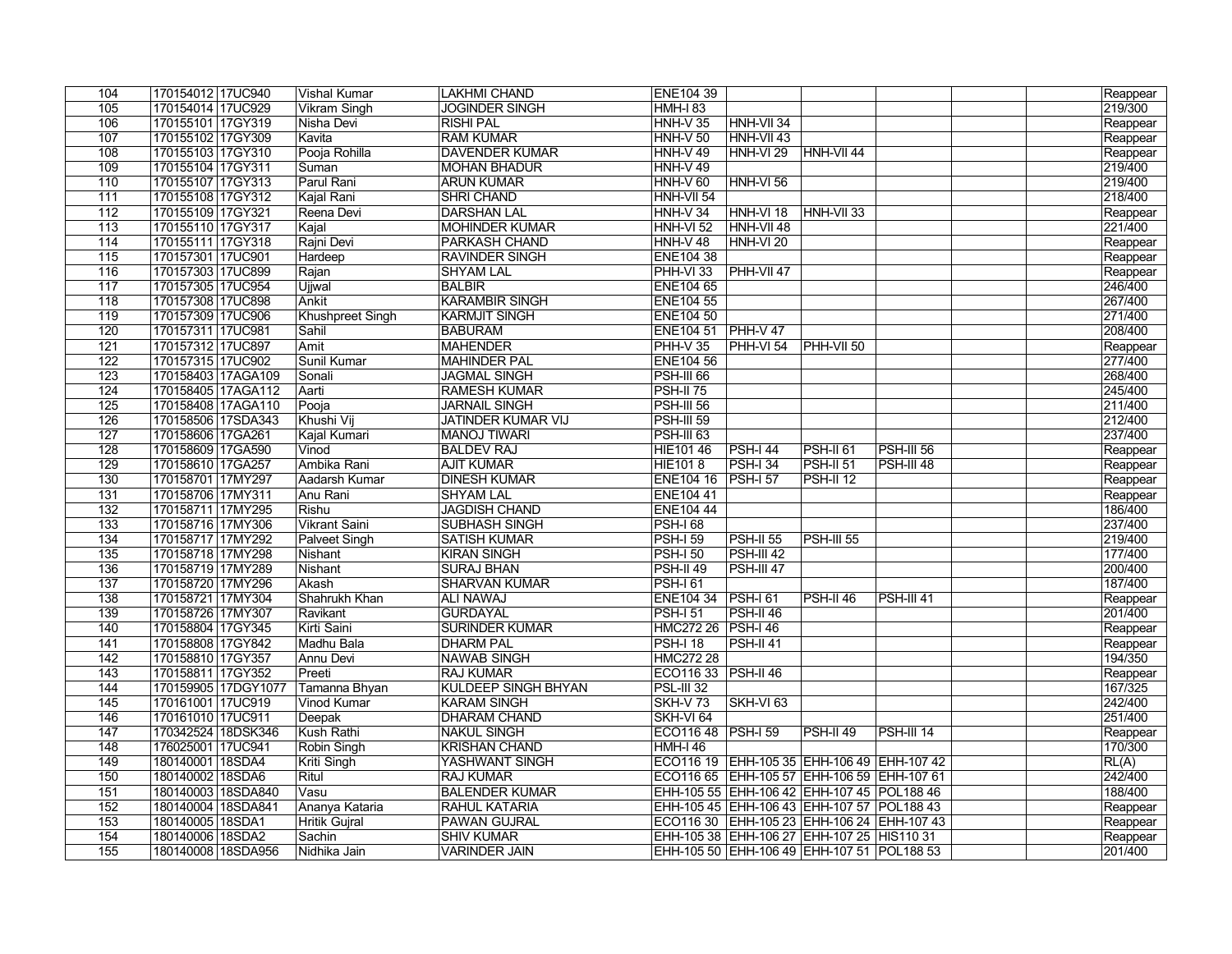| 156              | 180140009 18SDA9                         | Khushboo Chhabra      | <b>GOPAL CHHABRA</b>                        | EHH-105 0   EHH-106 0   EHH-107 3   POL188 44                                            | $\overline{\mathsf{RL}(A)}$ |
|------------------|------------------------------------------|-----------------------|---------------------------------------------|------------------------------------------------------------------------------------------|-----------------------------|
| 157              | 180140010 18SDA10                        | Aafreen Aftab         | <b>AAFTAB ALAM</b>                          | EHH-105 28 EHH-106 45 EHH-107 43 POL188 49                                               | Reappear                    |
| 158              | 180140011 18SDA11                        | Palak                 | <b>KRISHAN KUMAR</b>                        | EHH-105 0 EHH-106 0 EHH-107 0 POL188 1                                                   | Absent                      |
| 159              | 180140012 18SDA953                       | Abhinil Verma         | <b>SUNIL KUMAR VERMA</b>                    | ECO116 29   EHH-105 50   EHH-106 34   EHH-107 35                                         | Reappear                    |
| 160              | 180140013 18SDA7                         | Vanshika Dua          | <b>SATISH DUA</b>                           | EHH-105 50 EHH-106 48 EHH-107 47 POL188 69                                               | 213/400                     |
| 161              | 180140015 18SDA8                         | Kanika Nagi           | <b>HARISH NAGI</b>                          | EHH-105 12 EHH-106 29 EHH-107 35 POL188 44                                               | Reappear                    |
| 162              | 180140017 18SDA5                         | Sarvesh Soni          | <b>SURESH SONI</b>                          | EHH-105 62 EHH-106 55 EHH-107 54 POL188 52                                               | 223/400                     |
| 163              | 180140018 18SDA934                       | Tushar Randhawa       | <b>DALVIR SINGH</b>                         | EHH-105 41   EHH-106 35   EHH-107 52   PBE101 44                                         | Reappear                    |
| 164              | 180140019                                | Balkaran Singh        | <b>SUKHPAL SINGH</b>                        | EHH-105 14 EHH-106 0 EHH-107 6 PBE101 8                                                  | RL (Regn.)                  |
| 165              | 180140021 18SDA3                         | Divya                 | <b>RAKESH KUMAR PASSI</b>                   | EHH-105 19 EHH-106 21 EHH-107 6 POL188 23                                                | Reappear                    |
| 166              | 180140022 18SDA996                       | Sakshi Sharma         | <b>RAJESH SHARMA</b>                        | ECO116 41   EHH-105 51   EHH-106 42   EHH-107 40                                         | Reappear                    |
| 167              | 180140101 18GA174                        | Johnson N B           | BABU N B                                    | EHH-105 67 EHH-106 63 EHH-107 58 PAD194 60                                               | 248/400                     |
| 168              | 180140102 18GA498                        | Sakshi                | <b>ASHOK KUMAR</b>                          | EHH-105 10 EHH-106 26 EHH-107 18 POL188 30                                               | Reappear                    |
| 169              | 180140104 16GA32                         | Manoj Kumar           | <b>VIJAY KUMAR</b>                          | EHH-105 10 EHH-106 18 EHH-107 10 PAD194 15                                               | Absent                      |
| 170              | 180140105 18GA175                        | Pratik Pradhan        | MAHENDRA PRADHAN                            | EHH-105 55 EHH-106 78 EHH-107 58 POL188 57                                               | 248/400                     |
| 171              | 180140106 18GA176                        | Mohit Singh           | <b>JASBIR SINGH</b>                         | EHH-105 17 EHH-106 40 EHH-107 59 HIS110 54                                               | Reappear                    |
| 172              | 180140107 18GA393                        | Dikshita Malik        | <b>DINESH MALIK</b>                         | EHH-105 47 EHH-106 51 EHH-107 51 POL188 46                                               | 195/400                     |
| 173              | 180140108 18GA180                        | Avni                  | <b>ASHOK KUMAR</b>                          | EHH-105 78 EHH-106 70 EHH-107 63 PAD194 72                                               | 283/400                     |
| 174              | 180140109 18GA178                        | Shewani Pradhan       | <b>HEM KUMAR PRADHAN</b>                    | EHH-105 77 EHH-106 72 EHH-107 66 POL188 68                                               | 283/400                     |
| 175              | 180140110 18GA421                        | Nikita Rawat          | <b>TARA SINGH RAWAT</b>                     | EHH-105 50 EHH-106 63 EHH-107 44 POL188 50                                               | Reappear                    |
| 176              | 180140111 18GA179                        | Shreya Parashar       | <b>ASHWANI PARASHAR</b>                     | EHH-105 66 EHH-106 71 EHH-107 64 POL188 74                                               | 275/400                     |
| 177              | 180140113 18GA487                        | ∣Ekta                 | <b>RAVINDER KUMAR</b>                       | EHH-105 44 EHH-106 73 EHH-107 38 PAD194 61                                               | Reappear                    |
| 178              | 180140115 18GA181                        | <b>Ankit Kumar</b>    | <b>SANTRAM</b>                              | EHH-105 14 EHH-106 38 EHH-107 18 POL188 26                                               | Reappear                    |
| 179              | 180140201 18DSK1004                      | Sagar Sharma          | LAL RATTAN                                  | EHH-105 44 EHH-106 48 EHH-107 49 POL188 69                                               | 210/400                     |
| 180              | 180140202 18DSK324                       | Shubham               | <b>SURESH</b>                               | EHH-105 4   EHH-106 8   EHH-107 8   GEO200 0                                             | Absent                      |
| 181              | 180140203 18DSK323                       | Sachin Kumar          | <b>PARVESH KUMAR</b>                        | EHH-105 17   EHH-106 32   EHH-107 43   POL188 49                                         | Reappear                    |
| 182              | 180140204 18DSK319                       | Nirmal Kaur           | <b>RAJVINDER SINGH</b>                      | ECO116 49   EHH-105 51   EHH-106 62   EHH-107 58                                         | 220/400                     |
| 183              | 180140205 18DSK315                       | Prince                | <b>BALBIR SAINI</b>                         | EHH-105 4   EHH-106 20   EHH-107 30   POL188 36                                          | Reappear                    |
| 184              | 180140206 18DSK330                       | Taniya                | <b>VARINDER GOSWAMI</b>                     | EHH-105 76 EHH-106 72 EHH-107 70 POL188 80                                               | 298/400                     |
| 185              | 180140207 18DSK334                       | Pahuni                | <b>VANDANA GARG</b>                         | EHH-105 62 EHH-106 66 EHH-107 74 HIS110 64                                               | 266/400                     |
| 186              | 180140209 18DSK317                       | Yash                  | <b>RANDHIR</b>                              | EHH-105 59 EHH-106 52 EHH-107 62 POL188 51                                               | 224/400                     |
| 187              | 180140210 18DSK332                       | <b>Bharti Devi</b>    | <b>RAM NIWAS</b>                            | EHH-105 48 EHH-106 49 EHH-107 51 POL188 41                                               | Reappear                    |
| 188              | 180140211 18DSK328                       | Ritu                  | <b>BHAL SINGH</b>                           | EHH-105 29 EHH-106 31 EHH-107 63 POL188 32                                               | Reappear                    |
| 189              | 180140212 18DSK322                       | Rahul                 | <b>RAMLAL</b>                               | EHH-105 50 EHH-106 59 EHH-107 49 HIS110 81                                               | 239/400                     |
| 190              | 180140213 18DSK961                       | Deepika Khewal        | MADANPAL                                    | EHH-105 78 EHH-106 74 EHH-107 83 HIS110 95                                               | 330/400                     |
| 191              | 180140214 18DSK333                       | Jyoti                 | <b>RAVI DUTT DHIMAN</b>                     | EHH-105 6 EHH-106 53 EHH-107 45 POL188 59                                                | Reappear                    |
| 192              | 180140215 18DSK327                       | Simran                | <b>SATISH NAGPAL</b>                        | ECO116 85 EHH-105 70 EHH-106 73 EHH-107 80                                               | 308/400                     |
| 193              | 180140216 18DSK326                       | Muskaan Nagpal        | <b>SURINDER NAGPAL</b>                      | EHH-105 70 EHH-106 74 EHH-107 83 POL188 81                                               | 308/400                     |
| 194<br>195       | 180140218 18DSK337                       | Himanshi<br>Rakhi     | <b>JATINDER KUMAR</b><br><b>MOHAN SAINI</b> | EHH-105 57 EHH-106 59 EHH-107 73 HIS110 59                                               | 248/400                     |
| 196              | 180140219 18DSK329<br>180140220 18DSK338 |                       | <b>KRISHAN THAPA</b>                        | EHH-105 59 EHH-106 48 EHH-107 40 POL188 59<br>EHH-105 63 EHH-106 52 EHH-107 49 HIS110 78 | Reappear<br>240/400         |
| 197              | 180140221 18DSK341                       | Veena<br>Yagya Sharma | <b>RAVINDER SHARMA</b>                      | EHH-105 46 EHH-106 45 EHH-107 40 POL188 59                                               |                             |
| 198              | 180140222 18DSK336                       | Shikha                | <b>LONAM</b>                                |                                                                                          | Reappear<br>190/370         |
| 199              | 180140223 18DSK340                       | Meena Sharma          | <b>PREM SINGH</b>                           | EHH-105 48 EHH-106 53 EHH-107 49 GEO200 40<br>EHH-105 49 EHH-106 49 EHH-107 44 GEO200 37 | Reappear                    |
| 200              | 180140226 18DSK320                       | Richa                 | <b>ANIL KUMAR</b>                           | ECO116 75   EHH-105 52   EHH-106 51   EHH-107 52                                         | 230/400                     |
| 201              | 180140227 18DSK325                       | Hansraj               | <b>JANAK SINGH</b>                          | EHH-105 4   EHH-106 8   EHH-107 8   HIS110 3                                             | Absent                      |
| 202              | 180140228 18DSK321                       | Rohit                 | <b>MUKESH KUMAR</b>                         | ECO116 78   EHH-105 56   EHH-106 29   EHH-107 47                                         | Reappear                    |
| $\overline{203}$ | 180140301 18GWK430                       | Prachi                | <b>ASHOK</b>                                | EHH-105 51 EHH-106 42 EHH-107 20 GEO200 37                                               | Reappear                    |
| 204              | 180140302 18GWK434                       | Sakshi Sharma         | <b>DAVINDER SHARMA</b>                      | EHH-105 59 EHH-106 58 EHH-107 48 GEO200 38                                               | 203/370                     |
| 205              | 180140303 18GWK428                       | Akanksha              | <b>PARVEEN KUMAR</b>                        | EHH-105 62 EHH-106 51 EHH-107 46 PSY165 48                                               | 206/370                     |
| 206              | 180140304 18GWK415                       | Divya                 | <b>BRIJ BHUSHAN</b>                         | EHH-105 35 EHH-106 63 EHH-107 25 PSY165 49                                               | Reappear                    |
| 207              | 180140306 18GWK408                       | Sarita                | <b>SUKHDEEP</b>                             | EHH-105 58 EHH-106 60 EHH-107 36 PSY165 46                                               | Reappear                    |
|                  |                                          |                       |                                             |                                                                                          |                             |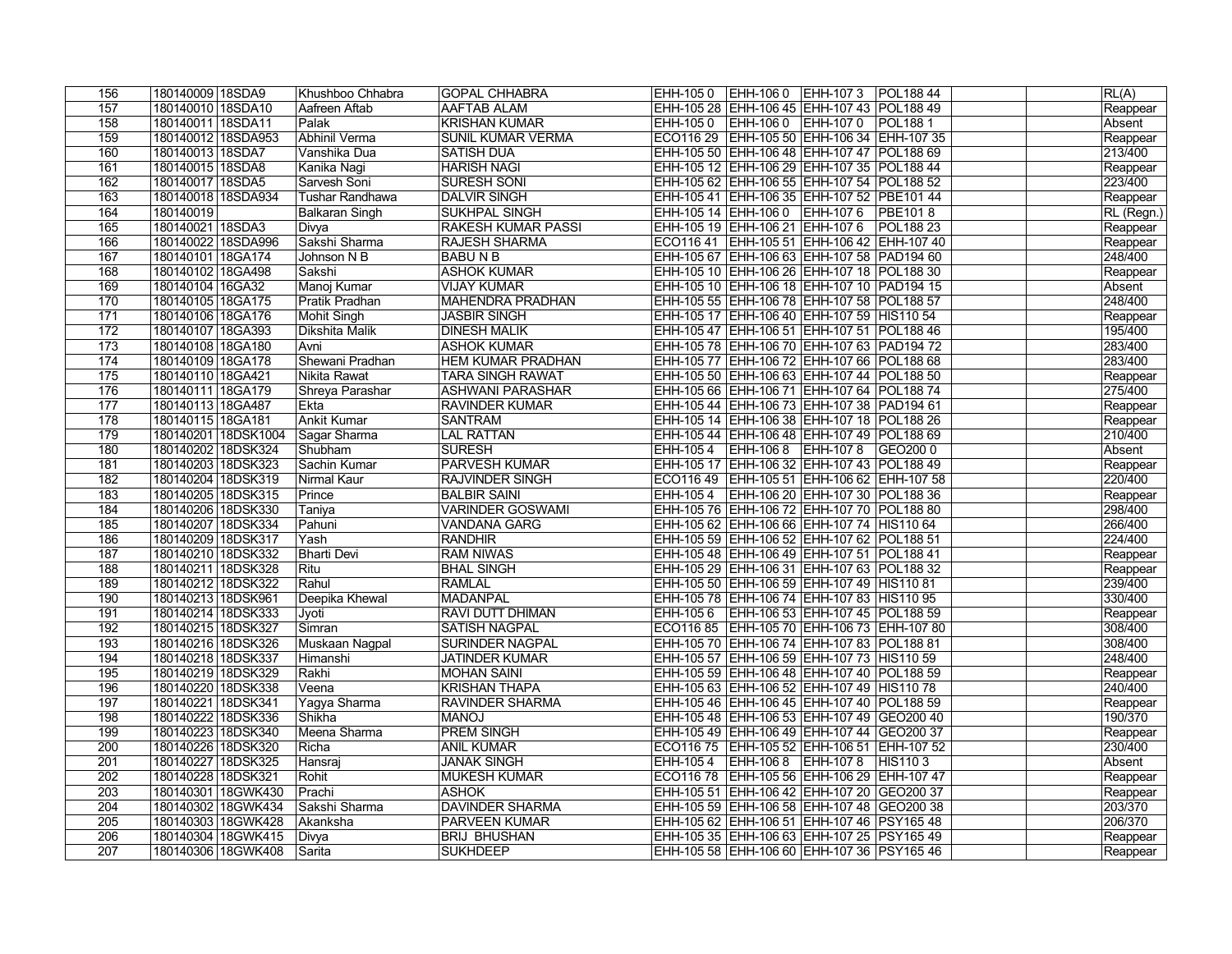| 208              | 180140308 18GWK409  | Sonam                | <b>ISHWAR SINGH</b>       | ECO116 72  EHH-105 56  EHH-106 53  EHH-107 41    |                                                  | Reappear   |
|------------------|---------------------|----------------------|---------------------------|--------------------------------------------------|--------------------------------------------------|------------|
| $\overline{209}$ | 180140309 18GWK439  | Reetu                | <b>BIJINDER</b>           | EHH-105 57 EHH-106 47 EHH-107 17 GEO200 36       |                                                  | Reappear   |
| 210              | 180140310 18GWK436  | Navjot Kaur          | <b>DAVINDER SINGH</b>     |                                                  | ECO116 34   EHH-105 65   EHH-106 60   EHH-107 46 | Reappear   |
| 211              | 180140311 18GWK406  | Kajal Rani           | <b>SARUP CHAND</b>        | EHH-105 58 EHH-106 48 EHH-107 38 PSY165 46       |                                                  | Reappear   |
| 212              | 180140312 18GWK432  | Parul                | <b>RAJESH</b>             | EHH-105 47 EHH-106 62 EHH-107 30 PSY165 48       |                                                  | Reappear   |
| $\overline{213}$ | 180140313 18GWK410  | ∣Jyoti               | <b>ASHOK KUMAR</b>        |                                                  | ECO116 18 EHH-105 22 EHH-106 15 EHH-107 12       | Reappear   |
| 214              | 180140315 18GWK429  | Hritika              | <b>SUNIL KUMAR</b>        | ECO116 39 EHH-105 37 EHH-106 42 EHH-107 36       |                                                  | Reappear   |
| 215              | 180140316 18GWK438  | Anu                  | <b>JAI BHAGWAN</b>        | ECO116 35   EHH-105 47   EHH-106 40   EHH-107 37 |                                                  | Reappear   |
| 216              | 180140317 18GWK435  | Ridhi Goel           | <b>PARVEEN GOEL</b>       |                                                  | ECO116 32 EHH-105 52 EHH-106 38 EHH-107 33       | Reappear   |
| 217              | 180140318 18GWK425  | Simranjeet Kaur      | <b>SULEKHAN SINGH</b>     | EHH-105 54 EHH-106 66 EHH-107 27 PSY165 47       |                                                  | Reappear   |
| 218              | 180140319 18GWK411  | Simarjeet            | <b>GURMUKH SINGH</b>      |                                                  | ECO116 49   EHH-105 53   EHH-106 66   EHH-107 33 | Reappear   |
| 219              | 180140320 18GWK412  | Ranjna               | <b>CHANDER PARKASH</b>    |                                                  | ECO116 67 EHH-105 72 EHH-106 69 EHH-107 50       | 258/400    |
| 220              | 180140321 18GWK426  | Pooja                | <b>ASHOK KUMAR</b>        | EHH-105 42 EHH-106 42 EHH-107 20 GEO200 34       |                                                  | Reappear   |
| 221              | 180140322 18GWK401  | Jaya Maangal         | <b>RAM NARAYAN</b>        |                                                  | ECO116 30   EHH-105 56   EHH-106 61   EHH-107 19 | Reappear   |
| 222              | 180140323 18GWK423  | Jasbir Kaur          | <b>SEWA SINGH</b>         |                                                  | ECO116 19 EHH-105 30 EHH-106 39 EHH-107 12       | Reappear   |
| 223              | 180140326 18GWK422  | Shahnaaj             | <b>BALBIR</b>             | EHH-105 28 EHH-106 71 EHH-107 18 PSY165 45       |                                                  | Reappear   |
| 224              | 180140327 18GWK418  | Simran Kaur          | <b>SHAMINDER SINGH</b>    |                                                  | ECO116 49   EHH-105 38   EHH-106 49   EHH-107 20 | Reappear   |
| 225              | 180140329 18GWK421  | Pooja                | <b>SOM DUTT</b>           | EHH-105 36 EHH-106 41 EHH-107 19 GEO200 44       |                                                  | Reappear   |
| 226              | 180140331 18GWK403  | Jyoti                | <b>SANJAY</b>             |                                                  | ECO116 30 EHH-105 24 EHH-106 51 EHH-107 18       | Reappear   |
| $\overline{227}$ | 180140333 18GWK416  | Dharmi               | <b>MEWA SINGH</b>         |                                                  | ECO116 19   EHH-105 14   EHH-106 33   EHH-107 28 | Reappear   |
| 228              | 180140334 18GWK404  | Meena                | <b>PARKASH KUMAR</b>      | EHH-1059                                         | EHH-106 12 EHH-107 24 GEO200 34                  | Reappear   |
| 229              | 180140335 18GWK431  | Muskan               | <b>PAWAN KUMAR</b>        | EHH-105 57 EHH-106 53 EHH-107 63 GEO200 46       |                                                  | 219/370    |
| 230              | 180140401 18UC969   | Simran Nimma         | NARINDER                  | EHH-105 52 EHH-106 51 EHH-107 64 HIS110 63       |                                                  | 230/400    |
| 231              | 180140402 18UC1005  | Aakash Dhariwal      | <b>GURMEET SINGH</b>      | EHH-105 60 EHH-106 60 EHH-107 64 PSY165 46       |                                                  | 230/370    |
| 232              | 180140404 18UC790   | Mamta Rani           | <b>BALBIR</b>             | ECO116 47   EHH-105 51   EHH-106 54   EHH-107 40 |                                                  | Reappear   |
| 233              | 180140405 18UC792   | Kirna Devi           | <b>SURENDER KUMAR</b>     | EHH-105 64 EHH-106 68 EHH-107 67 HIS110 72       |                                                  | 271/400    |
| 234              | 180140406 18UC780   | Vijay                | <b>OM PARKASH</b>         | EHH-105 46 EHH-106 40 EHH-107 46 PSY165 20       |                                                  | Reappear   |
| 235              | 180140408 18UC776   | Kuldeep              | <b>SHADI RAM</b>          | EHH-105 50 EHH-106 39 EHH-107 53 HIS110 67       |                                                  | Reappear   |
| 236              | 180140409 18UC980   | Rashmi Panchal       | <b>CHARAN SINGH</b>       | EHH-105 15 EHH-106 15 EHH-107 62 PSY165 41       |                                                  | Reappear   |
| 237              | 180140410 18UC787   | Akta                 | <b>AZAD SINGH</b>         | EHH-105 64 EHH-106 64 EHH-107 63 PSY165 54       |                                                  | 245/370    |
| 238              | 180140413 18UC784   | Rohit Ranga          | <b>KULBIR SINGH</b>       | EHH-105 59 EHH-106 77 EHH-107 59 HIS110 56       |                                                  | 251/400    |
| 239              | 180140414 18UC793   | <b>Bharti Lamsar</b> | <b>ISHWAR SINGH</b>       | EHH-105 58 EHH-106 66 EHH-107 62 HIS110 62       |                                                  | 248/400    |
| 240              | 180140415 18UC970   | Sahil                | MANOJ KUMAR               | EHH-105 68 EHH-106 74 EHH-107 76 PSY165 61       |                                                  | 279/370    |
| 241              | 180140416 18UC788   | Komal                | <b>ROOP CHAND</b>         |                                                  | ECO116 74   EHH-105 64   EHH-106 81   EHH-107 64 | 283/400    |
| 242              | 180140419 18UC971   | Khushboo             | <b>PARDEEP DHIMAN</b>     | EHH-105 49 EHH-106 40 EHH-107 46 HIS110 40       |                                                  | Reappear   |
| 243              | 180140420 18UC772   | Hemant               | <b>SATYAVIR</b>           | EHH-105 20 EHH-106 8 EHH-107 27 PAD194 40        |                                                  | Reappear   |
| 244              | 180140421 18UC789   | Dimpal Sharma        | <b>BALWINDER KUMAR</b>    | EHH-105 65 EHH-106 69 EHH-107 71 PSY165 56       |                                                  | 261/370    |
| 245              | 180140422 18UC769   | Rahul                | MANI RAM                  | EHH-105 61 EHH-106 74 EHH-107 50 PSY165 54       |                                                  | 238/370    |
| 246              | 180140424 18UC975   | Subodh               | <b>CHAND SINGH</b>        | EHH-105 51   EHH-106 30   EHH-107 50   PSY165 39 |                                                  | Reappear   |
| $\overline{247}$ | 180140426 18UC979   | ∣Geetika             | <b>VIJAY KUMAR</b>        | EHH-105 64   EHH-106 74   EHH-107 64   HIS110 73 |                                                  | 275/400    |
| 248              | 180140427           | Kumari Varsha        | <b>RAJ KUMAR</b>          | EHH-105 59 EHH-106 44 EHH-107 56 PAD194 59       |                                                  | Reappear   |
| 249              | 180140428 18UC781   | Akshit Mann          | <b>DALBIR SINGH MANN</b>  | EHH-105 62 EHH-106 63 EHH-107 59 HIS110 67       |                                                  | 251/400    |
| 250              | 180140429 18UC973   | Ritika               | <b>BALINDER SINGH</b>     |                                                  | ECO116 59   EHH-105 66   EHH-106 62   EHH-107 62 | 249/400    |
| 251              | 180140431   18UC782 | Vishwas              | RAMPHAL                   |                                                  | ECO116 21   EHH-105 49   EHH-106 44   EHH-107 56 | Reappear   |
| 252              | 180140433   18UC976 | Anjali               | SOMDUTT SHARMA            | EHH-105 65 EHH-106 74 EHH-107 72 GEO200 35       |                                                  | 246/370    |
| 253              | 180140434 18UC974   | Jyoti                | <b>NARESH</b>             | EHH-105 77   EHH-106 73   EHH-107 75   GEO200 41 |                                                  | 266/370    |
| 254              | 180140435 18UC1052  | Mohit                | <b>RAMESH</b>             | EHH-105 50 EHH-106 46 EHH-107 39 HIS110 48       |                                                  | RL(A)      |
| 255              | 180140436 18UC977   | Shradha              | <b>RAKESH KUMAR</b>       | EHH-105 68 EHH-106 65 EHH-107 76 PSY165 49       |                                                  | 258/370    |
| 256              | 180140437 18UC783   | Abhishek             | <b>SATISH KUMAR</b>       | EHH-105 8 EHH-106 8 EHH-107 8 HIS110 0           |                                                  | Absent     |
| 257              | 180140438 18UC972   | Shruti Sharma        | <b>PAWAN KUMAR</b>        |                                                  | ECO116 49   EHH-105 71   EHH-106 74   EHH-107 73 | 267/400    |
| 258              | 180140440           | Vishal               | <b>SOMPAL</b>             | EHH-105 8 EHH-106 8 EHH-107 8 HIS110 0           |                                                  | RL (Regn.) |
| 259              | 180140501 18GP728   | Gursimran Kaur Arora | <b>GURDEV SINGH ARORA</b> | EHH-105 53 EHH-106 66 EHH-107 66 POL188 30       |                                                  | Reappear   |
|                  |                     |                      |                           |                                                  |                                                  |            |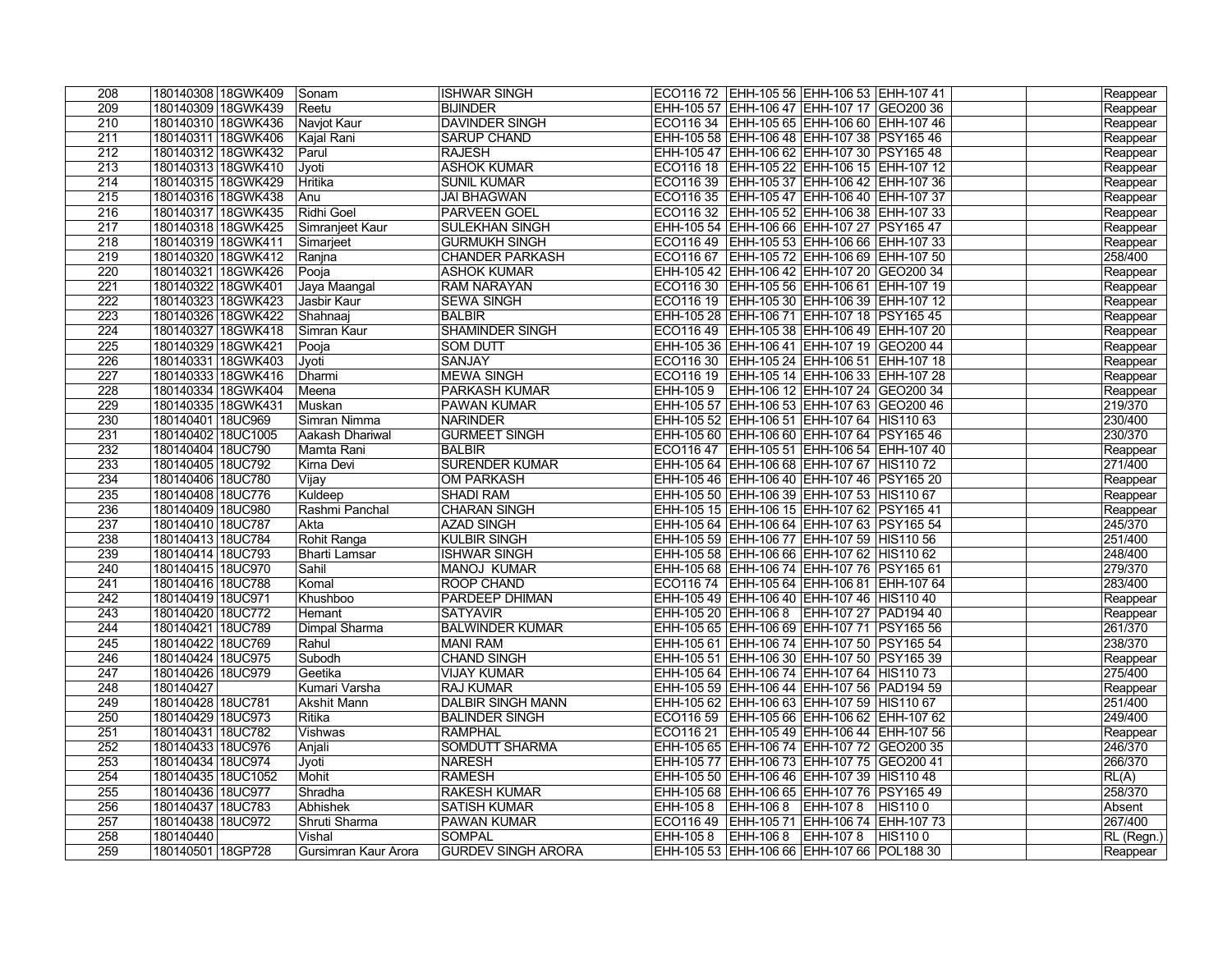| 260              | 180140503 18GP1     | Ashish Kumar Punia    | <b>RAM KUMAR</b>         | EHH-105 59 EHH-106 53 EHH-107 65 POL188 33       | Reappear |
|------------------|---------------------|-----------------------|--------------------------|--------------------------------------------------|----------|
| $\overline{261}$ | 180140504 18GP3     | Rajat                 | <b>TARA CHAND</b>        | EHH-105 32 EHH-106 35 EHH-107 46 POL188 31       | Reappear |
| 262              | 180140506 18GP11    | Yogesh Kumar          | <b>NARESH KUMAR</b>      | ECO116 44   EHH-105 49   EHH-106 44   EHH-107 50 | Reappear |
| $\overline{263}$ | 180140507 18GP10    | Vipin                 | <b>SUBHASH</b>           | EHH-105 10 EHH-106 16 EHH-107 32 POL188 18       | Reappear |
| 264              | 180140510 18GP722   | Shalu Tanwar          | <b>AJAY KUMAR</b>        | ECO116 38   EHH-105 43   EHH-106 43   EHH-107 63 | Reappear |
| $\overline{265}$ | 180140511 18GP6     | Jyoti Sharma          | <b>MAHENDER PAL</b>      | EHH-105 69 EHH-106 85 EHH-107 73 HIS110 69       | 296/400  |
| 266              | 180140512 18GP14    | Sagar                 | <b>DHARMENDER</b>        | EHH-105 62 EHH-106 69 EHH-107 76 POL188 33       | Reappear |
| 267              | 180140514 18GP5     | Nisha Chauhan         | <b>KESAR SINGH</b>       | EHH-105 57 EHH-106 65 EHH-107 61 HIS110 69       | 252/400  |
| 268              | 180140515 18GP7     | Nirmal Kumar          | <b>DILBAG SINGH</b>      | EHH-105 38 EHH-106 45 EHH-107 18 POL188 38       | Reappear |
| 269              | 180140603 18IP407   | Jyoti                 | <b>RANBIR</b>            | EHH-105 33 EHH-106 39 EHH-107 44 MUI102 29       | Reappear |
| 270              | 180140605 18IP405   | Preeti                | <b>VED PARKASH</b>       | ECO116 31   EHH-105 35   EHH-106 45   EHH-107 49 | Reappear |
| 271              | 180140607 18IP418   | Simran Kapoor         | <b>RAJU KAPOOR</b>       | EHH-105 40 EHH-106 70 EHH-107 52 POL188 59       | Reappear |
| 272              | 180140608 18IP415   | Yogita                | <b>NARENDER KUMAR</b>    | EHH-105 51 EHH-106 78 EHH-107 64 POL188 82       | 275/400  |
| 273              | 180140609 18lP431   | Yashmeen Sidhu        | <b>GURJANT SINGH</b>     | EHH-105 38 EHH-106 62 EHH-107 50 MUI102 11       | Reappear |
| 274              | 180140610 18IP404   | Pooja                 | <b>SOMBIR</b>            | EHH-105 41 EHH-106 45 EHH-107 42 POL188 56       | Reappear |
| 275              | 180140611 18IP419   | Shalu Rani            | <b>VINOD KUMAR</b>       | EHH-105 62 EHH-106 61 EHH-107 64 MUI102 42       | 229/350  |
| 276              | 180140612 18 P388   | Sachin                | <b>RAJ KUMAR</b>         | EHH-105 52 EHH-106 67 EHH-107 35 POL188 74       | Reappear |
| 277              | 180140614 18IP401   | Ankit Kumar           | <b>SATISH KUMAR</b>      | EHH-105 33 EHH-106 20 EHH-107 27 POL188 56       | Reappear |
| 278              | 180140616 18IP423   | Lalit                 | <b>PARVEEN</b>           | EHH-105 56 EHH-106 52 EHH-107 47 POL188 57       | 210/400  |
| 279              | 180140617 18IP414   | Diksha                | <b>PARMOD</b>            | EHH-105 49 EHH-106 40 EHH-107 32 HIS110 12       | Reappear |
| 280              | 180140618 18IP422   | Sagar                 | <b>RAMKISHAN</b>         | EHH-105 26 EHH-106 21 EHH-107 38 POL188 38       | Reappear |
| $\overline{281}$ | 180140619 18IP428   | Anuradha Kumari       | <b>MUNNA LAL</b>         | EHH-105 49 EHH-106 51 EHH-107 51 MUV102 45       | 196/350  |
| 282              | 180140620 18IP420   | Pragati Joshi         | <b>RAMAN JOSHI</b>       | EHH-105 64 EHH-106 54 EHH-107 65 POL188 48       | 231/400  |
| 283              | 180140621 18IP390   | Muskan                | <b>OM PARKASH</b>        | EHH-105 51 EHH-106 63 EHH-107 59 POL188 64       | 237/400  |
| 284              | 180140623 18IP429   | Himanshi              | <b>SUNIL KUMAR</b>       | EHH-105 60 EHH-106 66 EHH-107 52 POL188 62       | 240/400  |
| 285              | 180140624 18lP411   | Harvinder             | <b>JOGINDER</b>          | EHH-105 33 EHH-106 52 EHH-107 58 HIS110 36       | Reappear |
| 286              | 180140625 18IP835   | Shreya                | <b>RAJBIR</b>            | EHH-105 57 EHH-106 53 EHH-107 76 HIS110 80       | 266/400  |
| 287              | 180140626 18IP424   | <b>Vishal Beniwal</b> | <b>RAMESH BENIWAL</b>    | ECO116 7   EHH-105 37   EHH-106 44   EHH-107 62  | Reappear |
| 288              | 180140627 18IP838   | Prachi                | <b>ASHOK JINDAL</b>      | ECO116 43 EHH-105 53 EHH-106 55 EHH-107 50       | 198/400  |
| 289              | 180140629 18IP416   | Mansi Kaushik         | <b>SANJAY KAUSHIK</b>    | EHH-105 53 EHH-106 52 EHH-107 56 HIS110 64       | 225/400  |
| 290              | 180140630 18IP417   | Sakshi                | <b>MANSA RAM ROHILLA</b> | EHH-105 56 EHH-106 45 EHH-107 66 HIS110 54       | Reappear |
| 291              | 180140631 18lP836   | Naina                 | <b>ASHOK KUMAR</b>       | ECO116 27   EHH-105 50   EHH-106 35   EHH-107 55 | Reappear |
| 292              | 180140634 18P425    | Anshul Kumar          | <b>MUKESH</b>            | EHH-105 59 EHH-106 63 EHH-107 65 POL188 58       | 245/400  |
| 293              | 180140635 18IP397   | Kiran                 | <b>PAWAN</b>             | ECO116 34   EHH-105 27   EHH-106 54   EHH-107 39 | Reappear |
| 294              | 180140636 18IP409   | Kesri Nandan          | <b>SHIV KUMAR</b>        | EHH-105 66 EHH-106 70 EHH-107 45 POL188 81       | Reappear |
| 295              | 180140637 18IP400   | Sandeep               | DEVNARAYAN               | ECO116 22 EHH-105 32 EHH-106 51 EHH-107 32       | Reappear |
| 296              | 180140639 18IP389   | Priyanka              | MAHENDER                 | EHH-105 27 EHH-106 44 EHH-107 36 POL188 54       | Reappear |
| 297              | 180140640 18IP408   | Manisha               | DHARAM NARAYAN           | ECO116 38   EHH-105 28   EHH-106 43   EHH-107 29 | Reappear |
| 298              | 180140641 18IP412   | Anuj                  | <b>VINOD PANDEY</b>      | EHH-105 0 EHH-106 0 EHH-107 0 HIS110 1           | Absent   |
| 299              | 180140642 18IP391   | Priyanka              | <b>RAKESH</b>            | ECO116 29   EHH-105 56   EHH-106 38   EHH-107 31 | Reappear |
| 300              | 180140643 18IP413   | Naresh                | <b>DAYA RAM</b>          | EHH-105 54 EHH-106 49 EHH-107 64 POL188 46       | 211/400  |
| 301              | 180140644 18IP410   | Sachin Bhoria         | <b>SUNIL KUMAR</b>       | EHH-105 51 EHH-106 59 EHH-107 37 MUV102 16       | Reappear |
| 302              | 180140646 18IP421   | Preeti                | <b>ANOOP SINGH</b>       | EHH-105 24   EHH-106 30   EHH-107 32   HIS110 45 | Reappear |
| 303              | 180140648 18IP403   | Kanishak              | <b>JAGDEEP SHARMA</b>    | EHH-105 0   EHH-106 0   EHH-107 0   POL188 8     | Absent   |
| 304              | 180140649   18IP426 | Manay Sharma          | <b>SHRI BHAGWAN</b>      | EHH-105 33 EHH-106 67 EHH-107 49 POL188 48       | Reappear |
| 305              | 180140701 18SP959   | Geetika Sharma        | <b>RITESH SHARMA</b>     | EHH-105 50 EHH-106 41 EHH-107 47 PSY165 46       | Reappear |
| 306              | 180140702 18SP950   | Simran Singla         | <b>ROHIT SINGLA</b>      | EHH-105 53 EHH-106 57 EHH-107 35 POL188 67       | Reappear |
| 307              | 180140703 18SP948   | Anjana Rani           | RAJNEESH JINDAL          | ECO116 53 EHH-105 60 EHH-106 70 EHH-107 46       | Reappear |
| 308              | 180140704 18SP1105  | Rohit Malik           | <b>JAIPAL SINGH</b>      | EHH-105 44 EHH-106 36 EHH-107 33 PSY165 43       | Reappear |
| 309              | 180140705 18SP946   | Heena Parveen         | <b>MOHAMMAD VAHID</b>    | EHH-105 55 EHH-106 55 EHH-107 34 POL188 75       | Reappear |
| 310              | 180140706 18SP956   | Tanvi                 | MUKESH                   | ECO116 75   EHH-105 70   EHH-106 60   EHH-107 69 | 274/400  |
| 311              | 180140707 18SP942   | Rahul Rohilla         | <b>MANSA RAM ROHILLA</b> | EHH-105 28 EHH-106 36 EHH-107 28 PSY165 31       | Reappear |
|                  |                     |                       |                          |                                                  |          |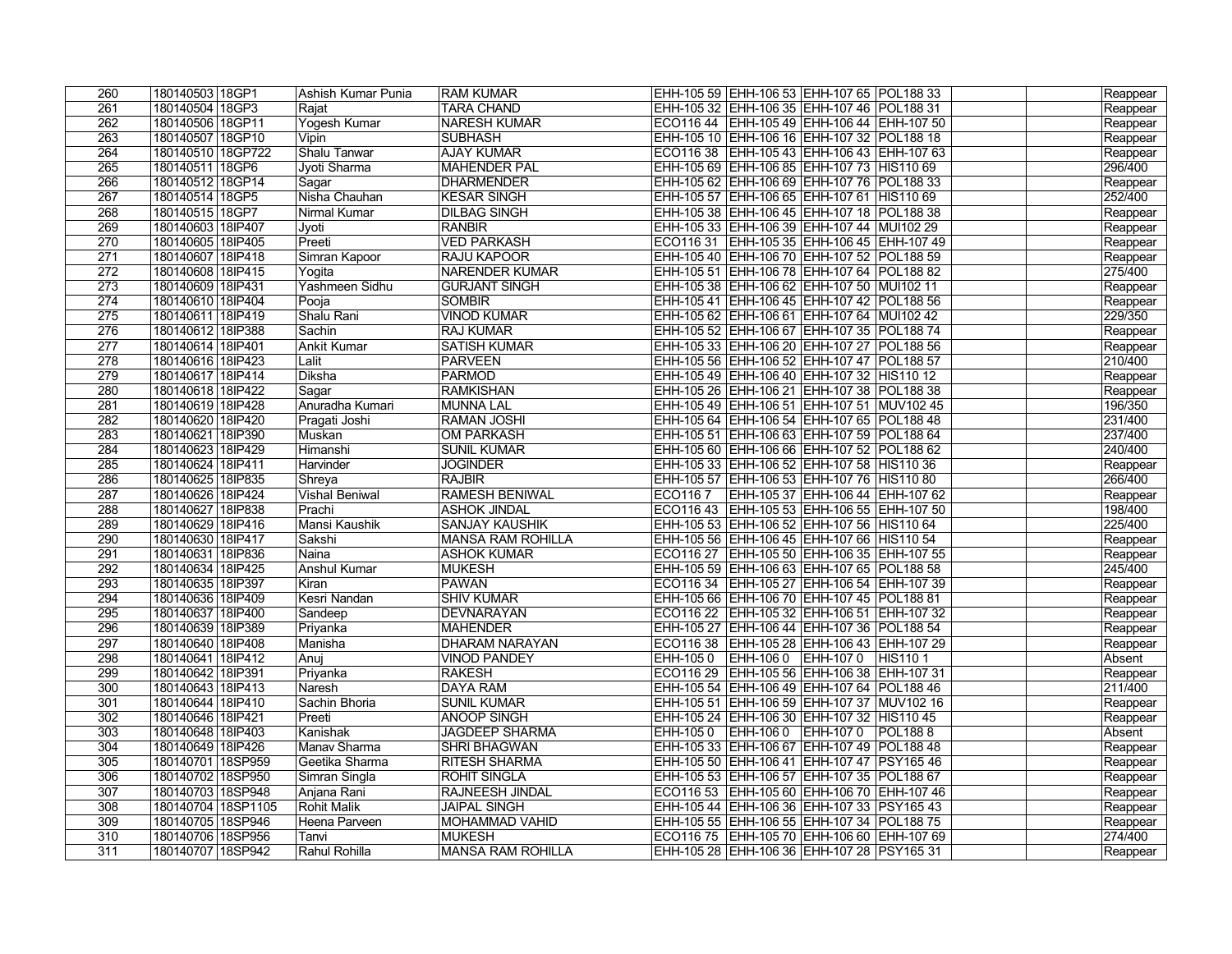| 312 | 180140708 18SP945                      | Parveen                 | <b>PREM SINGH</b>            | EHH-105 27 EHH-106 49 EHH-107 28 POL188 64       | Reappear           |
|-----|----------------------------------------|-------------------------|------------------------------|--------------------------------------------------|--------------------|
| 313 | 180140709 18SP955                      | <b>Rohit Malik</b>      | <b>BALBIR SINGH</b>          | EHH-105 49 EHH-106 48 EHH-107 67 PSY165 37       | Reappear           |
| 314 | 180140710 18SP943                      | <b>Vicky</b>            | <b>SUNIL</b>                 | EHH-105 28 EHH-106 41 EHH-107 49 PSY165 29       | Reappear           |
| 315 | 180140712 18SP954                      | <b>Ashish Singh</b>     | <b>KISHORE KUMAR</b>         | EHH-105 54 EHH-106 49 EHH-107 67 POL188 65       | 235/400            |
| 316 | 180140713                              | Kartik                  | PAWAN KUMAR AGGARWAL         | EHH-105 9 EHH-106 10 EHH-107 12 PSY165 9         | Reappear           |
| 317 | 180140714 18SP1107                     | Aaru Saini              | <b>JAIBIR SAINI</b>          | EHH-105 50 EHH-106 72 EHH-107 70 PSY165 47       | 239/370            |
| 318 | 180140716 18SP957                      | Simran Kaur             | <b>DALBEER SINGH CHEEMA</b>  | EHH-105 64 EHH-106 68 EHH-107 71 PSY165 38       | 241/370            |
| 319 | 180140717 18SP1110                     | Simran                  | <b>MANOJ KUMAR CHAUHAN</b>   | EHH-105 51 EHH-106 60 EHH-107 72 PSY165 37       | 220/370            |
| 320 | 180140719 18SP1109                     | Abhilasha               | <b>ARUN KUMAR</b>            | EHH-105 64   EHH-106 62   EHH-107 79   POL188 74 | 279/400            |
| 321 | 180140720 18SP1108                     | Mansi Sarswal           | <b>SUNIL KUMAR</b>           | EHH-105 50 EHH-106 54 EHH-107 53 HIS110 71       | 228/400            |
| 322 | 180140721 18SP952                      | <b>Anchal Boora</b>     | <b>SURENDER KUMAR</b>        | EHH-105 27 EHH-106 52 EHH-107 30 PSY165 29       | Reappear           |
| 323 | 180140723                              | Shruti Jain             | <b>PARDEEP JAIN</b>          | ECO116 47   EHH-105 30   EHH-106 62   EHH-107 62 | RL (Regn.)         |
| 324 | 180140725 18SP953                      | Riya                    | <b>RAVINDER</b>              | ECO116 58 EHH-105 35 EHH-106 60 EHH-107 40       | Reappear           |
| 325 | 180140726 18SP1117                     | Preeti Singla           | <b>SUBASH CHAND</b>          | EHH-105 57 EHH-106 51 EHH-107 72 POL188 60       | 240/400            |
| 326 | 180140728 18SP1139                     | Purnima                 | <b>JAI PARKASH</b>           | EHH-105 39 EHH-106 49 EHH-107 35 POL188 41       | Reappear           |
| 327 | 180140801 18DGY243                     | Ashu                    | <b>TIKA RAM</b>              | EHH-105 61 EHH-106 63 EHH-107 62 MUV102 44       | 230/350            |
| 328 | 180140803 18DGY242                     | Shilpa                  | <b>RAM KUMAR</b>             | EHH-105 54 EHH-106 54 EHH-107 50 MUV102 35       | 190/350            |
| 329 | 180140805 18DGY249                     | <b>Ruth Aben Walter</b> | <b>AMIT WALTER</b>           | EHH-105 44 EHH-106 45 EHH-107 43 PSY165 30       | Reappear           |
| 330 | 180140807 18DAY1037                    | Taruna Khokhar          | <b>JAI DEV</b>               | EHH-105 51 EHH-106 62 EHH-107 58 PAD194 55       | 226/400            |
| 331 | 180140809 18DGY247                     | Deepa Panwar            | <b>VIKRAM SINGH</b>          | EHH-105 50 EHH-106 57 EHH-107 55 PAD194 57       | 219/400            |
| 332 | 180140810 18DGY246                     | Gunjan Chaudhary        | <b>SURJAY KANT CHAUDHARY</b> | EHH-105 49 EHH-106 68 EHH-107 52 PSY165 46       | 215/370            |
| 333 | 180140811 18DGY241                     | Disha Panwar            | <b>PRADEEP PANWAR</b>        | EHH-105 50 EHH-106 64 EHH-107 59 PSY165 32       | 205/370            |
| 334 | 180140813 18DGY245                     | Avneet Kaur             | <b>HARJEET SINGH</b>         | EHH-105 37   EHH-106 51   EHH-107 46   PAD194 54 | Reappear           |
| 335 | 180140814 18DGY250                     | Anupreet Kaur           | <b>ARVINDER SINGH CHAHAL</b> | EHH-105 46   EHH-106 42   EHH-107 43   PAD194 42 | Reappear           |
| 336 | 180140815 18DGY240                     | Harshita Choudhary      | YOGRAJ CHOUDHARY             | EHH-105 4   EHH-106 4   EHH-107 4   PSY165 0     | Absent             |
| 337 | 180140901 18MY1144                     | Shubhdeep               | <b>VIJAY KUMAR</b>           | ECO116 30   EHH-105 3   EHH-106 22   EHH-107 35  | Reappear           |
| 338 | 180140902 18MY222                      | Anchal                  | <b>HARISH PAL</b>            | EHH-105 22 EHH-106 49 EHH-107 44 POL188 60       | Reappear           |
| 339 | 180140903 18MY223                      | Krishna                 | <b>ASHOK KUMAR</b>           | EHH-105 58 EHH-106 59 EHH-107 71 POL188 71       | 259/400            |
| 340 | 180140904 18MY233                      | Nidhi Aggarwal          | <b>RAM RATTAN</b>            | EHH-105 33 EHH-106 36 EHH-107 51 POL188 53       | Reappear           |
| 341 | 180140906 18MY238                      | Anamika Soni            | <b>RAKESH SONI</b>           | ECO116 66   EHH-105 67   EHH-106 58   EHH-107 73 | 264/400            |
| 342 | 180140907 18MY239                      | Surbhi                  | <b>RAM SINGH SAJWAN</b>      | ECO116 91   EHH-105 81   EHH-106 67   EHH-107 89 | 328/400            |
| 343 | 180140908 18MY232                      | Simran                  | <b>DEEPAK KUMAR</b>          | ECO116 51 EHH-105 60 EHH-106 66 EHH-107 65       | 242/400            |
| 344 | 180140910 18MY218                      | Sidharath               | <b>BALWAN SINGH</b>          | EHH-105 45 EHH-106 52 EHH-107 55 POL188 49       | 201/400            |
| 345 | 180140911 18MY1218                     | Chhavi Kamboj           | MAHAVIR SINGH                | EHH-105 49 EHH-106 50 EHH-107 51 POL188 55       | 203/400            |
| 346 | 180140912 18MY226                      | Jagriti Gandhi          | <b>RAJESH</b>                | EHH-105 51 EHH-106 40 EHH-107 37 POL188 47       |                    |
| 347 |                                        |                         | <b>VANSH DEEP KAPUR</b>      |                                                  | Reappear           |
| 348 | 180140914 18MY235<br>180140915 18MY236 | Vanshika Kapur          |                              | EHH-105 67   EHH-106 50   EHH-107 64   POL188 49 | 230/400<br>255/400 |
|     |                                        | Shivani Sharma          | <b>SUNIL KUMAR</b>           | EHH-105 65 EHH-106 58 EHH-107 77 POL188 55       |                    |
| 349 | 180140917 18MY227                      | Tarandeep Singh         | <b>JASBIR SINGH</b>          | EHH-105 20 EHH-106 32 EHH-107 48 POL188 29       | Reappear           |
| 350 | 180140918 18MY220                      | Lovish                  | <b>CHARANJI LAL</b>          | ECO116 52   EHH-105 52   EHH-106 45   EHH-107 63 | Reappear           |
| 351 | 180140920 18MY230                      | Akash Joshi             | <b>ATMA RAM</b>              | ECO116 52   EHH-105 48   EHH-106 57   EHH-107 65 | 222/400            |
| 352 | 180140921 18MY237                      | Archna                  | <b>SURENDER KUMAR</b>        | EHH-105 51   EHH-106 50   EHH-107 73   POL188 48 | 219/400            |
| 353 | 180140922 18MY234                      | Aayushi Singh           | <b>MAHESH KUMAR CHAUHAN</b>  | ECO116 48   EHH-105 45   EHH-106 61   EHH-107 60 | 214/400            |
| 354 | 180140923 18MY224                      | Roshni Kushwaha         | <b>RAMESH KUSHWAHA</b>       | EHH-105 48 EHH-106 51 EHH-107 50 POL188 47       | 193/400            |
| 355 | 180141002 18GY534                      | Mahima Yadav            | <b>AMIT KUMAR</b>            | EHH-105 67   EHH-106 73   EHH-107 46   FUE109 61 | Reappear           |
| 356 | 180141003 18GY635                      | Gurvinder Kaur          | PARAMJEET SINGH              | EHH-105 52 EHH-106 73 EHH-107 45 FUE109 74       | Reappear           |
| 357 | 180141004 18GY636                      | Yukta Verma             | <b>SOM NATH VERMA</b>        | EHH-105 43 EHH-106 66 EHH-107 38 FUE109 53       | Reappear           |
| 358 | 180141005 18GY533                      | Nancy                   | SUKHWINDER SINGH             | EHH-105 50 EHH-106 63 EHH-107 32 FUE109 41       | Reappear           |
| 359 | 180141008 18GY538                      | Deepa Rani              | <b>DHANPAT</b>               | EHH-105 30 EHH-106 41 EHH-107 26 MUI102 23       | Reappear           |
| 360 | 180141009 18GY544                      | Poonam Rani             | <b>GOPAL DASS</b>            | EHH-105 8 EHH-106 8 EHH-107 8 MUI102 6           | Absent             |
| 361 | 180141010 18GY536                      | Harjeet Kaur            | <b>NARINDER SINGH</b>        | EHH-105 50 EHH-106 53 EHH-107 50 FUE109 70       | 223/380            |
| 362 | 180141011 18GY548                      | Anchal                  | <b>RANBIR SINGH</b>          | EHH-105 29 EHH-106 56 EHH-107 47 FUE109 40       | Reappear           |
| 363 | 180141012 18GY532                      | Ankita Sharma           | <b>MUKESH KUMAR</b>          | EHH-105 21 EHH-106 48 EHH-107 44 MUV102 23       | Reappear           |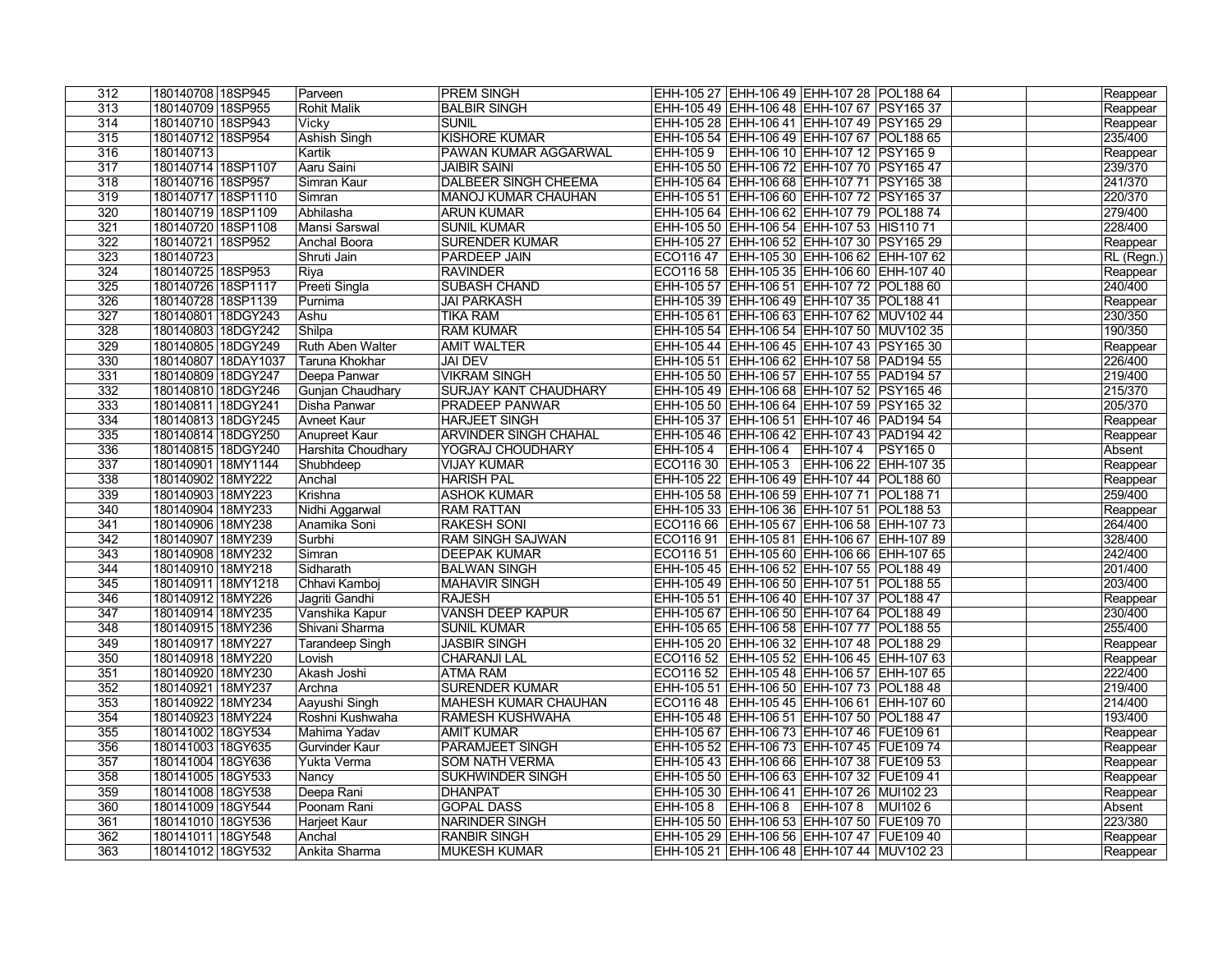| 364 | 180141016 18GY540            | Muskan Rani      | <b>GANGA RAM</b>       | EHH-105 8 EHH-106 8 EHH-107 8 FUE109 8     | Absent               |
|-----|------------------------------|------------------|------------------------|--------------------------------------------|----------------------|
| 365 | 180141018 18GY539            | Jyoti Kumari     | <b>SHAMBHU SINGH</b>   | EHH-105 26 EHH-106 53 EHH-107 32 FUE109 30 | Reappear             |
| 366 | 180141020 18GY541            | Reshma           | <b>JANGSHED</b>        | EHH-105 24 EHH-106 41 EHH-107 31 FUE109 31 | Reappear             |
| 367 | 180141021 10HGJ326           | Bhumika          | <b>AJAY</b>            | EHH-105 60 EHH-106 56 EHH-107 57 FUE109 66 | 239/380              |
| 368 | 180141022 18GY537            | Sapna            | <b>NARENDER KUMAR</b>  | EHH-105 20 EHH-106 42 EHH-107 22 MUV102 28 | Reappear             |
| 369 | 180142101 18DSK995           | Guneet           | <b>SATINDER</b>        | ECH-105 60 ECH-106 67 ECH-107 65 POL188 73 | 265/400              |
| 370 | 180142102 18DSK300           | Shallu           | <b>KRISHAN</b>         | ECH-105 77 ECH-106 81 ECH-107 73 POL188 76 | 307/400              |
| 371 | 180142103 18DSK302           | Jayant Das       | <b>AMAR DAS</b>        | ECH-105 50 ECH-106 60 ECH-107 66 GEO200 31 | 207/370              |
| 372 | 180142104 18DSK310           | Palak            | <b>VIKAS</b>           | ECH-105 38 ECH-106 64 ECH-107 66 GEO200 35 | Reappear             |
| 373 | 180142105 18DSK308           | Akanksha         | <b>KAUSHAL KISHOR</b>  | ECH-105 58 ECH-106 64 ECH-107 67 POL188 69 | 258/400              |
| 374 | 180142106 18DSK304           | Muskaan          | <b>HARMEET SINGH</b>   | ECH-105 58 ECH-106 83 ECH-107 73 POL188 76 | 290/400              |
| 375 | 180142107 18DSK306           | Taniya           | <b>DINESH KUMAR</b>    | ECH-105 82 ECH-106 82 ECH-107 75 POL188 81 | 320/400              |
| 376 | 180142109 18DSK311           | Preet Kaur       | <b>BHAGAT SINGH</b>    | ECH-105 63 ECH-106 72 ECH-107 71 GEO200 41 | 247/370              |
| 377 | 180142110 18DSK994           | Simran           | <b>HARISH</b>          | ECH-105 72 ECH-106 72 ECH-107 73 HIS110 87 | 304/400              |
| 378 | 180142111 18DSK993           | Niharika Bhatia  | MUNISH BHATIA          | ECH-105 77 ECH-106 83 ECH-107 82 POL188 73 | 315/400              |
| 379 | 180142112 18DSK305           | Riya Sharma      | <b>RAJIV SHARMA</b>    | ECH-105 81 ECH-106 80 ECH-107 87 POL188 83 | 331/400              |
| 380 | 180142113 18DSK1023          | Komal Sharma     | <b>KIMTI LAL</b>       | ECH-105 40 ECH-106 59 ECH-107 50 HIS110 52 | Reappear             |
| 381 | 180142114 18DSK1039          | Rajni Devi       | <b>NARESH KUMAR</b>    | ECH-105 29 ECH-106 57 ECH-107 56 GEO200 36 | Reappear             |
| 382 | 180142115 18DSK307           | Payal            | <b>JASWANT</b>         | ECH-105 76 ECH-106 80 ECH-107 72 GEO200 44 | 272/370              |
| 383 | 180142116 18DSK1040          | Shobha Rani      | <b>SUDESH KUMAR</b>    | ECH-105 29 ECH-106 56 ECH-107 49 GEO200 40 | Reappear             |
| 384 | 180142117 18DSK1022          | Dharna           | <b>NAVEEN KUMAR</b>    | ECH-105 52 ECH-106 68 ECH-107 68 HIS110 74 | 262/400              |
| 385 | 180142118 18DSK1024          | Sonali           | <b>LOK RAJ</b>         | ECH-105 76 ECH-106 82 ECH-107 77 POL188 87 | 322/400              |
| 386 | 180142119 17GKL11253 Ranveer |                  | <b>ISHAM SINGH</b>     | ECH-105 49 ECH-106 60 ECH-107 53 HIS110 69 | 231/400              |
| 387 | 180142123 18DSK1003          | Prateek          | <b>SATNAM</b>          | ECH-105 17 ECH-106 75 ECH-107 57 POL188 58 | Reappear             |
| 388 | 180142124 18DSK301           | ∣Vishakha        | <b>ARJUN DAS</b>       | ECH-105 29 ECH-106 59 ECH-107 62 HIS110 46 | Reappear             |
| 389 | 180142126 18DSK309           | Prachi           | <b>SHIV KUMAR</b>      | ECH-105 55 ECH-106 76 ECH-107 55 HIS110 42 | 224/400              |
| 390 | 180142127 18DSK312           | Divya            | <b>VIRENDER SINGH</b>  | ECH-105 33 ECH-106 58 ECH-107 61 HIS110 38 | Reappear             |
| 391 | 180142128 18DSK299           | Gautam Lout      | <b>PALA RAM</b>        | ECH-105 50 ECH-106 61 ECH-107 54 POL188 73 | 238/400              |
| 392 | 180142201 18UC860            | Rahul Saini      | <b>BALDEV SINGH</b>    | ECH-105 65 ECH-106 78 ECH-107 72 ENE104 57 | 272/400              |
| 393 | 180142202 18UC862            | Shashwat         | <b>MOHAN</b>           | ECH-105 64 ECH-106 80 ECH-107 74 ENE104 81 | 299/400              |
| 394 | 180142203 18UC861            | Rahul Kumar      | <b>NANDLAL THAKUR</b>  | ECH-105 47 ECH-106 58 ECH-107 49 ENE104 45 | 199/400              |
| 395 | 180142204 18UC853            | Nisha Devi       | <b>RAMESHWAR DASS</b>  | ECH-105 36 ECH-106 73 ECH-107 65 ENE104 53 | Reappear             |
| 396 | 180142205 18UC857            | Shivani          | <b>DHARAM PAL</b>      | ECH-105 53 ECH-106 76 ECH-107 66 ENE104 45 | 240/400              |
| 397 | 180142206 18UC849            | Ajay             | <b>SAILENDER</b>       | ECH-105 68 ECH-106 72 ECH-107 67 ENE104 56 | 263/400              |
| 398 | 180142207 18UC850            | Neelam           | <b>KHUSHI RAM</b>      | ECH-105 82 ECH-106 84 ECH-107 80 ENE104 82 | 328/400              |
| 399 | 180142208 18UC863            | Aanchal Ror      | <b>KRISHAN KUMAR</b>   | ECH-105 69 ECH-106 76 ECH-107 74 ENE104 70 | 289/400              |
| 400 | 180142209 18UC864            | Bhavika          | <b>NAND LAL</b>        | ECH-105 61 ECH-106 73 ECH-107 63 ENE104 80 | 277/400              |
| 401 | 180142210 18UC858            | Babita Saini     | <b>RAMESH KUMAR</b>    | ECH-105 69 ECH-106 62 ECH-107 74 ENE104 73 | 278/400              |
| 402 | 180142211 18UC856            | Komal            | <b>RAMMEHAR</b>        | ECH-105 22 ECH-106 49 ECH-107 47 ENE104 38 | Reappear             |
| 403 | 180142212 18UC851            | Samriti          | <b>RAJESH KUMAR</b>    | ECH-105 64 ECH-106 62 ECH-107 58 ENE104 79 | 263/400              |
| 404 | 180142213 18UC855            | Priyanka         | <b>AMRIT LAL</b>       | ECH-105 48 ECH-106 68 ECH-107 63 ENE104 71 | 250/400              |
| 405 | 180142214 18UC848            | Mohit Verma      | <b>RAJESH VERMA</b>    | ECH-105 49 ECH-106 56 ECH-107 57 ENE104 76 | 238/400              |
| 406 | 180142215 18UC852            | Annu             | <b>RAJENDER</b>        | ECH-105 50 ECH-106 71 ECH-107 55 ENE104 61 | 233/400              |
| 407 | 180142216 18UC1027           | Birender Kumar   | <b>KRISHAN KUMAR</b>   | ECH-105 48 ECH-106 62 ECH-107 63 ENE104 70 | 243/400              |
| 408 | 180142217 18UC865            | Rachana Devi     | <b>SURESH KUMAR</b>    | ECH-105 42 ECH-106 70 ECH-107 56 ENE104 63 | 231/400              |
| 409 | 180142218 18UC859            | Ashu Devi        | <b>SUMER CHAND</b>     | ECH-105 29 ECH-106 34 ECH-107 61 ENE104 67 | Reappear             |
| 410 | 180142219 18UC866            | Shreya Kohli     | SANDEEP KOHLI          | ECH-105 61 ECH-106 78 ECH-107 65 ENE104 69 | 273/400              |
| 411 | 180142301 18SP979            | Aastha Srivastva | MANOJ KUMAR SRIVASTVA  | ECH-105 61 ECH-106 46 ECH-107 84 ENE104 89 |                      |
| 412 | 180142304 11SP1115           | Goldy            | <b>NUR MOHMADH</b>     | ECH-105 29 ECH-106 77 ECH-107 55 ENE104 40 | Reappear<br>Reappear |
| 413 | 180142307 18SP964            | Aasmir Aalam     | <b>HANIF</b>           | ECH-105 33 ECH-106 31 ECH-107 50 ENE104 47 | Reappear             |
| 414 | 180142308 18SP970            | Nishant          | <b>SOHAN SINGH</b>     | ECH-105 38 ECH-106 34 ECH-107 50 ENE104 37 | Reappear             |
| 415 | 180142309 18SP971            | Nidhi            | <b>SAMARJEET SINGH</b> | ECH-105 53 ECH-106 76 ECH-107 61 ENE104 51 | 241/400              |
|     |                              |                  |                        |                                            |                      |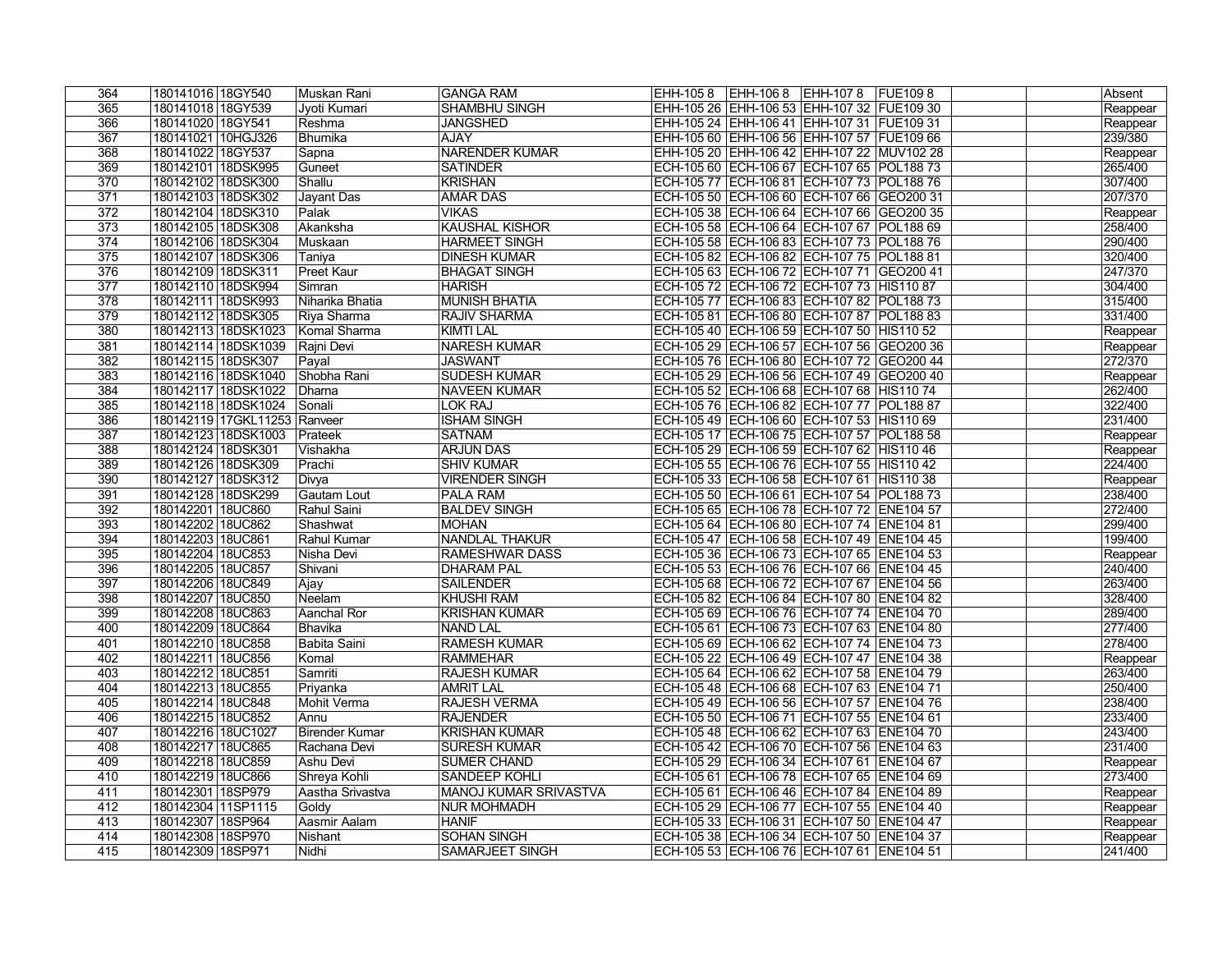| 416 | 180142310 18SP975  | Aakash Sharma        | <b>VED PARKASH SHARMA</b> | ECH-105 20 ECH-106 25 ECH-107 34 ENE104 31       | Reappear |
|-----|--------------------|----------------------|---------------------------|--------------------------------------------------|----------|
| 417 | 180142311 18SP978  | Himanshi Sharma      | <b>JAIPAL SHARMA</b>      | ECH-105 63 ECH-106 73 ECH-107 68 ENE104 89       | 293/400  |
| 418 | 180142314 18SP965  | Monu                 | <b>MAHENDER</b>           | ECH-105 30 ECH-106 51 ECH-107 32 ENE104 45       | Reappear |
| 419 | 180142315 18SP1112 | Harvinder Singh      | <b>SUCHA SINGH</b>        | ECH-105 36 ECH-106 43 ECH-107 26 ENE104 51       | Reappear |
| 420 | 180142316 18SP972  | Vandana              | <b>RAJBIR</b>             | ECH-105 30 ECH-106 70 ECH-107 60 ENE104 74       | Reappear |
| 421 | 180142317 18SP981  | Aabha                | PURUSHOTAM PARASHER       | ECH-105 60 ECH-106 58 ECH-107 57 ENE104 79       | 254/400  |
| 422 | 180142318 18SP974  | <b>Happy Malik</b>   | <b>RAVINDER MALIK</b>     | ECH-105 22 ECH-106 40 ECH-107 41 ENE104 47       | Reappear |
| 423 | 180142319 18SP973  | Geeta                | <b>PARMOD</b>             | ECH-105 55 ECH-106 78 ECH-107 72 ENE104 83       | 288/400  |
| 424 | 180142320 18SP966  | Shubham Phour        | <b>JAGAT SINGH</b>        | ECH-105 33 ECH-106 54 ECH-107 52 ENE104 61       | Reappear |
| 425 | 180142321 18SP1114 | Mohit Phour          | <b>JAI KUMAR</b>          | ECH-105 37 ECH-106 39 ECH-107 44 ENE104 78       | Reappear |
| 426 | 180142322 18SP962  | Vaibhav              | <b>PAWAN SETIA</b>        | ECH-105 19 ECH-106 46 ECH-107 27 ENE104 28       | Reappear |
| 427 | 180142323 18SP961  | Sagar                | <b>SURESH PASSI</b>       | ECH-105 26 ECH-106 46 ECH-107 38 ENE104 24       | Reappear |
| 428 | 180142324 18SP980  | Manvi Bathla         | <b>MANOJ KUMAR</b>        | ECH-105 45 ECH-106 52 ECH-107 45 ENE104 54       | Reappear |
| 429 | 180142325 18SP977  | Paras Singla         | <b>RAKESH SINGLA</b>      | ECH-105 24 ECH-106 36 ECH-107 34 ENE104 54       | Reappear |
| 430 | 180142329 18SP1118 | Kalash Rawat         | ARJUN SINGH RAWAT         | ECH-105 69 ECH-106 86 ECH-107 62 ENE104 94       | 311/400  |
| 431 | 180142401 18AP969  | Kunal Madaan         | <b>DHARAMPAL MADAAN</b>   | ECH-105 55 ECH-106 70 ECH-107 68 ENE104 51       | 244/400  |
| 432 | 180142402 18AP910  | Ravi Kumar           | <b>RAJESH KUMAR</b>       | ECH-105 70 ECH-106 78 ECH-107 73 ENE104 59       | 280/400  |
| 433 | 180142403 18AP915  | Himanshu             | <b>KRISHAN</b>            | ECH-105 51 ECH-106 73 ECH-107 53 ENE104 47       | 224/400  |
| 434 | 180142404 18AP949  | Kamal                | <b>SHAM LAL</b>           | ECH-105 21 ECH-106 33 ECH-107 28 ENE104 33       | Reappear |
| 435 | 180142405 18AP914  | Ajay                 | <b>SHYAM LAL</b>          | ECH-105 50 ECH-106 74 ECH-107 44 ENE104 42       | Reappear |
| 436 | 180142406 18AP923  | <b>Akash Malik</b>   | <b>KRISHAN MALIK</b>      | ECH-105 17 ECH-106 25 ECH-107 25 ENE104 12       | Reappear |
| 437 | 180142407 18AP1689 | Mohit                | <b>RAMESH KUMAR</b>       | ECH-105 30 ECH-106 74 ECH-107 50 ENE104 34       | Reappear |
| 438 | 180142409 18AP946  | Sagar Jaglan         | <b>NARESH KUMAR</b>       | ECH-105 55 ECH-106 72 ECH-107 52 ENE104 43       | 222/400  |
| 439 | 180142410 18AP911  | Ashish               | <b>SUBHASH</b>            | ECH-105 52 ECH-106 74 ECH-107 71 ENE104 53       | 250/400  |
| 440 | 180142411 18AP913  | Ravinder Kashyap     | <b>RAMESH KASHYAP</b>     | ECH-105 33 ECH-106 58 ECH-107 59 ENE104 24       | Reappear |
| 441 | 180142412 18AP1709 | Shitiz Jain          | <b>RAM MEHAR JAIN</b>     | ECH-105 40   ECH-106 73   ECH-107 57   ENE104 49 | Reappear |
| 442 | 180142413 18AP912  | Mukul                | <b>BABURAM</b>            | ECH-105 35 ECH-106 57 ECH-107 55 ENE104 41       | Reappear |
| 443 | 180142414 18AP948  | <b>Prince Pandey</b> | <b>GOPAL PANDEY</b>       | ECH-105 38 ECH-106 72 ECH-107 59 ENE104 38       | Reappear |
| 444 | 180142415 18AP959  | Sejal Thakral        | <b>SAJIV THAKRAL</b>      | ECH-105 70 ECH-106 77 ECH-107 68 ENE104 65       | 280/400  |
| 445 | 180142416 18AP930  | Nisha                | <b>RAMSEWAK</b>           | ECH-105 68 ECH-106 80 ECH-107 72 ENE104 71       | 291/400  |
| 446 | 180142417 18AP942  | Anjali               | <b>MAHENDER</b>           | ECH-105 43 ECH-106 75 ECH-107 65 ENE104 33       | Reappear |
| 447 | 180142418 18AP924  | Preeti               | <b>SANJAY</b>             | ECH-105 73 ECH-106 77 ECH-107 74 ENE104 73       | 297/400  |
| 448 | 180142419 18AP951  | Nisha                | <b>RAJENDER SINGH</b>     | ECH-105 82 ECH-106 75 ECH-107 77 ENE104 78       | 312/400  |
| 449 | 180142420 18AP964  | Tulsi Rani           | <b>ASHOK KUMAR</b>        | ECH-105 59 ECH-106 61 ECH-107 58 ENE104 51       | 229/400  |
| 450 | 180142421 18AP931  | Madhu                | <b>RAJESH KUMAR</b>       | ECH-105 51 ECH-106 62 ECH-107 72 ENE104 62       | 247/400  |
| 451 | 180142422 18AP927  | Swati Devi           | <b>BRAHM DUTT</b>         | ECH-105 53 ECH-106 74 ECH-107 58 ENE104 65       | 250/400  |
| 452 | 180142423 18AP935  | Menka                | <b>BALWAN</b>             | ECH-105 26 ECH-106 59 ECH-107 51 ENE104 45       | Reappear |
| 453 | 180142425 18AP926  | Anjali               | <b>SATBIR</b>             | ECH-105 36 ECH-106 58 ECH-107 33 ENE104 48       | Reappear |
| 454 | 180142426 18AP958  | Ruchi                | <b>BHIM SAIN</b>          | ECH-105 33 ECH-106 71 ECH-107 37 ENE104 54       | Reappear |
| 455 | 180142427 18AP967  | Raj Tejeshwari       | <b>KRISHNESH KAUSHIK</b>  | ECH-105 56 ECH-106 79 ECH-107 66 ENE104 72       | 273/400  |
| 456 | 180142428 18AP929  | Neha Devi            | <b>RAJESH KUMAR</b>       | ECH-105 52 ECH-106 74 ECH-107 68 ENE104 70       | 264/400  |
| 457 | 180142429 18AP943  | Charu                | <b>BALDEV RAJ</b>         | ECH-105 40   ECH-106 58   ECH-107 56   ENE104 47 | Reappear |
| 458 | 180142430 18AP939  | Shashi               | <b>RAMMEHER</b>           | ECH-105 28 ECH-106 57 ECH-107 62 ENE104 50       | Reappear |
| 459 | 180142431 18AP936  | Komal                | <b>SUSHIL KUMAR</b>       | ECH-105 54 ECH-106 74 ECH-107 70 ENE104 64       | 262/400  |
| 460 | 180142432 18AP932  | Reetu                | <b>MAN SINGH</b>          | ECH-105 35 ECH-106 66 ECH-107 52 ENE104 32       | Reappear |
| 461 | 180142433 18AP1690 | Sapna Devi           | <b>SATPAL</b>             | ECH-105 35 ECH-106 66 ECH-107 56 ENE104 33       | Reappear |
| 462 | 180142434 18AP944  | Annu                 | SATYAWAN                  | ECH-105 29 ECH-106 51 ECH-107 42 ENE104 45       | Reappear |
| 463 | 180142435 18AP925  | Ankush Rani          | <b>BALWAN</b>             | ECH-105 61 ECH-106 61 ECH-107 69 ENE104 57       | 248/400  |
| 464 | 180142436 18AP933  | Manisha              | <b>RAMSEWAK</b>           | ECH-105 51 ECH-106 73 ECH-107 66 ENE104 50       | 240/400  |
| 465 | 180142437 18AP937  | Riya                 | <b>SANJAY</b>             | ECH-105 31 ECH-106 70 ECH-107 52 ENE104 48       | Reappear |
| 466 | 180142438 18AP952  | Tanya Mittal         | <b>AJAY KUMAR</b>         | ECH-105 83 ECH-106 85 ECH-107 75 ENE104 70       | 313/400  |
| 467 | 180142439 18AP953  | Chhavi Jain          | <b>JAI KUWAR</b>          | ECH-105 80 ECH-106 80 ECH-107 72 ENE104 74       | 306/400  |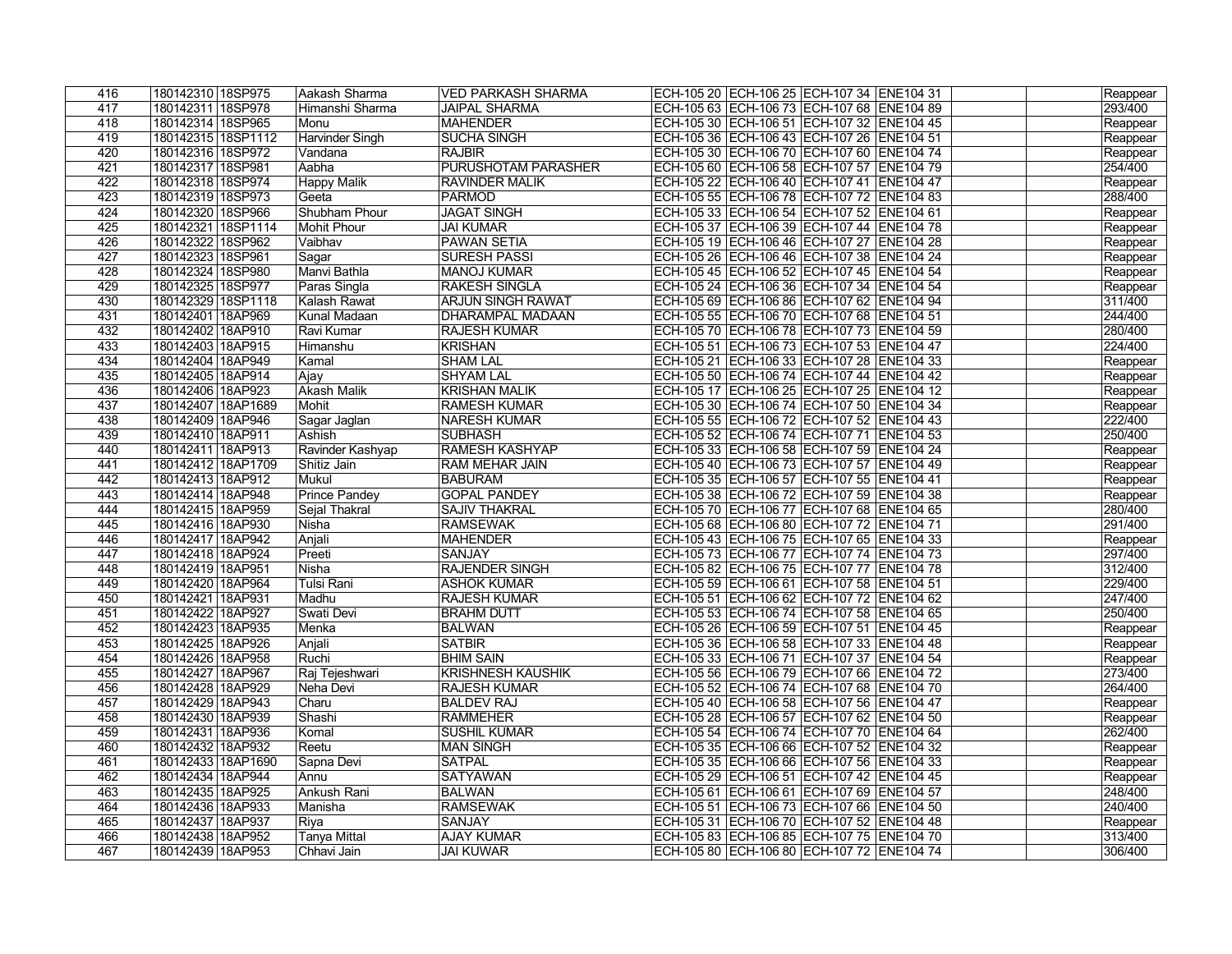| ECH-105 60 ECH-106 78 ECH-107 72 ENE104 57<br>469<br>180142441 18AP941<br><b>SANJAY PAHWA</b><br>267/400<br>Anjali<br>180142442 18AP955<br>271/400<br>470<br><b>LAL CHAND NANDA</b><br>ECH-105 66 ECH-106 75 ECH-107 59 ENE104 71<br>Tanya<br>471<br><b>WAZIR SINGH</b><br>281/400<br>180142443 18AP938<br>Priya<br>ECH-105 59 ECH-106 76 ECH-107 79 ENE104 67<br>Neeru Sharma<br>274/400<br>472<br>180142444 18AP962<br><b>AJAY SHARMA</b><br>ECH-105 69 ECH-106 70 ECH-107 68 ENE104 67<br>289/400<br>180142445 18AP961<br>Aayushi Rohilla<br><b>DINESH ROHILLA</b><br>ECH-105 71 ECH-106 74 ECH-107 76 ENE104 68<br>473<br>216/400<br>474<br>Nitika Mann<br><b>BRIJPAL</b><br>180142446 18AP965<br>ECH-105 50 ECH-106 59 ECH-107 61 ENE104 50<br>274/400<br>475<br>180142447 18AP960<br><b>RAVINDER</b><br>ECH-105 65 ECH-106 77 ECH-107 67 ENE104 65<br>Tannu<br>Mansi Deshwal<br>285/400<br>476<br>180142448 18AP954<br><b>JAIPAL</b><br>ECH-105 66 ECH-106 76 ECH-107 71 ENE104 72<br><b>SURENDER SINGH</b><br>259/400<br>180142449 18AP945<br>ECH-105 53 ECH-106 77 ECH-107 72 ENE104 57<br>477<br>Karuna<br>271/400<br>478<br>180142450 18AP956<br>Mehak<br><b>RAJESH ARORA</b><br>ECH-105 73 ECH-106 70 ECH-107 63 ENE104 65<br>Neetu Chauhan<br>ECH-105 33 ECH-106 59 ECH-107 53 ENE104 57<br>479<br>180142451 18AP934<br><b>BALRAJ SINGH</b><br>Reappear<br>ECH-105 23 ECH-106 68 ECH-107 38 ENE104 36<br>480<br>180142452 18AP940<br><b>CHAHAB SINGH</b><br>Sonia<br>Reappear<br>481<br>180142453 18AP920<br><b>PAWAN</b><br>ECH-105 22 ECH-106 37 ECH-107 31 ENE104 24<br>Chirag<br>Reappear<br>482<br>180142456 18AP950<br>Sachin<br><b>GURPAL SINGH</b><br>ECH-105 18 ECH-106 34 ECH-107 18 ENE104 23<br>Reappear<br>483<br>180142457 18AP922<br><b>JOGINDER SINGH</b><br>ECH-105 19 ECH-106 17 ECH-107 26 ENE104 26<br>Ankush<br>Reappear<br>180142458 18AP918<br>Rahul<br><b>VINOD</b><br>ECH-105 17 ECH-106 37 ECH-107 29 ENE104 19<br>484<br>Reappear<br><b>RAJESH KUMAR</b><br>485<br>180142501 18MY205<br>ECH-105 21 ECH-106 50 ECH-107 52 ENE104 32<br>Deepika<br>Reappear<br>486<br>180142502 18MY201<br><b>PALA RAM</b><br>ECH-105 11 ECH-106 51 ECH-107 50 ENE104 11<br>Kapil Kumar<br>Reappear<br>487<br>180142504 18MY204<br>Tulsi<br><b>RAJESH KUMAR</b><br>ECH-105 38 ECH-106 67 ECH-107 50 ENE104 34<br>Reappear<br>488<br>180142505 18MY212<br><b>OM PARKASH</b><br>ECH-105 18 ECH-106 58 ECH-107 50 ENE104 23<br>Jyoti<br>Reappear<br><b>Sheetal Koushal</b><br>489<br>180142506 18MY210<br><b>LEKH RAJ</b><br>ECH-105 10 ECH-106 58 ECH-107 50 ENE104 57<br>Reappear<br>ECH-105 59 ECH-106 65 ECH-107 67 ENE104 52<br>490<br>180142510 18MY202<br><b>SUMER CHAND</b><br>243/400<br>Vijay Kumar<br>229/400<br><b>SATPAL</b><br>ECH-105 58 ECH-106 58 ECH-107 64 ENE104 49<br>491<br>180142511   18MY199<br>Manga Ram<br>247/400<br><b>LALIT KUMAR</b><br>ECH-105 63 ECH-106 70 ECH-107 62 ENE104 52<br>492<br>180142512 18MY208<br>Reshma<br><b>RAMESH PAL</b><br>ECH-105 59 ECH-106 55 ECH-107 54 ENE104 56<br>224/400<br>493<br>180142513 18MY215<br>Harshit<br>246/400<br>180142514 18MY216<br><b>RAVINDER SINGH</b><br>ECH-105 64 ECH-106 64 ECH-107 64 ENE104 54<br>494<br>Papal<br>180142515 18MY1143<br>Naveen Kumar<br><b>RAJESH KUMAR</b><br>ECH-105 53 ECH-106 71 ECH-107 62 ENE104 57<br>243/400<br>495<br>300/400<br>496<br>180142517 18MY206<br>Smriti Kumari<br>AAS NARAYAN MISHRA<br>ECH-105 75 ECH-106 74 ECH-107 79 ENE104 72<br>251/400<br>ECH-105 61 ECH-106 69 ECH-107 62 ENE104 59<br>497<br>180142518 18MY209<br><b>SHYAM SUNDER</b><br>Vaishno Devi<br>180142521 18MY194<br><b>MAHESH PRASAD</b><br>ECH-105 38 ECH-106 53 ECH-107 49 ENE104 41<br>498<br>Reappear<br>Vishal<br>180142522 18MY207<br>ECH-105 21 ECH-106 74 ECH-107 52 ENE104 44<br>499<br>Ekta<br><b>TARA CHAND</b><br>Reappear<br><b>RAMPAL</b><br>500<br>180142525 18MY1209<br>ECH-105 14 ECH-106 50 ECH-107 46 ENE104 43<br>Damini<br>Reappear<br>180142526 18MY211<br>501<br>Aarti<br><b>OM PARKASH</b><br>ECH-105 36 ECH-106 53 ECH-107 50 ENE104 31<br>Reappear<br>502<br>180142527 18MY196<br><b>Brijesh</b><br>JAI PARKASH SHARMA<br>Absent<br>503<br>180142601 18GY640<br>Shobha<br>ECH-105 57 ECH-106 52 ECH-107 64 MUI102 16<br><b>PREMPAL</b><br>Reappear<br>504<br>180142602 18GY579<br>ECH-105 69 ECH-106 66 ECH-107 53 FUE109 78<br>Sonali Yadav<br><b>RAM PHAL YADAV</b><br>266/380<br>505<br>180142603 18GY574<br>ECH-105 75 ECH-106 59 ECH-107 59 FUE109 78<br>271/380<br>Ms Prachi Mithal<br><b>RUPESH CHAND MITHAL</b><br>506<br>180142604 18GY575<br>Anjali Nain<br><b>OM PARKASH</b><br>ECH-105 24 ECH-106 33 ECH-107 33 FAR126 20<br>Reappear<br>507<br>180142605 18GY655<br><b>GOPAL KRISHAN</b><br>ECH-105 62 ECH-106 61 ECH-107 62 FUE109 43<br>228/380<br><b>Neetu</b><br>508<br>180142606 18GY576<br>ECH-105 36 ECH-106 38 ECH-107 44 POL188 44<br><b>VIJENDER</b><br>Tanu<br>Reappear<br>509<br>180142607 18GY578<br><b>ASHOK KUMAR</b><br>ECH-105 50 ECH-106 50 ECH-107 43 FUE109 46<br>Nisha<br>Reappear<br>510<br>180142608 18GY572<br><b>MAHI PAL</b><br>ECH-105 49 ECH-106 60 ECH-107 43 FAR126 26<br>Reappear<br>Riya<br><b>SOMNATH</b><br>236/350<br>511<br>180142609 18GY573<br>Usha<br>ECH-105 68 ECH-106 63 ECH-107 64 MUI102 41<br>512<br>180142610 18GY641<br><b>RAJESH KUMAR</b><br>ECH-105 32 ECH-106 54 ECH-107 54 MUI102 17<br>Sapna<br>Reappear<br>513<br>ECH-105 76 ECH-106 60 ECH-107 59 PBE101 86<br>281/400<br>180142611 18GY569<br>Daljeet Kaur<br><b>JAGDEEP SINGH</b><br>514<br>ECH-105 68 ECH-106 60 ECH-107 68 PBE101 69<br>265/400<br>180142612 18GY568<br><b>PARVEEN</b><br>Mehak<br>ECH-105 17 ECH-106 36 ECH-107 29 HMC272 10<br>515<br>180142613 18GY754<br>Pooja<br><b>LABH SINGH</b><br>Reappear<br>ECH-105 19 ECH-106 35 ECH-107 26 MUI102 21<br>516<br>180142615 18GY726<br>Anjali Gupta<br><b>SANJEEV KUMAR GUPTA</b><br>Reappear<br>517<br>180142616 18GY582<br><b>SANJAY KUMAR</b><br>ECH-105 15 ECH-106 13 ECH-107 13 FAR126 5<br>Akshita<br>Absent<br>518<br>180142617 18GY581<br><b>RAJESH KUMAR</b><br>ECH-105 37 ECH-106 36 ECH-107 38 POL188 45<br>Akshita<br>Reappear<br>519<br>180142618 18GY656<br>174/350<br><b>GURSHARAN SINGH</b><br>ECH-105 52 ECH-106 50 ECH-107 49 MUI102 23<br>Gurmeen | 468 | 180142440 18AP963 | Muskan | <b>RANBIR SINGH</b> | ECH-105 60 ECH-106 65 ECH-107 69 ENE104 66 | 260/400 |
|-------------------------------------------------------------------------------------------------------------------------------------------------------------------------------------------------------------------------------------------------------------------------------------------------------------------------------------------------------------------------------------------------------------------------------------------------------------------------------------------------------------------------------------------------------------------------------------------------------------------------------------------------------------------------------------------------------------------------------------------------------------------------------------------------------------------------------------------------------------------------------------------------------------------------------------------------------------------------------------------------------------------------------------------------------------------------------------------------------------------------------------------------------------------------------------------------------------------------------------------------------------------------------------------------------------------------------------------------------------------------------------------------------------------------------------------------------------------------------------------------------------------------------------------------------------------------------------------------------------------------------------------------------------------------------------------------------------------------------------------------------------------------------------------------------------------------------------------------------------------------------------------------------------------------------------------------------------------------------------------------------------------------------------------------------------------------------------------------------------------------------------------------------------------------------------------------------------------------------------------------------------------------------------------------------------------------------------------------------------------------------------------------------------------------------------------------------------------------------------------------------------------------------------------------------------------------------------------------------------------------------------------------------------------------------------------------------------------------------------------------------------------------------------------------------------------------------------------------------------------------------------------------------------------------------------------------------------------------------------------------------------------------------------------------------------------------------------------------------------------------------------------------------------------------------------------------------------------------------------------------------------------------------------------------------------------------------------------------------------------------------------------------------------------------------------------------------------------------------------------------------------------------------------------------------------------------------------------------------------------------------------------------------------------------------------------------------------------------------------------------------------------------------------------------------------------------------------------------------------------------------------------------------------------------------------------------------------------------------------------------------------------------------------------------------------------------------------------------------------------------------------------------------------------------------------------------------------------------------------------------------------------------------------------------------------------------------------------------------------------------------------------------------------------------------------------------------------------------------------------------------------------------------------------------------------------------------------------------------------------------------------------------------------------------------------------------------------------------------------------------------------------------------------------------------------------------------------------------------------------------------------------------------------------------------------------------------------------------------------------------------------------------------------------------------------------------------------------------------------------------------------------------------------------------------------------------------------------------------------------------------------------------------------------------------------------------------------------------------------------------------------------------------------------------------------------------------------------------------------------------------------------------------------------------------------------------------------------------------------------------------------------------------------------------------------------------------------------------------------------------------------------------------------------------------------------------------------------------------------------------------------------------------------------------------------------------------------------------------------------------------------------------------------------------------------------------------------------------------------------------------------------------------------------------------------------------------------------------------------------------------------------------------------------------|-----|-------------------|--------|---------------------|--------------------------------------------|---------|
|                                                                                                                                                                                                                                                                                                                                                                                                                                                                                                                                                                                                                                                                                                                                                                                                                                                                                                                                                                                                                                                                                                                                                                                                                                                                                                                                                                                                                                                                                                                                                                                                                                                                                                                                                                                                                                                                                                                                                                                                                                                                                                                                                                                                                                                                                                                                                                                                                                                                                                                                                                                                                                                                                                                                                                                                                                                                                                                                                                                                                                                                                                                                                                                                                                                                                                                                                                                                                                                                                                                                                                                                                                                                                                                                                                                                                                                                                                                                                                                                                                                                                                                                                                                                                                                                                                                                                                                                                                                                                                                                                                                                                                                                                                                                                                                                                                                                                                                                                                                                                                                                                                                                                                                                                                                                                                                                                                                                                                                                                                                                                                                                                                                                                                                                                                                                                                                                                                                                                                                                                                                                                                                                                                                                                                                                                                 |     |                   |        |                     |                                            |         |
|                                                                                                                                                                                                                                                                                                                                                                                                                                                                                                                                                                                                                                                                                                                                                                                                                                                                                                                                                                                                                                                                                                                                                                                                                                                                                                                                                                                                                                                                                                                                                                                                                                                                                                                                                                                                                                                                                                                                                                                                                                                                                                                                                                                                                                                                                                                                                                                                                                                                                                                                                                                                                                                                                                                                                                                                                                                                                                                                                                                                                                                                                                                                                                                                                                                                                                                                                                                                                                                                                                                                                                                                                                                                                                                                                                                                                                                                                                                                                                                                                                                                                                                                                                                                                                                                                                                                                                                                                                                                                                                                                                                                                                                                                                                                                                                                                                                                                                                                                                                                                                                                                                                                                                                                                                                                                                                                                                                                                                                                                                                                                                                                                                                                                                                                                                                                                                                                                                                                                                                                                                                                                                                                                                                                                                                                                                 |     |                   |        |                     |                                            |         |
|                                                                                                                                                                                                                                                                                                                                                                                                                                                                                                                                                                                                                                                                                                                                                                                                                                                                                                                                                                                                                                                                                                                                                                                                                                                                                                                                                                                                                                                                                                                                                                                                                                                                                                                                                                                                                                                                                                                                                                                                                                                                                                                                                                                                                                                                                                                                                                                                                                                                                                                                                                                                                                                                                                                                                                                                                                                                                                                                                                                                                                                                                                                                                                                                                                                                                                                                                                                                                                                                                                                                                                                                                                                                                                                                                                                                                                                                                                                                                                                                                                                                                                                                                                                                                                                                                                                                                                                                                                                                                                                                                                                                                                                                                                                                                                                                                                                                                                                                                                                                                                                                                                                                                                                                                                                                                                                                                                                                                                                                                                                                                                                                                                                                                                                                                                                                                                                                                                                                                                                                                                                                                                                                                                                                                                                                                                 |     |                   |        |                     |                                            |         |
|                                                                                                                                                                                                                                                                                                                                                                                                                                                                                                                                                                                                                                                                                                                                                                                                                                                                                                                                                                                                                                                                                                                                                                                                                                                                                                                                                                                                                                                                                                                                                                                                                                                                                                                                                                                                                                                                                                                                                                                                                                                                                                                                                                                                                                                                                                                                                                                                                                                                                                                                                                                                                                                                                                                                                                                                                                                                                                                                                                                                                                                                                                                                                                                                                                                                                                                                                                                                                                                                                                                                                                                                                                                                                                                                                                                                                                                                                                                                                                                                                                                                                                                                                                                                                                                                                                                                                                                                                                                                                                                                                                                                                                                                                                                                                                                                                                                                                                                                                                                                                                                                                                                                                                                                                                                                                                                                                                                                                                                                                                                                                                                                                                                                                                                                                                                                                                                                                                                                                                                                                                                                                                                                                                                                                                                                                                 |     |                   |        |                     |                                            |         |
|                                                                                                                                                                                                                                                                                                                                                                                                                                                                                                                                                                                                                                                                                                                                                                                                                                                                                                                                                                                                                                                                                                                                                                                                                                                                                                                                                                                                                                                                                                                                                                                                                                                                                                                                                                                                                                                                                                                                                                                                                                                                                                                                                                                                                                                                                                                                                                                                                                                                                                                                                                                                                                                                                                                                                                                                                                                                                                                                                                                                                                                                                                                                                                                                                                                                                                                                                                                                                                                                                                                                                                                                                                                                                                                                                                                                                                                                                                                                                                                                                                                                                                                                                                                                                                                                                                                                                                                                                                                                                                                                                                                                                                                                                                                                                                                                                                                                                                                                                                                                                                                                                                                                                                                                                                                                                                                                                                                                                                                                                                                                                                                                                                                                                                                                                                                                                                                                                                                                                                                                                                                                                                                                                                                                                                                                                                 |     |                   |        |                     |                                            |         |
|                                                                                                                                                                                                                                                                                                                                                                                                                                                                                                                                                                                                                                                                                                                                                                                                                                                                                                                                                                                                                                                                                                                                                                                                                                                                                                                                                                                                                                                                                                                                                                                                                                                                                                                                                                                                                                                                                                                                                                                                                                                                                                                                                                                                                                                                                                                                                                                                                                                                                                                                                                                                                                                                                                                                                                                                                                                                                                                                                                                                                                                                                                                                                                                                                                                                                                                                                                                                                                                                                                                                                                                                                                                                                                                                                                                                                                                                                                                                                                                                                                                                                                                                                                                                                                                                                                                                                                                                                                                                                                                                                                                                                                                                                                                                                                                                                                                                                                                                                                                                                                                                                                                                                                                                                                                                                                                                                                                                                                                                                                                                                                                                                                                                                                                                                                                                                                                                                                                                                                                                                                                                                                                                                                                                                                                                                                 |     |                   |        |                     |                                            |         |
|                                                                                                                                                                                                                                                                                                                                                                                                                                                                                                                                                                                                                                                                                                                                                                                                                                                                                                                                                                                                                                                                                                                                                                                                                                                                                                                                                                                                                                                                                                                                                                                                                                                                                                                                                                                                                                                                                                                                                                                                                                                                                                                                                                                                                                                                                                                                                                                                                                                                                                                                                                                                                                                                                                                                                                                                                                                                                                                                                                                                                                                                                                                                                                                                                                                                                                                                                                                                                                                                                                                                                                                                                                                                                                                                                                                                                                                                                                                                                                                                                                                                                                                                                                                                                                                                                                                                                                                                                                                                                                                                                                                                                                                                                                                                                                                                                                                                                                                                                                                                                                                                                                                                                                                                                                                                                                                                                                                                                                                                                                                                                                                                                                                                                                                                                                                                                                                                                                                                                                                                                                                                                                                                                                                                                                                                                                 |     |                   |        |                     |                                            |         |
|                                                                                                                                                                                                                                                                                                                                                                                                                                                                                                                                                                                                                                                                                                                                                                                                                                                                                                                                                                                                                                                                                                                                                                                                                                                                                                                                                                                                                                                                                                                                                                                                                                                                                                                                                                                                                                                                                                                                                                                                                                                                                                                                                                                                                                                                                                                                                                                                                                                                                                                                                                                                                                                                                                                                                                                                                                                                                                                                                                                                                                                                                                                                                                                                                                                                                                                                                                                                                                                                                                                                                                                                                                                                                                                                                                                                                                                                                                                                                                                                                                                                                                                                                                                                                                                                                                                                                                                                                                                                                                                                                                                                                                                                                                                                                                                                                                                                                                                                                                                                                                                                                                                                                                                                                                                                                                                                                                                                                                                                                                                                                                                                                                                                                                                                                                                                                                                                                                                                                                                                                                                                                                                                                                                                                                                                                                 |     |                   |        |                     |                                            |         |
|                                                                                                                                                                                                                                                                                                                                                                                                                                                                                                                                                                                                                                                                                                                                                                                                                                                                                                                                                                                                                                                                                                                                                                                                                                                                                                                                                                                                                                                                                                                                                                                                                                                                                                                                                                                                                                                                                                                                                                                                                                                                                                                                                                                                                                                                                                                                                                                                                                                                                                                                                                                                                                                                                                                                                                                                                                                                                                                                                                                                                                                                                                                                                                                                                                                                                                                                                                                                                                                                                                                                                                                                                                                                                                                                                                                                                                                                                                                                                                                                                                                                                                                                                                                                                                                                                                                                                                                                                                                                                                                                                                                                                                                                                                                                                                                                                                                                                                                                                                                                                                                                                                                                                                                                                                                                                                                                                                                                                                                                                                                                                                                                                                                                                                                                                                                                                                                                                                                                                                                                                                                                                                                                                                                                                                                                                                 |     |                   |        |                     |                                            |         |
|                                                                                                                                                                                                                                                                                                                                                                                                                                                                                                                                                                                                                                                                                                                                                                                                                                                                                                                                                                                                                                                                                                                                                                                                                                                                                                                                                                                                                                                                                                                                                                                                                                                                                                                                                                                                                                                                                                                                                                                                                                                                                                                                                                                                                                                                                                                                                                                                                                                                                                                                                                                                                                                                                                                                                                                                                                                                                                                                                                                                                                                                                                                                                                                                                                                                                                                                                                                                                                                                                                                                                                                                                                                                                                                                                                                                                                                                                                                                                                                                                                                                                                                                                                                                                                                                                                                                                                                                                                                                                                                                                                                                                                                                                                                                                                                                                                                                                                                                                                                                                                                                                                                                                                                                                                                                                                                                                                                                                                                                                                                                                                                                                                                                                                                                                                                                                                                                                                                                                                                                                                                                                                                                                                                                                                                                                                 |     |                   |        |                     |                                            |         |
|                                                                                                                                                                                                                                                                                                                                                                                                                                                                                                                                                                                                                                                                                                                                                                                                                                                                                                                                                                                                                                                                                                                                                                                                                                                                                                                                                                                                                                                                                                                                                                                                                                                                                                                                                                                                                                                                                                                                                                                                                                                                                                                                                                                                                                                                                                                                                                                                                                                                                                                                                                                                                                                                                                                                                                                                                                                                                                                                                                                                                                                                                                                                                                                                                                                                                                                                                                                                                                                                                                                                                                                                                                                                                                                                                                                                                                                                                                                                                                                                                                                                                                                                                                                                                                                                                                                                                                                                                                                                                                                                                                                                                                                                                                                                                                                                                                                                                                                                                                                                                                                                                                                                                                                                                                                                                                                                                                                                                                                                                                                                                                                                                                                                                                                                                                                                                                                                                                                                                                                                                                                                                                                                                                                                                                                                                                 |     |                   |        |                     |                                            |         |
|                                                                                                                                                                                                                                                                                                                                                                                                                                                                                                                                                                                                                                                                                                                                                                                                                                                                                                                                                                                                                                                                                                                                                                                                                                                                                                                                                                                                                                                                                                                                                                                                                                                                                                                                                                                                                                                                                                                                                                                                                                                                                                                                                                                                                                                                                                                                                                                                                                                                                                                                                                                                                                                                                                                                                                                                                                                                                                                                                                                                                                                                                                                                                                                                                                                                                                                                                                                                                                                                                                                                                                                                                                                                                                                                                                                                                                                                                                                                                                                                                                                                                                                                                                                                                                                                                                                                                                                                                                                                                                                                                                                                                                                                                                                                                                                                                                                                                                                                                                                                                                                                                                                                                                                                                                                                                                                                                                                                                                                                                                                                                                                                                                                                                                                                                                                                                                                                                                                                                                                                                                                                                                                                                                                                                                                                                                 |     |                   |        |                     |                                            |         |
|                                                                                                                                                                                                                                                                                                                                                                                                                                                                                                                                                                                                                                                                                                                                                                                                                                                                                                                                                                                                                                                                                                                                                                                                                                                                                                                                                                                                                                                                                                                                                                                                                                                                                                                                                                                                                                                                                                                                                                                                                                                                                                                                                                                                                                                                                                                                                                                                                                                                                                                                                                                                                                                                                                                                                                                                                                                                                                                                                                                                                                                                                                                                                                                                                                                                                                                                                                                                                                                                                                                                                                                                                                                                                                                                                                                                                                                                                                                                                                                                                                                                                                                                                                                                                                                                                                                                                                                                                                                                                                                                                                                                                                                                                                                                                                                                                                                                                                                                                                                                                                                                                                                                                                                                                                                                                                                                                                                                                                                                                                                                                                                                                                                                                                                                                                                                                                                                                                                                                                                                                                                                                                                                                                                                                                                                                                 |     |                   |        |                     |                                            |         |
|                                                                                                                                                                                                                                                                                                                                                                                                                                                                                                                                                                                                                                                                                                                                                                                                                                                                                                                                                                                                                                                                                                                                                                                                                                                                                                                                                                                                                                                                                                                                                                                                                                                                                                                                                                                                                                                                                                                                                                                                                                                                                                                                                                                                                                                                                                                                                                                                                                                                                                                                                                                                                                                                                                                                                                                                                                                                                                                                                                                                                                                                                                                                                                                                                                                                                                                                                                                                                                                                                                                                                                                                                                                                                                                                                                                                                                                                                                                                                                                                                                                                                                                                                                                                                                                                                                                                                                                                                                                                                                                                                                                                                                                                                                                                                                                                                                                                                                                                                                                                                                                                                                                                                                                                                                                                                                                                                                                                                                                                                                                                                                                                                                                                                                                                                                                                                                                                                                                                                                                                                                                                                                                                                                                                                                                                                                 |     |                   |        |                     |                                            |         |
|                                                                                                                                                                                                                                                                                                                                                                                                                                                                                                                                                                                                                                                                                                                                                                                                                                                                                                                                                                                                                                                                                                                                                                                                                                                                                                                                                                                                                                                                                                                                                                                                                                                                                                                                                                                                                                                                                                                                                                                                                                                                                                                                                                                                                                                                                                                                                                                                                                                                                                                                                                                                                                                                                                                                                                                                                                                                                                                                                                                                                                                                                                                                                                                                                                                                                                                                                                                                                                                                                                                                                                                                                                                                                                                                                                                                                                                                                                                                                                                                                                                                                                                                                                                                                                                                                                                                                                                                                                                                                                                                                                                                                                                                                                                                                                                                                                                                                                                                                                                                                                                                                                                                                                                                                                                                                                                                                                                                                                                                                                                                                                                                                                                                                                                                                                                                                                                                                                                                                                                                                                                                                                                                                                                                                                                                                                 |     |                   |        |                     |                                            |         |
|                                                                                                                                                                                                                                                                                                                                                                                                                                                                                                                                                                                                                                                                                                                                                                                                                                                                                                                                                                                                                                                                                                                                                                                                                                                                                                                                                                                                                                                                                                                                                                                                                                                                                                                                                                                                                                                                                                                                                                                                                                                                                                                                                                                                                                                                                                                                                                                                                                                                                                                                                                                                                                                                                                                                                                                                                                                                                                                                                                                                                                                                                                                                                                                                                                                                                                                                                                                                                                                                                                                                                                                                                                                                                                                                                                                                                                                                                                                                                                                                                                                                                                                                                                                                                                                                                                                                                                                                                                                                                                                                                                                                                                                                                                                                                                                                                                                                                                                                                                                                                                                                                                                                                                                                                                                                                                                                                                                                                                                                                                                                                                                                                                                                                                                                                                                                                                                                                                                                                                                                                                                                                                                                                                                                                                                                                                 |     |                   |        |                     |                                            |         |
|                                                                                                                                                                                                                                                                                                                                                                                                                                                                                                                                                                                                                                                                                                                                                                                                                                                                                                                                                                                                                                                                                                                                                                                                                                                                                                                                                                                                                                                                                                                                                                                                                                                                                                                                                                                                                                                                                                                                                                                                                                                                                                                                                                                                                                                                                                                                                                                                                                                                                                                                                                                                                                                                                                                                                                                                                                                                                                                                                                                                                                                                                                                                                                                                                                                                                                                                                                                                                                                                                                                                                                                                                                                                                                                                                                                                                                                                                                                                                                                                                                                                                                                                                                                                                                                                                                                                                                                                                                                                                                                                                                                                                                                                                                                                                                                                                                                                                                                                                                                                                                                                                                                                                                                                                                                                                                                                                                                                                                                                                                                                                                                                                                                                                                                                                                                                                                                                                                                                                                                                                                                                                                                                                                                                                                                                                                 |     |                   |        |                     |                                            |         |
|                                                                                                                                                                                                                                                                                                                                                                                                                                                                                                                                                                                                                                                                                                                                                                                                                                                                                                                                                                                                                                                                                                                                                                                                                                                                                                                                                                                                                                                                                                                                                                                                                                                                                                                                                                                                                                                                                                                                                                                                                                                                                                                                                                                                                                                                                                                                                                                                                                                                                                                                                                                                                                                                                                                                                                                                                                                                                                                                                                                                                                                                                                                                                                                                                                                                                                                                                                                                                                                                                                                                                                                                                                                                                                                                                                                                                                                                                                                                                                                                                                                                                                                                                                                                                                                                                                                                                                                                                                                                                                                                                                                                                                                                                                                                                                                                                                                                                                                                                                                                                                                                                                                                                                                                                                                                                                                                                                                                                                                                                                                                                                                                                                                                                                                                                                                                                                                                                                                                                                                                                                                                                                                                                                                                                                                                                                 |     |                   |        |                     |                                            |         |
|                                                                                                                                                                                                                                                                                                                                                                                                                                                                                                                                                                                                                                                                                                                                                                                                                                                                                                                                                                                                                                                                                                                                                                                                                                                                                                                                                                                                                                                                                                                                                                                                                                                                                                                                                                                                                                                                                                                                                                                                                                                                                                                                                                                                                                                                                                                                                                                                                                                                                                                                                                                                                                                                                                                                                                                                                                                                                                                                                                                                                                                                                                                                                                                                                                                                                                                                                                                                                                                                                                                                                                                                                                                                                                                                                                                                                                                                                                                                                                                                                                                                                                                                                                                                                                                                                                                                                                                                                                                                                                                                                                                                                                                                                                                                                                                                                                                                                                                                                                                                                                                                                                                                                                                                                                                                                                                                                                                                                                                                                                                                                                                                                                                                                                                                                                                                                                                                                                                                                                                                                                                                                                                                                                                                                                                                                                 |     |                   |        |                     |                                            |         |
|                                                                                                                                                                                                                                                                                                                                                                                                                                                                                                                                                                                                                                                                                                                                                                                                                                                                                                                                                                                                                                                                                                                                                                                                                                                                                                                                                                                                                                                                                                                                                                                                                                                                                                                                                                                                                                                                                                                                                                                                                                                                                                                                                                                                                                                                                                                                                                                                                                                                                                                                                                                                                                                                                                                                                                                                                                                                                                                                                                                                                                                                                                                                                                                                                                                                                                                                                                                                                                                                                                                                                                                                                                                                                                                                                                                                                                                                                                                                                                                                                                                                                                                                                                                                                                                                                                                                                                                                                                                                                                                                                                                                                                                                                                                                                                                                                                                                                                                                                                                                                                                                                                                                                                                                                                                                                                                                                                                                                                                                                                                                                                                                                                                                                                                                                                                                                                                                                                                                                                                                                                                                                                                                                                                                                                                                                                 |     |                   |        |                     |                                            |         |
|                                                                                                                                                                                                                                                                                                                                                                                                                                                                                                                                                                                                                                                                                                                                                                                                                                                                                                                                                                                                                                                                                                                                                                                                                                                                                                                                                                                                                                                                                                                                                                                                                                                                                                                                                                                                                                                                                                                                                                                                                                                                                                                                                                                                                                                                                                                                                                                                                                                                                                                                                                                                                                                                                                                                                                                                                                                                                                                                                                                                                                                                                                                                                                                                                                                                                                                                                                                                                                                                                                                                                                                                                                                                                                                                                                                                                                                                                                                                                                                                                                                                                                                                                                                                                                                                                                                                                                                                                                                                                                                                                                                                                                                                                                                                                                                                                                                                                                                                                                                                                                                                                                                                                                                                                                                                                                                                                                                                                                                                                                                                                                                                                                                                                                                                                                                                                                                                                                                                                                                                                                                                                                                                                                                                                                                                                                 |     |                   |        |                     |                                            |         |
|                                                                                                                                                                                                                                                                                                                                                                                                                                                                                                                                                                                                                                                                                                                                                                                                                                                                                                                                                                                                                                                                                                                                                                                                                                                                                                                                                                                                                                                                                                                                                                                                                                                                                                                                                                                                                                                                                                                                                                                                                                                                                                                                                                                                                                                                                                                                                                                                                                                                                                                                                                                                                                                                                                                                                                                                                                                                                                                                                                                                                                                                                                                                                                                                                                                                                                                                                                                                                                                                                                                                                                                                                                                                                                                                                                                                                                                                                                                                                                                                                                                                                                                                                                                                                                                                                                                                                                                                                                                                                                                                                                                                                                                                                                                                                                                                                                                                                                                                                                                                                                                                                                                                                                                                                                                                                                                                                                                                                                                                                                                                                                                                                                                                                                                                                                                                                                                                                                                                                                                                                                                                                                                                                                                                                                                                                                 |     |                   |        |                     |                                            |         |
|                                                                                                                                                                                                                                                                                                                                                                                                                                                                                                                                                                                                                                                                                                                                                                                                                                                                                                                                                                                                                                                                                                                                                                                                                                                                                                                                                                                                                                                                                                                                                                                                                                                                                                                                                                                                                                                                                                                                                                                                                                                                                                                                                                                                                                                                                                                                                                                                                                                                                                                                                                                                                                                                                                                                                                                                                                                                                                                                                                                                                                                                                                                                                                                                                                                                                                                                                                                                                                                                                                                                                                                                                                                                                                                                                                                                                                                                                                                                                                                                                                                                                                                                                                                                                                                                                                                                                                                                                                                                                                                                                                                                                                                                                                                                                                                                                                                                                                                                                                                                                                                                                                                                                                                                                                                                                                                                                                                                                                                                                                                                                                                                                                                                                                                                                                                                                                                                                                                                                                                                                                                                                                                                                                                                                                                                                                 |     |                   |        |                     |                                            |         |
|                                                                                                                                                                                                                                                                                                                                                                                                                                                                                                                                                                                                                                                                                                                                                                                                                                                                                                                                                                                                                                                                                                                                                                                                                                                                                                                                                                                                                                                                                                                                                                                                                                                                                                                                                                                                                                                                                                                                                                                                                                                                                                                                                                                                                                                                                                                                                                                                                                                                                                                                                                                                                                                                                                                                                                                                                                                                                                                                                                                                                                                                                                                                                                                                                                                                                                                                                                                                                                                                                                                                                                                                                                                                                                                                                                                                                                                                                                                                                                                                                                                                                                                                                                                                                                                                                                                                                                                                                                                                                                                                                                                                                                                                                                                                                                                                                                                                                                                                                                                                                                                                                                                                                                                                                                                                                                                                                                                                                                                                                                                                                                                                                                                                                                                                                                                                                                                                                                                                                                                                                                                                                                                                                                                                                                                                                                 |     |                   |        |                     |                                            |         |
|                                                                                                                                                                                                                                                                                                                                                                                                                                                                                                                                                                                                                                                                                                                                                                                                                                                                                                                                                                                                                                                                                                                                                                                                                                                                                                                                                                                                                                                                                                                                                                                                                                                                                                                                                                                                                                                                                                                                                                                                                                                                                                                                                                                                                                                                                                                                                                                                                                                                                                                                                                                                                                                                                                                                                                                                                                                                                                                                                                                                                                                                                                                                                                                                                                                                                                                                                                                                                                                                                                                                                                                                                                                                                                                                                                                                                                                                                                                                                                                                                                                                                                                                                                                                                                                                                                                                                                                                                                                                                                                                                                                                                                                                                                                                                                                                                                                                                                                                                                                                                                                                                                                                                                                                                                                                                                                                                                                                                                                                                                                                                                                                                                                                                                                                                                                                                                                                                                                                                                                                                                                                                                                                                                                                                                                                                                 |     |                   |        |                     |                                            |         |
|                                                                                                                                                                                                                                                                                                                                                                                                                                                                                                                                                                                                                                                                                                                                                                                                                                                                                                                                                                                                                                                                                                                                                                                                                                                                                                                                                                                                                                                                                                                                                                                                                                                                                                                                                                                                                                                                                                                                                                                                                                                                                                                                                                                                                                                                                                                                                                                                                                                                                                                                                                                                                                                                                                                                                                                                                                                                                                                                                                                                                                                                                                                                                                                                                                                                                                                                                                                                                                                                                                                                                                                                                                                                                                                                                                                                                                                                                                                                                                                                                                                                                                                                                                                                                                                                                                                                                                                                                                                                                                                                                                                                                                                                                                                                                                                                                                                                                                                                                                                                                                                                                                                                                                                                                                                                                                                                                                                                                                                                                                                                                                                                                                                                                                                                                                                                                                                                                                                                                                                                                                                                                                                                                                                                                                                                                                 |     |                   |        |                     |                                            |         |
|                                                                                                                                                                                                                                                                                                                                                                                                                                                                                                                                                                                                                                                                                                                                                                                                                                                                                                                                                                                                                                                                                                                                                                                                                                                                                                                                                                                                                                                                                                                                                                                                                                                                                                                                                                                                                                                                                                                                                                                                                                                                                                                                                                                                                                                                                                                                                                                                                                                                                                                                                                                                                                                                                                                                                                                                                                                                                                                                                                                                                                                                                                                                                                                                                                                                                                                                                                                                                                                                                                                                                                                                                                                                                                                                                                                                                                                                                                                                                                                                                                                                                                                                                                                                                                                                                                                                                                                                                                                                                                                                                                                                                                                                                                                                                                                                                                                                                                                                                                                                                                                                                                                                                                                                                                                                                                                                                                                                                                                                                                                                                                                                                                                                                                                                                                                                                                                                                                                                                                                                                                                                                                                                                                                                                                                                                                 |     |                   |        |                     |                                            |         |
|                                                                                                                                                                                                                                                                                                                                                                                                                                                                                                                                                                                                                                                                                                                                                                                                                                                                                                                                                                                                                                                                                                                                                                                                                                                                                                                                                                                                                                                                                                                                                                                                                                                                                                                                                                                                                                                                                                                                                                                                                                                                                                                                                                                                                                                                                                                                                                                                                                                                                                                                                                                                                                                                                                                                                                                                                                                                                                                                                                                                                                                                                                                                                                                                                                                                                                                                                                                                                                                                                                                                                                                                                                                                                                                                                                                                                                                                                                                                                                                                                                                                                                                                                                                                                                                                                                                                                                                                                                                                                                                                                                                                                                                                                                                                                                                                                                                                                                                                                                                                                                                                                                                                                                                                                                                                                                                                                                                                                                                                                                                                                                                                                                                                                                                                                                                                                                                                                                                                                                                                                                                                                                                                                                                                                                                                                                 |     |                   |        |                     |                                            |         |
|                                                                                                                                                                                                                                                                                                                                                                                                                                                                                                                                                                                                                                                                                                                                                                                                                                                                                                                                                                                                                                                                                                                                                                                                                                                                                                                                                                                                                                                                                                                                                                                                                                                                                                                                                                                                                                                                                                                                                                                                                                                                                                                                                                                                                                                                                                                                                                                                                                                                                                                                                                                                                                                                                                                                                                                                                                                                                                                                                                                                                                                                                                                                                                                                                                                                                                                                                                                                                                                                                                                                                                                                                                                                                                                                                                                                                                                                                                                                                                                                                                                                                                                                                                                                                                                                                                                                                                                                                                                                                                                                                                                                                                                                                                                                                                                                                                                                                                                                                                                                                                                                                                                                                                                                                                                                                                                                                                                                                                                                                                                                                                                                                                                                                                                                                                                                                                                                                                                                                                                                                                                                                                                                                                                                                                                                                                 |     |                   |        |                     |                                            |         |
|                                                                                                                                                                                                                                                                                                                                                                                                                                                                                                                                                                                                                                                                                                                                                                                                                                                                                                                                                                                                                                                                                                                                                                                                                                                                                                                                                                                                                                                                                                                                                                                                                                                                                                                                                                                                                                                                                                                                                                                                                                                                                                                                                                                                                                                                                                                                                                                                                                                                                                                                                                                                                                                                                                                                                                                                                                                                                                                                                                                                                                                                                                                                                                                                                                                                                                                                                                                                                                                                                                                                                                                                                                                                                                                                                                                                                                                                                                                                                                                                                                                                                                                                                                                                                                                                                                                                                                                                                                                                                                                                                                                                                                                                                                                                                                                                                                                                                                                                                                                                                                                                                                                                                                                                                                                                                                                                                                                                                                                                                                                                                                                                                                                                                                                                                                                                                                                                                                                                                                                                                                                                                                                                                                                                                                                                                                 |     |                   |        |                     |                                            |         |
|                                                                                                                                                                                                                                                                                                                                                                                                                                                                                                                                                                                                                                                                                                                                                                                                                                                                                                                                                                                                                                                                                                                                                                                                                                                                                                                                                                                                                                                                                                                                                                                                                                                                                                                                                                                                                                                                                                                                                                                                                                                                                                                                                                                                                                                                                                                                                                                                                                                                                                                                                                                                                                                                                                                                                                                                                                                                                                                                                                                                                                                                                                                                                                                                                                                                                                                                                                                                                                                                                                                                                                                                                                                                                                                                                                                                                                                                                                                                                                                                                                                                                                                                                                                                                                                                                                                                                                                                                                                                                                                                                                                                                                                                                                                                                                                                                                                                                                                                                                                                                                                                                                                                                                                                                                                                                                                                                                                                                                                                                                                                                                                                                                                                                                                                                                                                                                                                                                                                                                                                                                                                                                                                                                                                                                                                                                 |     |                   |        |                     |                                            |         |
|                                                                                                                                                                                                                                                                                                                                                                                                                                                                                                                                                                                                                                                                                                                                                                                                                                                                                                                                                                                                                                                                                                                                                                                                                                                                                                                                                                                                                                                                                                                                                                                                                                                                                                                                                                                                                                                                                                                                                                                                                                                                                                                                                                                                                                                                                                                                                                                                                                                                                                                                                                                                                                                                                                                                                                                                                                                                                                                                                                                                                                                                                                                                                                                                                                                                                                                                                                                                                                                                                                                                                                                                                                                                                                                                                                                                                                                                                                                                                                                                                                                                                                                                                                                                                                                                                                                                                                                                                                                                                                                                                                                                                                                                                                                                                                                                                                                                                                                                                                                                                                                                                                                                                                                                                                                                                                                                                                                                                                                                                                                                                                                                                                                                                                                                                                                                                                                                                                                                                                                                                                                                                                                                                                                                                                                                                                 |     |                   |        |                     |                                            |         |
|                                                                                                                                                                                                                                                                                                                                                                                                                                                                                                                                                                                                                                                                                                                                                                                                                                                                                                                                                                                                                                                                                                                                                                                                                                                                                                                                                                                                                                                                                                                                                                                                                                                                                                                                                                                                                                                                                                                                                                                                                                                                                                                                                                                                                                                                                                                                                                                                                                                                                                                                                                                                                                                                                                                                                                                                                                                                                                                                                                                                                                                                                                                                                                                                                                                                                                                                                                                                                                                                                                                                                                                                                                                                                                                                                                                                                                                                                                                                                                                                                                                                                                                                                                                                                                                                                                                                                                                                                                                                                                                                                                                                                                                                                                                                                                                                                                                                                                                                                                                                                                                                                                                                                                                                                                                                                                                                                                                                                                                                                                                                                                                                                                                                                                                                                                                                                                                                                                                                                                                                                                                                                                                                                                                                                                                                                                 |     |                   |        |                     |                                            |         |
|                                                                                                                                                                                                                                                                                                                                                                                                                                                                                                                                                                                                                                                                                                                                                                                                                                                                                                                                                                                                                                                                                                                                                                                                                                                                                                                                                                                                                                                                                                                                                                                                                                                                                                                                                                                                                                                                                                                                                                                                                                                                                                                                                                                                                                                                                                                                                                                                                                                                                                                                                                                                                                                                                                                                                                                                                                                                                                                                                                                                                                                                                                                                                                                                                                                                                                                                                                                                                                                                                                                                                                                                                                                                                                                                                                                                                                                                                                                                                                                                                                                                                                                                                                                                                                                                                                                                                                                                                                                                                                                                                                                                                                                                                                                                                                                                                                                                                                                                                                                                                                                                                                                                                                                                                                                                                                                                                                                                                                                                                                                                                                                                                                                                                                                                                                                                                                                                                                                                                                                                                                                                                                                                                                                                                                                                                                 |     |                   |        |                     |                                            |         |
|                                                                                                                                                                                                                                                                                                                                                                                                                                                                                                                                                                                                                                                                                                                                                                                                                                                                                                                                                                                                                                                                                                                                                                                                                                                                                                                                                                                                                                                                                                                                                                                                                                                                                                                                                                                                                                                                                                                                                                                                                                                                                                                                                                                                                                                                                                                                                                                                                                                                                                                                                                                                                                                                                                                                                                                                                                                                                                                                                                                                                                                                                                                                                                                                                                                                                                                                                                                                                                                                                                                                                                                                                                                                                                                                                                                                                                                                                                                                                                                                                                                                                                                                                                                                                                                                                                                                                                                                                                                                                                                                                                                                                                                                                                                                                                                                                                                                                                                                                                                                                                                                                                                                                                                                                                                                                                                                                                                                                                                                                                                                                                                                                                                                                                                                                                                                                                                                                                                                                                                                                                                                                                                                                                                                                                                                                                 |     |                   |        |                     |                                            |         |
|                                                                                                                                                                                                                                                                                                                                                                                                                                                                                                                                                                                                                                                                                                                                                                                                                                                                                                                                                                                                                                                                                                                                                                                                                                                                                                                                                                                                                                                                                                                                                                                                                                                                                                                                                                                                                                                                                                                                                                                                                                                                                                                                                                                                                                                                                                                                                                                                                                                                                                                                                                                                                                                                                                                                                                                                                                                                                                                                                                                                                                                                                                                                                                                                                                                                                                                                                                                                                                                                                                                                                                                                                                                                                                                                                                                                                                                                                                                                                                                                                                                                                                                                                                                                                                                                                                                                                                                                                                                                                                                                                                                                                                                                                                                                                                                                                                                                                                                                                                                                                                                                                                                                                                                                                                                                                                                                                                                                                                                                                                                                                                                                                                                                                                                                                                                                                                                                                                                                                                                                                                                                                                                                                                                                                                                                                                 |     |                   |        |                     |                                            |         |
|                                                                                                                                                                                                                                                                                                                                                                                                                                                                                                                                                                                                                                                                                                                                                                                                                                                                                                                                                                                                                                                                                                                                                                                                                                                                                                                                                                                                                                                                                                                                                                                                                                                                                                                                                                                                                                                                                                                                                                                                                                                                                                                                                                                                                                                                                                                                                                                                                                                                                                                                                                                                                                                                                                                                                                                                                                                                                                                                                                                                                                                                                                                                                                                                                                                                                                                                                                                                                                                                                                                                                                                                                                                                                                                                                                                                                                                                                                                                                                                                                                                                                                                                                                                                                                                                                                                                                                                                                                                                                                                                                                                                                                                                                                                                                                                                                                                                                                                                                                                                                                                                                                                                                                                                                                                                                                                                                                                                                                                                                                                                                                                                                                                                                                                                                                                                                                                                                                                                                                                                                                                                                                                                                                                                                                                                                                 |     |                   |        |                     |                                            |         |
|                                                                                                                                                                                                                                                                                                                                                                                                                                                                                                                                                                                                                                                                                                                                                                                                                                                                                                                                                                                                                                                                                                                                                                                                                                                                                                                                                                                                                                                                                                                                                                                                                                                                                                                                                                                                                                                                                                                                                                                                                                                                                                                                                                                                                                                                                                                                                                                                                                                                                                                                                                                                                                                                                                                                                                                                                                                                                                                                                                                                                                                                                                                                                                                                                                                                                                                                                                                                                                                                                                                                                                                                                                                                                                                                                                                                                                                                                                                                                                                                                                                                                                                                                                                                                                                                                                                                                                                                                                                                                                                                                                                                                                                                                                                                                                                                                                                                                                                                                                                                                                                                                                                                                                                                                                                                                                                                                                                                                                                                                                                                                                                                                                                                                                                                                                                                                                                                                                                                                                                                                                                                                                                                                                                                                                                                                                 |     |                   |        |                     |                                            |         |
|                                                                                                                                                                                                                                                                                                                                                                                                                                                                                                                                                                                                                                                                                                                                                                                                                                                                                                                                                                                                                                                                                                                                                                                                                                                                                                                                                                                                                                                                                                                                                                                                                                                                                                                                                                                                                                                                                                                                                                                                                                                                                                                                                                                                                                                                                                                                                                                                                                                                                                                                                                                                                                                                                                                                                                                                                                                                                                                                                                                                                                                                                                                                                                                                                                                                                                                                                                                                                                                                                                                                                                                                                                                                                                                                                                                                                                                                                                                                                                                                                                                                                                                                                                                                                                                                                                                                                                                                                                                                                                                                                                                                                                                                                                                                                                                                                                                                                                                                                                                                                                                                                                                                                                                                                                                                                                                                                                                                                                                                                                                                                                                                                                                                                                                                                                                                                                                                                                                                                                                                                                                                                                                                                                                                                                                                                                 |     |                   |        |                     |                                            |         |
|                                                                                                                                                                                                                                                                                                                                                                                                                                                                                                                                                                                                                                                                                                                                                                                                                                                                                                                                                                                                                                                                                                                                                                                                                                                                                                                                                                                                                                                                                                                                                                                                                                                                                                                                                                                                                                                                                                                                                                                                                                                                                                                                                                                                                                                                                                                                                                                                                                                                                                                                                                                                                                                                                                                                                                                                                                                                                                                                                                                                                                                                                                                                                                                                                                                                                                                                                                                                                                                                                                                                                                                                                                                                                                                                                                                                                                                                                                                                                                                                                                                                                                                                                                                                                                                                                                                                                                                                                                                                                                                                                                                                                                                                                                                                                                                                                                                                                                                                                                                                                                                                                                                                                                                                                                                                                                                                                                                                                                                                                                                                                                                                                                                                                                                                                                                                                                                                                                                                                                                                                                                                                                                                                                                                                                                                                                 |     |                   |        |                     |                                            |         |
|                                                                                                                                                                                                                                                                                                                                                                                                                                                                                                                                                                                                                                                                                                                                                                                                                                                                                                                                                                                                                                                                                                                                                                                                                                                                                                                                                                                                                                                                                                                                                                                                                                                                                                                                                                                                                                                                                                                                                                                                                                                                                                                                                                                                                                                                                                                                                                                                                                                                                                                                                                                                                                                                                                                                                                                                                                                                                                                                                                                                                                                                                                                                                                                                                                                                                                                                                                                                                                                                                                                                                                                                                                                                                                                                                                                                                                                                                                                                                                                                                                                                                                                                                                                                                                                                                                                                                                                                                                                                                                                                                                                                                                                                                                                                                                                                                                                                                                                                                                                                                                                                                                                                                                                                                                                                                                                                                                                                                                                                                                                                                                                                                                                                                                                                                                                                                                                                                                                                                                                                                                                                                                                                                                                                                                                                                                 |     |                   |        |                     |                                            |         |
|                                                                                                                                                                                                                                                                                                                                                                                                                                                                                                                                                                                                                                                                                                                                                                                                                                                                                                                                                                                                                                                                                                                                                                                                                                                                                                                                                                                                                                                                                                                                                                                                                                                                                                                                                                                                                                                                                                                                                                                                                                                                                                                                                                                                                                                                                                                                                                                                                                                                                                                                                                                                                                                                                                                                                                                                                                                                                                                                                                                                                                                                                                                                                                                                                                                                                                                                                                                                                                                                                                                                                                                                                                                                                                                                                                                                                                                                                                                                                                                                                                                                                                                                                                                                                                                                                                                                                                                                                                                                                                                                                                                                                                                                                                                                                                                                                                                                                                                                                                                                                                                                                                                                                                                                                                                                                                                                                                                                                                                                                                                                                                                                                                                                                                                                                                                                                                                                                                                                                                                                                                                                                                                                                                                                                                                                                                 |     |                   |        |                     |                                            |         |
|                                                                                                                                                                                                                                                                                                                                                                                                                                                                                                                                                                                                                                                                                                                                                                                                                                                                                                                                                                                                                                                                                                                                                                                                                                                                                                                                                                                                                                                                                                                                                                                                                                                                                                                                                                                                                                                                                                                                                                                                                                                                                                                                                                                                                                                                                                                                                                                                                                                                                                                                                                                                                                                                                                                                                                                                                                                                                                                                                                                                                                                                                                                                                                                                                                                                                                                                                                                                                                                                                                                                                                                                                                                                                                                                                                                                                                                                                                                                                                                                                                                                                                                                                                                                                                                                                                                                                                                                                                                                                                                                                                                                                                                                                                                                                                                                                                                                                                                                                                                                                                                                                                                                                                                                                                                                                                                                                                                                                                                                                                                                                                                                                                                                                                                                                                                                                                                                                                                                                                                                                                                                                                                                                                                                                                                                                                 |     |                   |        |                     |                                            |         |
|                                                                                                                                                                                                                                                                                                                                                                                                                                                                                                                                                                                                                                                                                                                                                                                                                                                                                                                                                                                                                                                                                                                                                                                                                                                                                                                                                                                                                                                                                                                                                                                                                                                                                                                                                                                                                                                                                                                                                                                                                                                                                                                                                                                                                                                                                                                                                                                                                                                                                                                                                                                                                                                                                                                                                                                                                                                                                                                                                                                                                                                                                                                                                                                                                                                                                                                                                                                                                                                                                                                                                                                                                                                                                                                                                                                                                                                                                                                                                                                                                                                                                                                                                                                                                                                                                                                                                                                                                                                                                                                                                                                                                                                                                                                                                                                                                                                                                                                                                                                                                                                                                                                                                                                                                                                                                                                                                                                                                                                                                                                                                                                                                                                                                                                                                                                                                                                                                                                                                                                                                                                                                                                                                                                                                                                                                                 |     |                   |        |                     |                                            |         |
|                                                                                                                                                                                                                                                                                                                                                                                                                                                                                                                                                                                                                                                                                                                                                                                                                                                                                                                                                                                                                                                                                                                                                                                                                                                                                                                                                                                                                                                                                                                                                                                                                                                                                                                                                                                                                                                                                                                                                                                                                                                                                                                                                                                                                                                                                                                                                                                                                                                                                                                                                                                                                                                                                                                                                                                                                                                                                                                                                                                                                                                                                                                                                                                                                                                                                                                                                                                                                                                                                                                                                                                                                                                                                                                                                                                                                                                                                                                                                                                                                                                                                                                                                                                                                                                                                                                                                                                                                                                                                                                                                                                                                                                                                                                                                                                                                                                                                                                                                                                                                                                                                                                                                                                                                                                                                                                                                                                                                                                                                                                                                                                                                                                                                                                                                                                                                                                                                                                                                                                                                                                                                                                                                                                                                                                                                                 |     |                   |        |                     |                                            |         |
|                                                                                                                                                                                                                                                                                                                                                                                                                                                                                                                                                                                                                                                                                                                                                                                                                                                                                                                                                                                                                                                                                                                                                                                                                                                                                                                                                                                                                                                                                                                                                                                                                                                                                                                                                                                                                                                                                                                                                                                                                                                                                                                                                                                                                                                                                                                                                                                                                                                                                                                                                                                                                                                                                                                                                                                                                                                                                                                                                                                                                                                                                                                                                                                                                                                                                                                                                                                                                                                                                                                                                                                                                                                                                                                                                                                                                                                                                                                                                                                                                                                                                                                                                                                                                                                                                                                                                                                                                                                                                                                                                                                                                                                                                                                                                                                                                                                                                                                                                                                                                                                                                                                                                                                                                                                                                                                                                                                                                                                                                                                                                                                                                                                                                                                                                                                                                                                                                                                                                                                                                                                                                                                                                                                                                                                                                                 |     |                   |        |                     |                                            |         |
|                                                                                                                                                                                                                                                                                                                                                                                                                                                                                                                                                                                                                                                                                                                                                                                                                                                                                                                                                                                                                                                                                                                                                                                                                                                                                                                                                                                                                                                                                                                                                                                                                                                                                                                                                                                                                                                                                                                                                                                                                                                                                                                                                                                                                                                                                                                                                                                                                                                                                                                                                                                                                                                                                                                                                                                                                                                                                                                                                                                                                                                                                                                                                                                                                                                                                                                                                                                                                                                                                                                                                                                                                                                                                                                                                                                                                                                                                                                                                                                                                                                                                                                                                                                                                                                                                                                                                                                                                                                                                                                                                                                                                                                                                                                                                                                                                                                                                                                                                                                                                                                                                                                                                                                                                                                                                                                                                                                                                                                                                                                                                                                                                                                                                                                                                                                                                                                                                                                                                                                                                                                                                                                                                                                                                                                                                                 |     |                   |        |                     |                                            |         |
|                                                                                                                                                                                                                                                                                                                                                                                                                                                                                                                                                                                                                                                                                                                                                                                                                                                                                                                                                                                                                                                                                                                                                                                                                                                                                                                                                                                                                                                                                                                                                                                                                                                                                                                                                                                                                                                                                                                                                                                                                                                                                                                                                                                                                                                                                                                                                                                                                                                                                                                                                                                                                                                                                                                                                                                                                                                                                                                                                                                                                                                                                                                                                                                                                                                                                                                                                                                                                                                                                                                                                                                                                                                                                                                                                                                                                                                                                                                                                                                                                                                                                                                                                                                                                                                                                                                                                                                                                                                                                                                                                                                                                                                                                                                                                                                                                                                                                                                                                                                                                                                                                                                                                                                                                                                                                                                                                                                                                                                                                                                                                                                                                                                                                                                                                                                                                                                                                                                                                                                                                                                                                                                                                                                                                                                                                                 |     |                   |        |                     |                                            |         |
|                                                                                                                                                                                                                                                                                                                                                                                                                                                                                                                                                                                                                                                                                                                                                                                                                                                                                                                                                                                                                                                                                                                                                                                                                                                                                                                                                                                                                                                                                                                                                                                                                                                                                                                                                                                                                                                                                                                                                                                                                                                                                                                                                                                                                                                                                                                                                                                                                                                                                                                                                                                                                                                                                                                                                                                                                                                                                                                                                                                                                                                                                                                                                                                                                                                                                                                                                                                                                                                                                                                                                                                                                                                                                                                                                                                                                                                                                                                                                                                                                                                                                                                                                                                                                                                                                                                                                                                                                                                                                                                                                                                                                                                                                                                                                                                                                                                                                                                                                                                                                                                                                                                                                                                                                                                                                                                                                                                                                                                                                                                                                                                                                                                                                                                                                                                                                                                                                                                                                                                                                                                                                                                                                                                                                                                                                                 |     |                   |        |                     |                                            |         |
|                                                                                                                                                                                                                                                                                                                                                                                                                                                                                                                                                                                                                                                                                                                                                                                                                                                                                                                                                                                                                                                                                                                                                                                                                                                                                                                                                                                                                                                                                                                                                                                                                                                                                                                                                                                                                                                                                                                                                                                                                                                                                                                                                                                                                                                                                                                                                                                                                                                                                                                                                                                                                                                                                                                                                                                                                                                                                                                                                                                                                                                                                                                                                                                                                                                                                                                                                                                                                                                                                                                                                                                                                                                                                                                                                                                                                                                                                                                                                                                                                                                                                                                                                                                                                                                                                                                                                                                                                                                                                                                                                                                                                                                                                                                                                                                                                                                                                                                                                                                                                                                                                                                                                                                                                                                                                                                                                                                                                                                                                                                                                                                                                                                                                                                                                                                                                                                                                                                                                                                                                                                                                                                                                                                                                                                                                                 |     |                   |        |                     |                                            |         |
|                                                                                                                                                                                                                                                                                                                                                                                                                                                                                                                                                                                                                                                                                                                                                                                                                                                                                                                                                                                                                                                                                                                                                                                                                                                                                                                                                                                                                                                                                                                                                                                                                                                                                                                                                                                                                                                                                                                                                                                                                                                                                                                                                                                                                                                                                                                                                                                                                                                                                                                                                                                                                                                                                                                                                                                                                                                                                                                                                                                                                                                                                                                                                                                                                                                                                                                                                                                                                                                                                                                                                                                                                                                                                                                                                                                                                                                                                                                                                                                                                                                                                                                                                                                                                                                                                                                                                                                                                                                                                                                                                                                                                                                                                                                                                                                                                                                                                                                                                                                                                                                                                                                                                                                                                                                                                                                                                                                                                                                                                                                                                                                                                                                                                                                                                                                                                                                                                                                                                                                                                                                                                                                                                                                                                                                                                                 |     |                   |        |                     |                                            |         |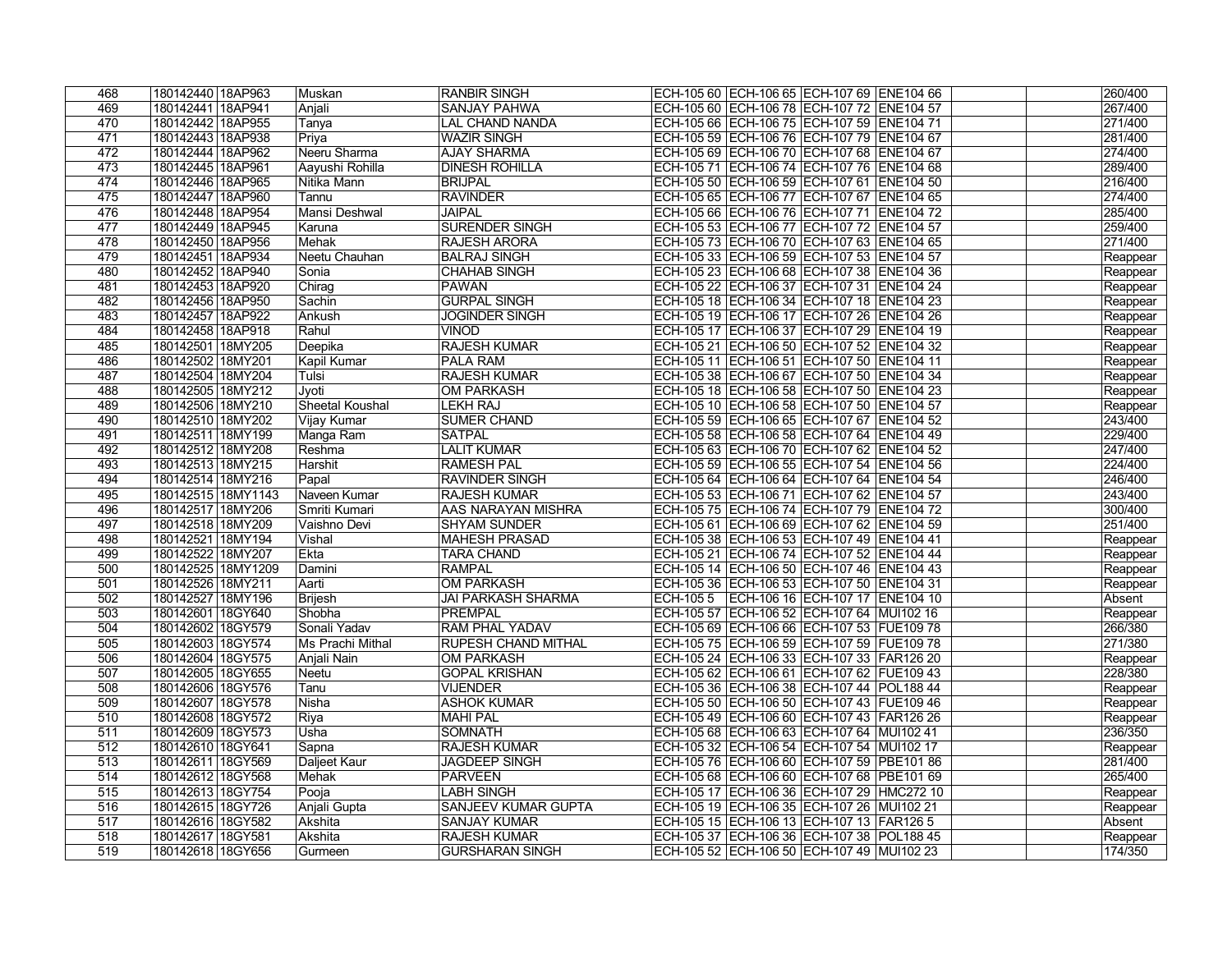| 520              | 180142619 18GY571   | Komal            | <b>SHIV KUMAR</b>                         |                      | ECH-105 14 ECH-106 14 ECH-107 12 MUV102 8  |                      |                                | Absent   |
|------------------|---------------------|------------------|-------------------------------------------|----------------------|--------------------------------------------|----------------------|--------------------------------|----------|
| 521              | 180142620 18GY577   | Rajni            | <b>SURJEET</b>                            |                      | ECH-105 32 ECH-106 50 ECH-107 41 POL188 51 |                      |                                | Reappear |
| 522              | 180142622 18GY580   |                  | Khushnoor Kaur Makkar SATBIR SINGH MAKKAR |                      | ECH-105 29 ECH-106 42 ECH-107 24 PAD194 29 |                      |                                | Reappear |
| 523              | 180142701 18DGY237  | Shubhangi        | <b>SALESH TYAGI</b>                       |                      | ECH-105 66 ECH-106 73 ECH-107 70 YOE146 56 |                      |                                | 265/376  |
| 524              | 180142702 18DGY233  | Jyoti            | <b>SATNAM SINGH</b>                       |                      | ECH-105 55 ECH-106 81 ECH-107 71 PAD194 59 |                      |                                | 266/400  |
| 525              | 180142703 18DGY230  | Sangeeta         | <b>VIJAY RAM</b>                          |                      | ECH-105 73 ECH-106 62 ECH-107 68 YOE146 46 |                      |                                | 249/376  |
| 526              | 180142704 18DGY234  | Kritika Goyal    | <b>MOHIT</b>                              |                      | ECH-105 79 ECH-106 72 ECH-107 69 MUV102 42 |                      |                                | 262/350  |
| 527              | 180142705 18DGY231  | Gulnar           | <b>AAS MOHAMMED</b>                       |                      | ECH-105 71 ECH-106 73 ECH-107 80 PSY165 48 |                      |                                | 272/370  |
| 528              | 180142706 18DGY236  | Riddhi Sawhney   | NEERAJ                                    |                      | ECH-105 81 ECH-106 75 ECH-107 85 SOC175 90 |                      |                                | 331/400  |
| 529              | 180142707 18DGY235  | Shivalika Dahiya | <b>MAHESH DAHIYA</b>                      |                      | ECH-105 79 ECH-106 73 ECH-107 77 YOE146 64 |                      |                                | 293/376  |
| 530              | 180143801 18GY660   | Riya             | <b>JASBIR</b>                             | <b>HIE101 59</b>     | HIH-I 93                                   | HIH-II 88            | $\overline{H}$ HiH-III 57      | 297/400  |
| 531              | 180143802 18GY642   | Ankita Chauhan   | <b>OMBIR SINGH</b>                        | <b>HIH-I 62</b>      | $HH-H 72$                                  | $HH-HI 45$           | MUI102 28                      | Reappear |
| 532              | 180143803 18GY659   | Anuradha         | <b>VIKRAM SINGH</b>                       | <b>HIE10149</b>      | $ HH$ - $ 86$                              | <b>HIH-II 90</b>     | <b>HIH-III 63</b>              | 288/400  |
| 533              | 180143805 18GY663   | Pooja            | <b>RAJ DEV RAM</b>                        | GEO200 38 HIH-187    |                                            | <b>HIH-II 85</b>     | <b>HIH-III 54</b>              | 264/370  |
| 534              | 180143806 18GY662   | Savita Rani      | <b>GANESH CHAUHAN</b>                     | GEO200 39   HIH-I 69 |                                            | HIH-II 68            | <b>HIH-III 43</b>              | Reappear |
| 535              | 180143808 18GY665   | Sangeeta         | <b>RAM SHARAN</b>                         | <b>HIE10145</b>      | $ HH$ -I 90                                | <b>HIH-II 77</b>     | <b>HIH-III 54</b>              | 265/400  |
| 536              | 180143809 18GY661   | Diksha Rani      | <b>VINOD KUMAR</b>                        | <b>HIH-I 77</b>      | $HH-H 77$                                  | HIH-III 44           | POL188 59                      | Reappear |
| $\overline{537}$ | 180143810 18GY592   | Renu             | <b>RAJ BHUSHAN</b>                        | <b>HIH-I 76</b>      | <b>HIH-II 90</b>                           | <b>HIH-III 51</b>    | MUV102 28                      | 245/350  |
| 538              | 180143811 18GY664   | Diksha           | <b>RAM NARAYAN</b>                        | <b>HIH-I 86</b>      | <b>HIH-II 88</b>                           | <b>HIH-III 61</b>    | PBE101 60                      | 295/400  |
| 539              | 180143812 18GY727   | Ritu Devi        | <b>RANBIR SINGH</b>                       | <b>HIH-I 86</b>      | $HH-H 84$                                  | <b>HIH-III 50</b>    | <b>PAD19474</b>                | 294/400  |
| 540              | 180143813 18GY594   | Seema Rani       | <b>RAJ KUMAR</b>                          | <b>HIH-I 93</b>      | <b>HIH-II 89</b>                           | <b>HIH-III 68</b>    | POL188 65                      | 315/400  |
| 541              | 180144901 18UC840   | Anil             | <b>JAGRAM</b>                             | ENE104 43 HMH-I 42   |                                            | HMH-II 40            |                                | Reappear |
| 542              | 180144902 18UC847   | Salonika         | <b>SANJIV KUMAR</b>                       | ENE104 53 HMH-I 73   |                                            | <b>HMH-II 65</b>     |                                | 204/300  |
| 543              | 180144903 18UC841   | Ajay Pal         | <b>RAMBHAJAN PAL</b>                      | ENE104 51   HMH-I 29 |                                            | HMH-II 44            |                                | 137/300  |
| 544              | 180144904 18UC1082  | Rohit            | <b>SURESH</b>                             | ENE104 49   HMH-I 53 |                                            | HMH-II 70            |                                | 185/300  |
| 545              | 180144906 18UC846   | Kavita           | <b>VIJAY SINGH</b>                        | ENE104 67   HMH-I 96 |                                            | <b>HMH-II 96</b>     |                                | 263/300  |
| 546              | 180144907 18UC835   | Ashish           | YASHPAL                                   | ERE1048              | <b>HMH-I 10</b>                            | <b>HMH-II 11</b>     |                                | Absent   |
| 547              | 180144908 18UC837   | Uday Sharma      | SATYANARAYAN SHARMA                       | ENE104 39 HMH-I 51   |                                            | HMH-II <sub>62</sub> |                                | 165/300  |
| 548              | 180144909 18UC844   | Ravi             | <b>SURESH KUMAR</b>                       | ENE104 47 HMH-I 44   |                                            | HMH-II <sub>17</sub> |                                | Reappear |
| 549              | 180144910 18UC833   | Sagar Rohilla    | <b>SATBIR ROHILLA</b>                     | ENE104 53 HMH-I 34   |                                            | <b>HMH-II 33</b>     |                                | Reappear |
| 550              | 180144911 18UC831   | Sachin           | <b>DEEP CHAND</b>                         | <b>ENE1048</b>       | <b>HMH-I 10</b>                            | HMH-II 10            |                                | Absent   |
| 551              | 180144912 18UC843   | Sumit            | <b>SATPAL</b>                             | ENE104 45 HMH-I 15   |                                            | <b>HMH-II 45</b>     |                                | Reappear |
| 552              | 180144913 18UC839   | Aniket           | <b>BALKAR SINGH</b>                       | ENE104 40 HMH-I 23   |                                            | <b>HMH-II 49</b>     |                                | Reappear |
| 553              | 180144914 18UC845   | Rohit Chauhan    | <b>RAM SINGH</b>                          | ENE104 51 HMH-I 34   |                                            | HMH-II 54            |                                | 152/300  |
| 554              | 180144915 18UC836   | Sawan Chauhan    | <b>NARESH KUMAR</b>                       | ENE104 67   HMH-I 47 |                                            | HMH-II <sub>71</sub> |                                | 198/300  |
| 555              | 180144916 18UC834   | Mandeep          | <b>GULAB SINGH</b>                        | ENE104 39 HMH-I 54   |                                            | HMH-II 69            |                                | 175/300  |
| 556              | 180144917 18UC842   | Pardeep Kumar    | <b>PURAN CHAND</b>                        | ENE104 44 HMH-I 45   |                                            | $HMH-II 42$          |                                | 143/300  |
| 557              | 180144918 15DSK971  | Aman Kumar       | <b>RAJENDER KUMAR</b>                     | ENE104 66   HMH-I 71 |                                            | HMH-II <sub>20</sub> |                                | Reappear |
| 558              | 180144920 18UC838   | Manish Kumar     | <b>ZILE SINGH</b>                         | ENE104 26   HMH-I 19 |                                            | HMH-II 15            |                                | Reappear |
| 559              | 180146001 18GY555   | Safiya Ambari    | RAZA AHMAD                                | <b>HIS11049</b>      | $HNH-V$ 61                                 | HNH-VI <sub>51</sub> | HNH-VII 60                     | 221/400  |
| 560              | 180146002 18GY559   | Aanchal          | <b>RAJEEV RANA</b>                        | HNH-V 44             | HNH-VI <sub>25</sub>                       | HNH-VII 55           | SWK17246                       | Reappear |
| 561              | 180146003 18GY638   | Indu Chauhan     | <b>AMAN KUMAR</b>                         | HIS110 33            | $ HMH-V60$                                 | HNH-VI 52            | HNH-VII 61                     | Reappear |
| 562              | 180146004   18GY556 | Anjali           | <b>VED PARKASH</b>                        | HIS11046             | $ HMH-V 49 $                               | HNH-VI 30            | HNH-VII 51                     | Reappear |
| 563              | 180146005   18GY558 | Sheetal          | <b>RAMJILAL</b>                           | HNH-V <sub>53</sub>  | $ HMH-VI36 $                               | HNH-VII 50           | <b>POL18847</b>                | Reappear |
| 564              | 180146006 18GY554   | Himani           | <b>SUDESH KUMAR</b>                       | <b>HNH-V 61</b>      | HNH-VI 37                                  | HNH-VII 59           | <b>PAD194 49</b>               | Reappear |
| 565              | 180146007 18GY637   | Teenu            | <b>MANGE RAM</b>                          | HNH-V <sub>55</sub>  | $ HMH-VI50$                                | HNH-VII 65           | <b>POL188 52</b>               | 222/400  |
| 566              | 180146008 18GY553   | <b>Ruby</b>      | <b>HUSHAN LAL</b>                         | <b>HIS11047</b>      | $HNH-V$ 52                                 | HNH-VI 51            | $\overline{\text{HMH-VII}}$ 59 | 209/400  |
| 567              | 180146010 18GY560   | Harpreet         | <b>HARI RAM</b>                           | <b>HNH-V 49</b>      | HNH-VI <sub>24</sub>                       | HNH-VII 50           | SWK172 54                      | Reappear |
| 568              | 180146012 18GY551   | Nisha Rani       | <b>RAM LAL</b>                            | <b>HNH-V 48</b>      | HNH-VI <sub>29</sub>                       | HNH-VII 36           | SKE101 20                      | Reappear |
| 569              | 180146013 18GY639   | Kajal Rani       | <b>CHATTAR PAL</b>                        | <b>HNH-V 49</b>      | HNH-VI 30                                  | HNH-VII 43           | SWK17245                       | Reappear |
| 570              | 180147101 18GY563   | Neha Rani        | <b>DARSHAN LAL</b>                        | HMC272 40 PBH-V 85   |                                            | PBH-VI <sub>85</sub> | PBH-VII 87                     | 297/350  |
| 571              | 180147102 18GY565   | Ashu             | <b>SURENDER KUMAR</b>                     | MUV102 39 PBH-V 80   |                                            | PBH-VI 68            | $PBH-VII$ 74                   | 261/350  |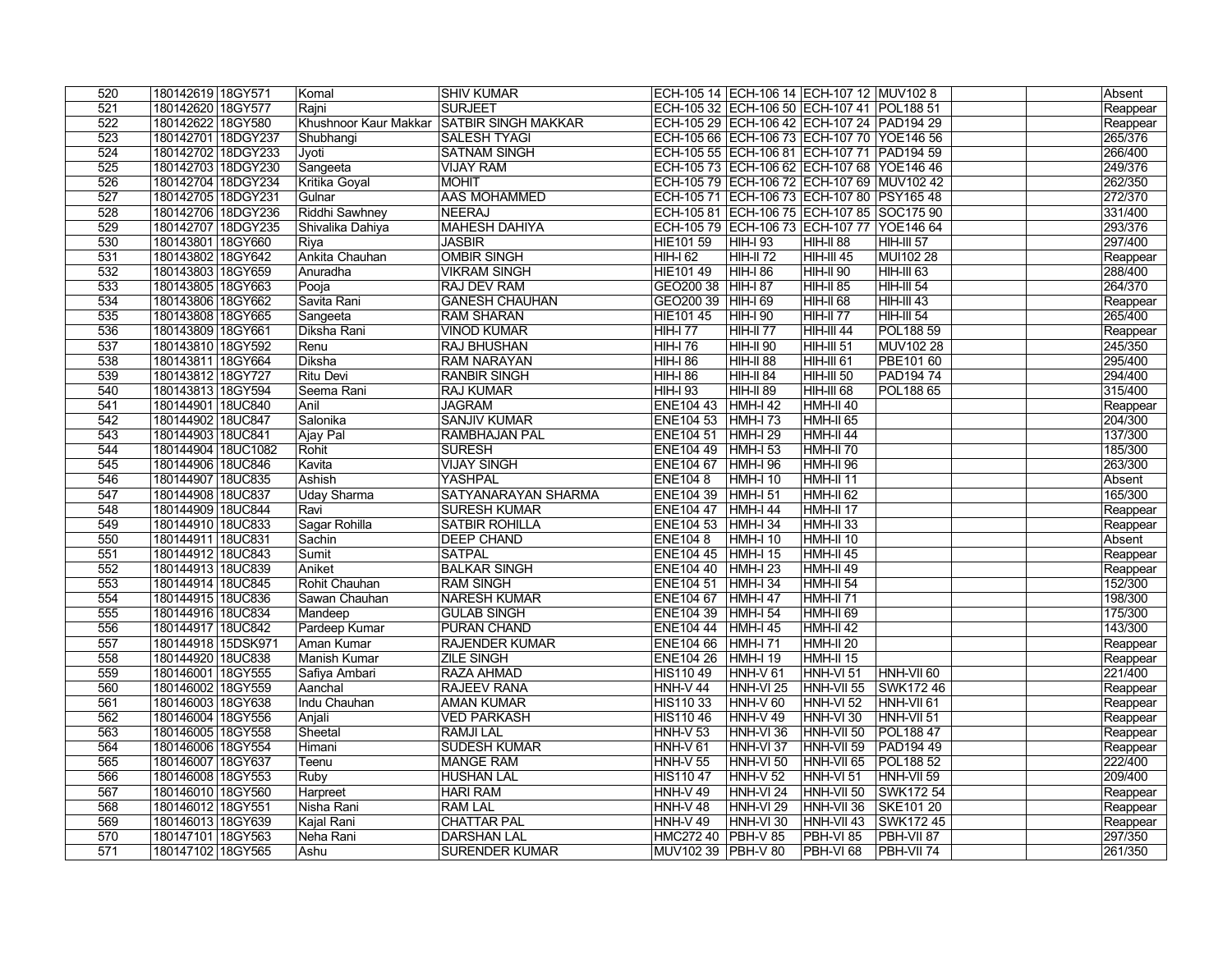| 572        | 180147103 18GY562                        | Payal Saini                                   | <b>PAWAN SAINI</b>                                       | HIS110 69              | $ PBH-V 71$                        | <b>PBH-VI 83</b>                    | <b>PBH-VII 85</b>     |  | 308/400             |
|------------|------------------------------------------|-----------------------------------------------|----------------------------------------------------------|------------------------|------------------------------------|-------------------------------------|-----------------------|--|---------------------|
| 573        | 180147104 18GY566                        | Sonia                                         | <b>JAGDISH CHAND</b>                                     | <b>HIS11070</b>        | <b>PBH-V75</b>                     | PBH-VI 82                           | <b>PBH-VII 82</b>     |  | 309/400             |
| 574        | 180147105 18GY567                        | Deep Kaur                                     | <b>HARNAM SINGH</b>                                      | <b>HIS11018</b>        | $PBH-V12$                          | PBH-VI <sub>20</sub>                | <b>PBH-VII 32</b>     |  | Reappear            |
| 575        | 180147106 18GY561                        | Mandeep Kaur                                  | <b>TARANJEET SINGH</b>                                   | HIE101 39              | $PBH-V64$                          | PBH-VI 58                           | <b>PBH-VII 70</b>     |  | Reappear            |
| 576        | 180147107 18GY564                        | Simran                                        | <b>GURDEEP SINGH</b>                                     | MUV102 21              | $P$ BH-V 57                        | $PBH-VI60$                          | $PBH-VII$ 40          |  | Reappear            |
| 577        | 180148201 18UC800                        | <b>Ankit Kumar</b>                            | <b>PITAMBER SINGH</b>                                    | <b>ENE104 55</b>       | $ $ PHH-V 66                       | PHH-VI 54                           | PHH-VII 61            |  | 236/400             |
| 578        | 180148202 18UC809                        | Varsha                                        | <b>CHHATAR SINGH</b>                                     | ENE104 30 PHH-V 65     |                                    | PHH-VI <sub>51</sub>                | PHH-VII <sub>66</sub> |  | Reappear            |
| 579        | 180148203 18UC1006                       | Zobiya Naaz                                   | <b>TASLEEM AHMED</b>                                     | ENE104 57 PHH-V 80     |                                    | <b>PHH-VI74</b>                     | PHH-VII 80            |  | 291/400             |
| 580        | 180148204 18UC1083                       | Sumit                                         | <b>RISHIPAL</b>                                          | ENE104 42 PHH-V 15     |                                    | $ $ PHH-VI 30                       | $ $ PHH-VII 63        |  | Reappear            |
| 581        | 180148206 18UC802                        | <b>Kuldeep Kumar</b>                          | <b>VINOD KUMAR</b>                                       | ENE104 44 PHH-V 64     |                                    | $\overline{\text{PHH-W}}$ 49        | $ $ PHH-VII 46        |  | 203/400             |
| 582        | 180148208 18UC798                        | Ajay Swami                                    | <b>PRITAM SINGH</b>                                      | ENE104 46 PHH-V 63     |                                    | $PHH-VI$ 61                         | $ $ PHH-VII 73        |  | 243/400             |
| 583        | 180148209 18UC812                        | Manjeet                                       | <b>KRISHAN</b>                                           | ENE104 65 PHH-V 78     |                                    | $PHH-VI$ 66                         | $ $ PHH-VII 72        |  | 281/400             |
| 584        | 180148210 18UC804                        | <b>Vishal Rawal</b>                           | <b>GURDYAL SINGH</b>                                     | ENE104 54 PHH-V 79     |                                    | PHH-VI 55                           | <b>PHH-VII 69</b>     |  | 257/400             |
| 585        | 180148211 18UC803                        | <b>Vivek</b>                                  | <b>RAJ KUMAR</b>                                         | <b>ENE104 53</b>       | $PHH-V66$                          | $PHH-VI$ 62                         | PHH-VII <sub>69</sub> |  | 250/400             |
| 586        | 180148212 18UC806                        | Rahul                                         | <b>ZILE SINGH</b>                                        | ENE104 42 PHH-V 77     |                                    | PHH-VI <sub>74</sub>                | PHH-VII <sub>87</sub> |  | 280/400             |
| 587        | 180148213 18UC797                        | Sandeep                                       | PHOOL KUMAR                                              | <b>ENE104 61</b>       | $ $ PHH-V 73                       | $PHH-VI$ 76                         | PHH-VII <sub>69</sub> |  | 279/400             |
| 588        | 180148220 18UC811                        | Pinki                                         | <b>RAJINDER</b>                                          | <b>ENE10441</b>        | $ $ PHH-V 59                       | $PHH-VI$ 55                         | PHH-VII <sub>64</sub> |  | 217/400             |
| 589        | 180149301 18AGA10                        | Janvi                                         | <b>RAM LAKHAN</b>                                        | <b>HIS11084</b>        | $PSH-I$ 79                         | <b>PSH-II 78</b>                    | $PSH-III 63$          |  | 304/400             |
| 590        | 180149302 18AGA5                         | <b>Manpreet Kaur</b>                          | <b>RANJIT SINGH</b>                                      | PBE101 71              | $PSH-I 81$                         | <b>PSH-II 80</b>                    | $PSH-III$ 72          |  | 304/400             |
| 591        | 180149303 18AGA18                        | Ekta                                          | <b>MUKESH KUMAR</b>                                      | <b>HIE101 55</b>       | <b>PSH-I 73</b>                    | <b>PSH-II 85</b>                    | $PSH-III$ 75          |  | 288/400             |
| 592        | 180149304 18AGA1                         | Meenakshi                                     | <b>TARSEM KUMAR</b>                                      | <b>HIS11076</b>        | <b>PSH-I 77</b>                    | $PSH-II$ 80                         | <b>PSH-III 65</b>     |  | 298/400             |
| 593        | 180149305 18AGA2                         | Payal                                         | <b>SUBHASH CHAND</b>                                     | <b>HIS11068</b>        | <b>PSH-I 80</b>                    | PSH-II <sub>78</sub>                | <b>PSH-III 63</b>     |  | 289/400             |
| 594        | 180149306 18AGA19                        | Neha Kurmi                                    | <b>RAM DINESH KURMI</b>                                  | <b>HIS110 66</b>       | <b>PSH-I 80</b>                    | PSH-II <sub>76</sub>                | <b>PSH-III 57</b>     |  | 279/400             |
| 595        | 180149307 18AGA11                        | Saina                                         | <b>RAVI PARKASH</b>                                      | <b>HIE101 53</b>       | <b>PSH-I 72</b>                    | PSH-II <sub>64</sub>                | PSH-III 63            |  | 252/400             |
| 596        | 180149308 18AGA17                        | Kajal Rana                                    | <b>KANWAR PAL</b>                                        | <b>HIE101 58</b>       | <b>PSH-I 84</b>                    | PSH-II 81                           | PSH-III 66            |  | 289/400             |
| 597        | 180149309 18AGA6                         | Divya Bindal                                  | NARESH KUMAR                                             | HIE101 49              | <b>PSH-I 70</b>                    | $PSH-II75$                          | <b>PSH-III 58</b>     |  | 252/400             |
| 598        | 180149310 18AGA4                         | <b>Tauqueer Naaz</b>                          | <b>DEEN MOHAMMAD</b>                                     | $PSH-182$              | <b>PSH-II 76</b>                   | <b>PSH-III 67</b>                   | <b>SKE10173</b>       |  | 298/400             |
| 599        | 180149311 18AGA185                       | Reema Kumari                                  | <b>RAKESH KUMAR SINGH</b>                                | $PSH-I 52$             | <b>PSH-II 52</b>                   | PSH-III <sub>47</sub>               | SKE101 59             |  | Reappear            |
| 600        | 180149312 18AGA184                       | Neena Kumari                                  | <b>BIJENDER KUMAR MAHATO</b>                             | <b>HIS110 65</b>       | <b>PSH-I 69</b>                    | $PSH-II68$                          | <b>PSH-III 55</b>     |  | 257/400             |
| 601        | 180149313 18AGA20                        | Lavneet Kaur                                  | <b>PARDEEP SINGH</b>                                     | <b>HIE10146</b>        | <b>PSH-I 66</b>                    | <b>PSH-II 71</b>                    | $PSH-III$ 60          |  | 243/400             |
| 602        | 180149314 18AGA3                         | Pallavi                                       | <b>RAJINDER KUMAR</b>                                    | <b>PBE101 57</b>       | $PSH-I$ 52                         | PSH-II <sub>77</sub>                | $PSH-II162$           |  | 248/400             |
| 603        | 180149315 18AGA7                         | Ritika                                        | <b>SUBHASH</b>                                           | ECO116 38              | $PSH-I$ 50                         | <b>PSH-II 73</b>                    | $PSH-II162$           |  | 219/400             |
| 604        | 180149317 18AGA8                         | Ritika                                        | <b>SOM NATH</b>                                          | <b>HIE10144</b>        | <b>PSH-I 59</b>                    | <b>PSH-II 76</b>                    | $PSH-III$ 70          |  | 249/400             |
| 605        | 180149318 18AGA9                         | Ritu                                          | <b>DARSHAN SINGH</b>                                     | <b>HIS11071</b>        | $PSH-I 74$                         | PSH-II <sub>77</sub>                | $PSH-II162$           |  | 284/400             |
| 606        | 180149319 18AGA13                        | Poonam Devi                                   | <b>NATHI RAM</b>                                         | ECO11641               | $PSH-I$ 70                         | <b>PSH-II 82</b>                    | $PSH-III$ 54          |  | Reappear            |
| 607        | 180149320 18AGA12                        | Kiran Devi                                    | <b>RANJEET SINGH</b>                                     | ECO116 70 PSH-I 84     |                                    | PSH-II <sub>78</sub>                | <b>PSH-III 62</b>     |  | 294/400             |
| 608        | 180149321 18AGA16                        | Ritika                                        | <b>SANJAY KUMAR</b>                                      | HIE101 44              | $PSH-I$ 70                         | $PSH-II 72$                         | PSH-III <sub>63</sub> |  | 246/400             |
| 609        | 180149401 18SDA842                       | Abhishek Chauhan                              | <b>VIJAY KUMAR</b>                                       | HIS110 53              | <b>PSH-I 51</b>                    | <b>PSH-II 36</b>                    | $PSH-III$ 49          |  | Reappear            |
| 610        | 180149402 18SDA21                        | Prince Verma                                  | <b>BHUPINDER KUMAR</b>                                   | HIS11045               | <b>PSH-I 48</b>                    | <b>PSH-II 33</b>                    | <b>PSH-III 38</b>     |  | Reappear            |
| 611        | 180149403 18SDA20                        | Neeraj Kush                                   | <b>JAGDISH</b>                                           | HIS110 23              | <b>PSH-I 10</b>                    | <b>PSH-II 15</b>                    | PSH-III 10            |  | Reappear            |
| 612        | 180149405 18SDA1031                      | Gaurav                                        | <b>VIJAY KUMAR</b>                                       | HIS110 36              | <b>PSH-I 55</b>                    | PSH-II 41                           | $PSH-III$ 52          |  |                     |
| 613        | 180149406   18SDA26                      | Rakhi                                         | <b>RAVI PARKASH</b>                                      | ECO116 37              | $PSH-I 72$                         | <b>PSH-II 52</b>                    | PSH-III 54            |  | Reappear            |
|            |                                          |                                               |                                                          |                        |                                    |                                     | <b>PSH-III 65</b>     |  | Reappear<br>274/400 |
| 614<br>615 | 180149407   18SDA25<br>180149408 18SDA19 | <b>Bhavya Mehendiratta</b><br>Abhishek Sharma | <b>KRISHAN KUMAR MEHENDIRATTA</b><br><b>PAWAN SHARMA</b> | ECO116 51<br>HIS110 63 | <b>PSH-I 86</b><br><b>PSH-I 88</b> | $PSH-II 72$<br>PSH-II <sub>64</sub> | <b>PSH-III 64</b>     |  | 279/400             |
|            |                                          |                                               |                                                          |                        |                                    |                                     |                       |  |                     |
| 616        | 180149409 18SDA18                        | <b>Aniket Brar</b>                            | YASHPAL BRAR                                             | ECO116 45              | $PSH-I 79$                         | PSH-II 61                           | PSH-III 61            |  | 246/400<br>215/400  |
| 617        | 180149410 18SDA845                       | Anchal<br>Rohit Bedi                          | <b>BABOO LAL</b>                                         | HIS11046               | <b>PSH-I 68</b>                    | <b>PSH-II 55</b>                    | PSH-III 48            |  |                     |
| 618        | 180149411 18SDA1012                      |                                               | <b>ISHPAL</b>                                            | <b>PSH-I 11</b>        | <b>PSH-II 15</b>                   | PSH-III 36                          | SKE101 17             |  | Reappear            |
| 619        | 180149412 18SDA24                        | Poonam Passi                                  | <b>RAJINDER PRASAD</b>                                   | $PSH-I 20$             | <b>PSH-II 19</b>                   | PSH-III 65                          | SKE101 52             |  | Reappear<br>265/400 |
| 620        | 180149413 18SDA22                        | Abhishek Shukla                               | <b>INDER KUMAR SHUKLA</b>                                | ECO116 64              | $PSH-I 85$                         | $PSH-II 62$                         | <b>PSH-III 54</b>     |  |                     |
| 621        | 180149414 18SDA234                       | Hardik                                        | <b>PARDEEP KUMAR</b>                                     | <b>HIS11047</b>        | $PSH-I 65$                         | $PSH-II$ 43                         | $PSH-III$ 51          |  | Reappear            |
| 622        | 180149415 18SDA28                        | Anju Kumari                                   | <b>SHAM LAL</b>                                          | <b>HIS110 58</b>       | <b>PSH-I 83</b>                    | <b>PSH-II 68</b>                    | PSH-III 63            |  | 272/400             |
| 623        | 180149416 18SDA27                        | Raveena Saini                                 | <b>HAKIKAT RAI</b>                                       | HIS110 71              | <b>PSH-I 87</b>                    | <b>PSH-II 73</b>                    | PSH-III 64            |  | 295/400             |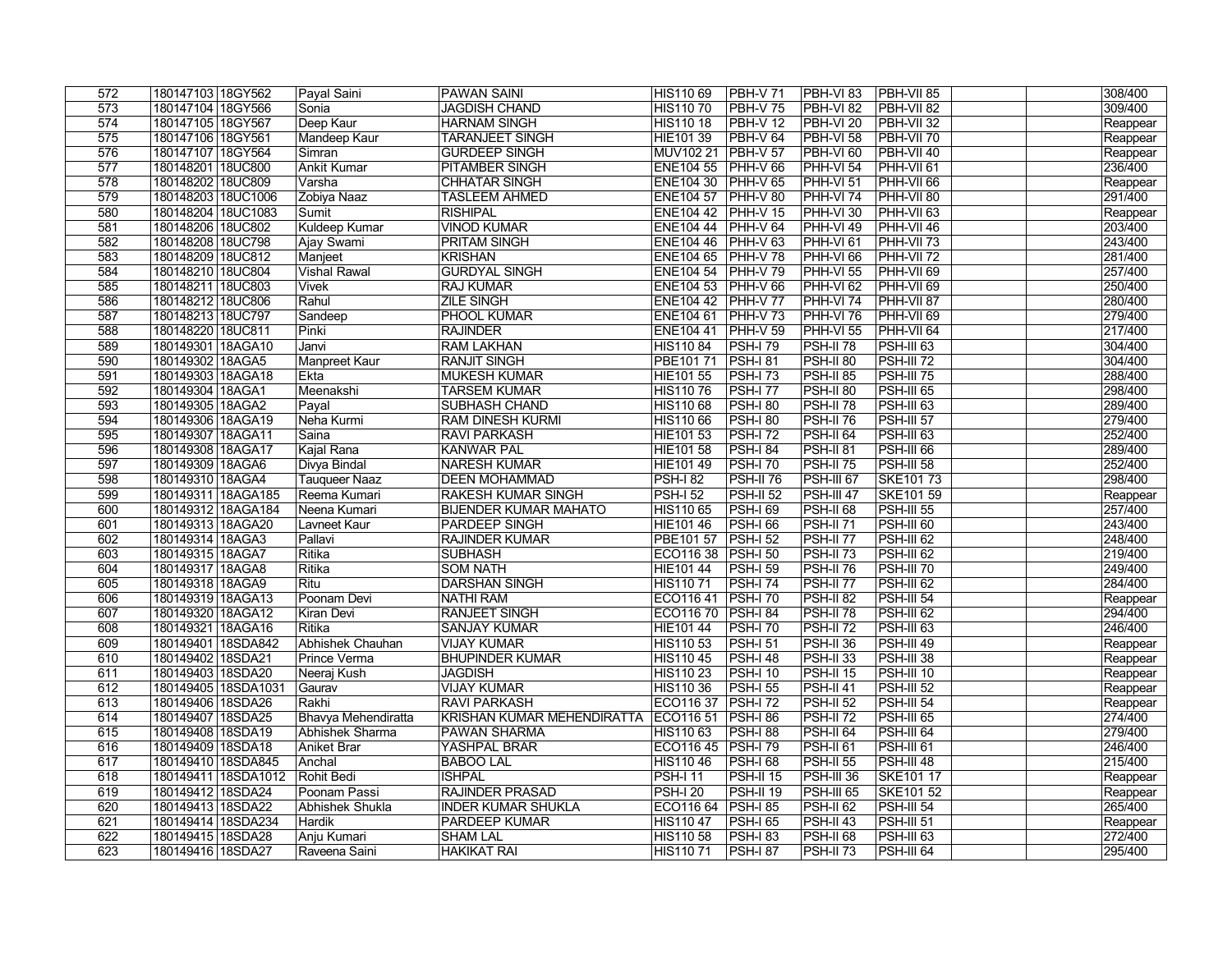| 180149419 18SDA29<br>Lovepreet Kaur<br>ECO1160<br><b>PSH-III 0</b><br>625<br>SURINDER SINGH<br>$PSH-I$ 0<br>PSH-II <sub>1</sub><br>Absent<br>626<br>HIS110 35<br><b>PSH-161</b><br><b>PSH-II 57</b><br><b>PSH-III 56</b><br>180149421 18SDA843<br>Babita Rana<br><b>MAHINDER SINGH RANA</b><br>Reappear<br>627<br>180149422 18SDA14<br>Neha Rani<br><b>HIS11038</b><br><b>PSH-167</b><br><b>PSH-II 74</b><br><b>PSH-III 58</b><br><b>RAM LAL</b><br>Reappear<br>628<br>180149423 18SDA23<br><b>GULAB SINGH</b><br>ECO116 63 PSH-I 64<br><b>PSH-II 46</b><br>$PSH-III 56$<br>229/400<br>Vishakha<br>221/400<br>629<br>$PSH-I$ 59<br>$PSH-II 58$<br>180149424 18SDA16<br><b>PARAMJEET SINGH</b><br><b>PSH-III 51</b><br><b>SKE101 53</b><br>Shivam<br>630<br>180149503 18GA422<br>ENE104 40   PSH-I 64<br><b>PSH-II 69</b><br>PSH-III 60<br>Reappear<br>Happy<br><b>DASHONDI RAM</b><br>631<br>Priya Lakhi<br>227/400<br>180149504 18GA423<br><b>VIRENDER KUMAR LAKHI</b><br>ENE104 52 PSH-I 63<br>PSH-II 58<br>PSH-III 54<br>301/400<br>Jaspreet Singh<br><b>PSH-II 80</b><br><b>PSH-III 67</b><br>632<br>180149506 18GA187<br>MANMOHAN SINGH<br>ENE104 72 PSH-I 82<br>309/400<br>Shruti Verma<br>PSH-II <sub>74</sub><br>$PSH-III$ 73<br>633<br>180149507   18GA394<br><b>MANOJ KUMAR VERMA</b><br>ENE104 77   PSH-I 85<br>321/400<br>634<br>ENE104 76 PSH-I 90<br><b>PSH-II 79</b><br>$PSH-III$ 76<br>180149508 18GA189<br>Diksha Anand<br>SIKENDER LAL<br>635<br><b>RAM TEJ</b><br><b>ENE1045</b><br>$PSH-I$ 4<br><b>PSH-II 14</b><br><b>PSH-III 15</b><br>Absent<br>180149510 18GA184<br>Rohit Kumar<br><b>SURJEET SINGH</b><br><b>HIE1014</b><br>PSH-II <sub>8</sub><br>636<br>$PSH-I$ 4<br>$PSH-HI$ 4<br>Absent<br>180149511 17GA429<br>Simran<br>637<br><b>PSH-II 55</b><br>$PSH-IIJ$ 54<br>180149512 18GA395<br>KOLESHWAR PARSAD SINGH<br><b>HIE10110</b><br><b>PSH-I 19</b><br>Harsh<br>Reappear<br><b>ENE104 22</b><br>$PSH-I$ 18<br><b>PSH-II 42</b><br><b>PSH-III 52</b><br>638<br>180149513 18GA185<br>Neha<br>RAJA RAM<br>Reappear<br>639<br><b>HIE10176</b><br><b>PSH-I 65</b><br><b>PSH-II 64</b><br>$PSH-III 61$<br>266/400<br>180149515 17GA301<br>Priyanka<br><b>BRIJPAL</b><br>242/400<br><b>RAKESH KUMAR</b><br><b>PSH-167</b><br><b>PSH-II 54</b><br>$PSH-IIJ$ 57<br>640<br>180149516 17GA294<br>Komal<br>HIE101 64<br>244/400<br><b>HIE101 65</b><br>$PSH-I 64$<br><b>PSH-II 59</b><br>$PSH-III 56$<br>641<br>180149517 16AGA21<br>Manpreet Kaur<br><b>BAHADUR SINGH</b><br><b>GURJEET SINGH</b><br><b>PSH-I 59</b><br><b>PSH-III 55</b><br>212/400<br>642<br>180149518 18GA396<br>Harleen Kaur<br>HIE101 35<br><b>PSH-II 64</b><br>180149519 17GCS34<br><b>RAMJILAL</b><br>$PSH-131$<br>$PSH-III$ 50<br>643<br>Vijay Kumar<br>ENE104 29<br><b>PSH-II 62</b><br>Reappear<br>644<br><b>RAJA RAM</b><br>PSH-I7<br>$PSH-HI$ 4<br>180149520 15GA3<br><b>Ritik</b><br><b>HIE1017</b><br><b>PSH-II 15</b><br>Reappear<br>180149521<br><b>Maan Bhadur</b><br><b>HIE1014</b><br>$PSH-I$ 4<br>PSH-II <sub>8</sub><br>$PSH-HI$ 4<br>645<br><b>RAM BHADUR</b><br>$\overline{\mathsf{RL}(\mathsf{Regn.})}$<br>180149522 18GA188<br><b>SANJEEV BAKSHI</b><br>$PSH-I$ 40<br><b>PSH-II 60</b><br>$PSH-III$ 34<br>646<br>Dheeraj Bakshi<br>ENE104 44<br>Reappear<br>287/370<br>647<br>180149601 18DSK342<br><b>GURDEV SINGH</b><br> GEO200 46  PSH-I 94<br><b>PSH-II 75</b><br>PSH-III 72<br>Paras Dhiman<br>238/400<br>648<br>180149603 18DSK370<br><b>MADAN LAL</b><br>ECO116 63 PSH-I 55<br><b>PSH-II 61</b><br>PSH-III 59<br>Priya<br>180149604 18DSK353<br>Hariom<br><b>RAM MEHAR</b><br>ECO116 17   PSH-I 15<br>PSH-II 17<br>PSH-III 15<br>Absent<br>649<br><b>PARVEEN</b><br>248/400<br>650<br>180149605 18DSK350<br><b>HIS11076</b><br><b>PSH-I 51</b><br><b>PSH-II 62</b><br><b>PSH-III 59</b><br>Anmol<br>ECO116 68   PSH-I 90<br><b>PSH-II 67</b><br>$PSH-III$ 72<br>297/400<br>651<br>180149606 18DSK365<br><b>JITENDER SINGH</b><br>Pratima<br>652<br>180149607 18DSK364<br><b>TEK CHAND</b><br><b>HIS1108</b><br>$PSH-I$ 41<br><b>PSH-II 35</b><br>$PSH-III$ 35<br><b>Bhrat</b><br>Reappear<br>GEO200 39 PSH-I 80<br><b>PSH-II 86</b><br>274/370<br>653<br>180149608 18DSK373<br><b>MADAN MEHENDIRATTA</b><br>$PSH-III 69$<br>Prapti<br><b>HIS110 86</b><br><b>PSH-II 58</b><br>270/400<br>654<br>180149609 18DSK371<br><b>RAM SEWAK</b><br><b>PSH-I 66</b><br>$PSH-III$ 60<br>Manisha Kumari<br>ECO116 88 PSH-I 82<br><b>PSH-II 94</b><br>335/400<br>655<br>180149610 18DSK368<br><b>MAHINDER PAL</b><br>$PSH-III$ 71<br>Garima<br>264/370<br><b>JITENDER</b><br>GEO200 43   PSH-I 85<br><b>PSH-II 74</b><br>$PSH-III 62$<br>656<br>180149611 18DSK351<br>Parvesh<br>266/400<br>657<br><b>ASHISH SINGH</b><br><b>HIS110 69</b><br>$PSH-I 71$<br><b>PSH-II 66</b><br><b>PSH-III 60</b><br>180149613 18DSK1007<br>Ambrish<br><b>YUSUFF</b><br>ECO116 18   PSH-I 15<br>$PSH-III$ 15<br>658<br>180149614 18DSK349<br>Anish<br><b>PSH-II 15</b><br>Absent<br>659<br><b>BALKAR SINGH</b><br>ECO116 75   PSH-I 76<br><b>PSH-III 63</b><br>283/400<br>180149615 18DSK962<br>Sanbir Singh<br><b>PSH-II 69</b><br>660<br>180149616 18DSK372<br>HIS110 65 PSH-I 70<br>241/400<br>Karishma<br><b>SURINDER SINGH</b><br>$PSH-II 56$<br><b>PSH-III 50</b><br>661<br>180149617 18DSK367<br>HIS110 65<br>$PSH-I 77$<br><b>PSH-II 70</b><br><b>PSH-III 53</b><br>265/400<br>Sheetal<br>PALE RAM<br>662<br>180149618 18DSK352<br><b>SURESH KUMAR</b><br>GEO200 37   PSH-I 89<br><b>PSH-II 73</b><br><b>PSH-III 67</b><br>266/370<br>Virender Kumar<br>663<br>180149619 18DSK963<br>ECO116 67   PSH-I 74<br><b>PSH-II 71</b><br>PSH-III 65<br>277/400<br>Akshat Jain<br><b>NAVIN JAIN</b><br>664<br>180149620 17PCD25363 Nitika<br><b>HIS11077</b><br><b>PSH-167</b><br><b>PSH-II 69</b><br>PSH-III 67<br>280/400<br><b>SANJEEV KUMAR</b><br>665<br>180149621 18DSK366<br>GEO200 45 PSH-I 75<br>264/370<br>Neha Devi<br><b>BALKAR SINGH</b><br><b>PSH-II 78</b><br>PSH-III 66<br>GEO200 15   PSH-I 8<br>PSH-III 8<br>666<br>180149624 18DSK964<br><b>RISHIPAL</b><br><b>PSH-II 12</b><br>Absent<br>Vishal<br>667<br><b>HARISH KUMAR</b><br>HIS11045<br>PSH-II 48<br>PSH-III 31<br>180149625 18DSK357<br>Pankaj Kumar<br>$PSH-I 47$<br>Reappear<br><b>HIS110 66</b><br>668<br>180149626 18DSK344<br><b>PSH-176</b><br><b>PSH-II 69</b><br>PSH-III 65<br>276/400<br><b>NAND KISHORE</b><br>Sourabh<br>669<br>180149627 18DSK1006<br>Rahul<br>ECO116 75  PSH-I 72<br><b>PSH-II 68</b><br>PSH-III 67<br>282/400<br><b>ANIL KUMAR</b><br>180149629 18DSK354<br>GEO200 13 PSH-I 1<br>PSH-II <sub>8</sub><br>670<br><b>RANBIR SINGH</b><br>PSH-III 46<br>Reappear<br>Ankush<br>Kritika Choudhary<br><b>PSH-II 76</b><br>268/370<br>671<br>180149630 18DSK369<br><b>NARESH KUMAR</b><br>GEO200 42   PSH-I 84<br>PSH-III 66<br>HIS110 69<br><b>PSH-II 69</b><br>273/400<br>672<br>180149631 18DSK345<br><b>PSH-I 72</b><br>PSH-III 63<br>Shubham Garg<br><b>SUSHIL KUMAR</b><br>GEO200 44   PSH-I 64<br>231/370<br>180149633 18DSK965<br>Mehak<br><b>RAJ KUMAR</b><br><b>PSH-II 66</b><br><b>PSH-III 57</b><br>673<br><b>HIS110 66</b><br>674<br>180149635 18DSK343<br>Sahil Saini<br><b>RAJENDER PAL</b><br><b>PSH-I 68</b><br><b>PSH-II 70</b><br><b>PSH-III 58</b><br>262/400<br>675<br>180149703 18GY584<br>SHOBH RAJ<br><b>PSH-I 74</b><br><b>PSH-III 52</b><br>249/400<br>Simran<br>HIE101 54<br><b>PSH-II 69</b> | 624 | 180149418 18SDA1011 | Shakti | <b>BHAGWAN DAS</b> | $PSH-I$ 53 | PSH-II 17 | <b>PSH-III 46</b> | SKE101 20 | Reappear |
|------------------------------------------------------------------------------------------------------------------------------------------------------------------------------------------------------------------------------------------------------------------------------------------------------------------------------------------------------------------------------------------------------------------------------------------------------------------------------------------------------------------------------------------------------------------------------------------------------------------------------------------------------------------------------------------------------------------------------------------------------------------------------------------------------------------------------------------------------------------------------------------------------------------------------------------------------------------------------------------------------------------------------------------------------------------------------------------------------------------------------------------------------------------------------------------------------------------------------------------------------------------------------------------------------------------------------------------------------------------------------------------------------------------------------------------------------------------------------------------------------------------------------------------------------------------------------------------------------------------------------------------------------------------------------------------------------------------------------------------------------------------------------------------------------------------------------------------------------------------------------------------------------------------------------------------------------------------------------------------------------------------------------------------------------------------------------------------------------------------------------------------------------------------------------------------------------------------------------------------------------------------------------------------------------------------------------------------------------------------------------------------------------------------------------------------------------------------------------------------------------------------------------------------------------------------------------------------------------------------------------------------------------------------------------------------------------------------------------------------------------------------------------------------------------------------------------------------------------------------------------------------------------------------------------------------------------------------------------------------------------------------------------------------------------------------------------------------------------------------------------------------------------------------------------------------------------------------------------------------------------------------------------------------------------------------------------------------------------------------------------------------------------------------------------------------------------------------------------------------------------------------------------------------------------------------------------------------------------------------------------------------------------------------------------------------------------------------------------------------------------------------------------------------------------------------------------------------------------------------------------------------------------------------------------------------------------------------------------------------------------------------------------------------------------------------------------------------------------------------------------------------------------------------------------------------------------------------------------------------------------------------------------------------------------------------------------------------------------------------------------------------------------------------------------------------------------------------------------------------------------------------------------------------------------------------------------------------------------------------------------------------------------------------------------------------------------------------------------------------------------------------------------------------------------------------------------------------------------------------------------------------------------------------------------------------------------------------------------------------------------------------------------------------------------------------------------------------------------------------------------------------------------------------------------------------------------------------------------------------------------------------------------------------------------------------------------------------------------------------------------------------------------------------------------------------------------------------------------------------------------------------------------------------------------------------------------------------------------------------------------------------------------------------------------------------------------------------------------------------------------------------------------------------------------------------------------------------------------------------------------------------------------------------------------------------------------------------------------------------------------------------------------------------------------------------------------------------------------------------------------------------------------------------------------------------------------------------------------------------------------------------------------------------------------------------------------------------------------------------------------------------------------------------------------------------------------------------------------------------------------------------------------------------------------------------------------------------------------------------------------------------------------------------------------------------------------------------------------------------------------------------------------------------------------------------------------------------------------------------------------------------------------------------------------------------------------------------------------------------------------------------------------------------------------------------------------------------------------------------------------------------------------------------------------------------------------------------------------------------------------------------------------------------------------------------------------------------------------------------------------------------------------------------|-----|---------------------|--------|--------------------|------------|-----------|-------------------|-----------|----------|
|                                                                                                                                                                                                                                                                                                                                                                                                                                                                                                                                                                                                                                                                                                                                                                                                                                                                                                                                                                                                                                                                                                                                                                                                                                                                                                                                                                                                                                                                                                                                                                                                                                                                                                                                                                                                                                                                                                                                                                                                                                                                                                                                                                                                                                                                                                                                                                                                                                                                                                                                                                                                                                                                                                                                                                                                                                                                                                                                                                                                                                                                                                                                                                                                                                                                                                                                                                                                                                                                                                                                                                                                                                                                                                                                                                                                                                                                                                                                                                                                                                                                                                                                                                                                                                                                                                                                                                                                                                                                                                                                                                                                                                                                                                                                                                                                                                                                                                                                                                                                                                                                                                                                                                                                                                                                                                                                                                                                                                                                                                                                                                                                                                                                                                                                                                                                                                                                                                                                                                                                                                                                                                                                                                                                                                                                                                                                                                                                                                                                                                                                                                                                                                                                                                                                                                                                                                                                                                                                                                                                                                                                                                                                                                                                                                                                                                                                                                                                                  |     |                     |        |                    |            |           |                   |           |          |
|                                                                                                                                                                                                                                                                                                                                                                                                                                                                                                                                                                                                                                                                                                                                                                                                                                                                                                                                                                                                                                                                                                                                                                                                                                                                                                                                                                                                                                                                                                                                                                                                                                                                                                                                                                                                                                                                                                                                                                                                                                                                                                                                                                                                                                                                                                                                                                                                                                                                                                                                                                                                                                                                                                                                                                                                                                                                                                                                                                                                                                                                                                                                                                                                                                                                                                                                                                                                                                                                                                                                                                                                                                                                                                                                                                                                                                                                                                                                                                                                                                                                                                                                                                                                                                                                                                                                                                                                                                                                                                                                                                                                                                                                                                                                                                                                                                                                                                                                                                                                                                                                                                                                                                                                                                                                                                                                                                                                                                                                                                                                                                                                                                                                                                                                                                                                                                                                                                                                                                                                                                                                                                                                                                                                                                                                                                                                                                                                                                                                                                                                                                                                                                                                                                                                                                                                                                                                                                                                                                                                                                                                                                                                                                                                                                                                                                                                                                                                                  |     |                     |        |                    |            |           |                   |           |          |
|                                                                                                                                                                                                                                                                                                                                                                                                                                                                                                                                                                                                                                                                                                                                                                                                                                                                                                                                                                                                                                                                                                                                                                                                                                                                                                                                                                                                                                                                                                                                                                                                                                                                                                                                                                                                                                                                                                                                                                                                                                                                                                                                                                                                                                                                                                                                                                                                                                                                                                                                                                                                                                                                                                                                                                                                                                                                                                                                                                                                                                                                                                                                                                                                                                                                                                                                                                                                                                                                                                                                                                                                                                                                                                                                                                                                                                                                                                                                                                                                                                                                                                                                                                                                                                                                                                                                                                                                                                                                                                                                                                                                                                                                                                                                                                                                                                                                                                                                                                                                                                                                                                                                                                                                                                                                                                                                                                                                                                                                                                                                                                                                                                                                                                                                                                                                                                                                                                                                                                                                                                                                                                                                                                                                                                                                                                                                                                                                                                                                                                                                                                                                                                                                                                                                                                                                                                                                                                                                                                                                                                                                                                                                                                                                                                                                                                                                                                                                                  |     |                     |        |                    |            |           |                   |           |          |
|                                                                                                                                                                                                                                                                                                                                                                                                                                                                                                                                                                                                                                                                                                                                                                                                                                                                                                                                                                                                                                                                                                                                                                                                                                                                                                                                                                                                                                                                                                                                                                                                                                                                                                                                                                                                                                                                                                                                                                                                                                                                                                                                                                                                                                                                                                                                                                                                                                                                                                                                                                                                                                                                                                                                                                                                                                                                                                                                                                                                                                                                                                                                                                                                                                                                                                                                                                                                                                                                                                                                                                                                                                                                                                                                                                                                                                                                                                                                                                                                                                                                                                                                                                                                                                                                                                                                                                                                                                                                                                                                                                                                                                                                                                                                                                                                                                                                                                                                                                                                                                                                                                                                                                                                                                                                                                                                                                                                                                                                                                                                                                                                                                                                                                                                                                                                                                                                                                                                                                                                                                                                                                                                                                                                                                                                                                                                                                                                                                                                                                                                                                                                                                                                                                                                                                                                                                                                                                                                                                                                                                                                                                                                                                                                                                                                                                                                                                                                                  |     |                     |        |                    |            |           |                   |           |          |
|                                                                                                                                                                                                                                                                                                                                                                                                                                                                                                                                                                                                                                                                                                                                                                                                                                                                                                                                                                                                                                                                                                                                                                                                                                                                                                                                                                                                                                                                                                                                                                                                                                                                                                                                                                                                                                                                                                                                                                                                                                                                                                                                                                                                                                                                                                                                                                                                                                                                                                                                                                                                                                                                                                                                                                                                                                                                                                                                                                                                                                                                                                                                                                                                                                                                                                                                                                                                                                                                                                                                                                                                                                                                                                                                                                                                                                                                                                                                                                                                                                                                                                                                                                                                                                                                                                                                                                                                                                                                                                                                                                                                                                                                                                                                                                                                                                                                                                                                                                                                                                                                                                                                                                                                                                                                                                                                                                                                                                                                                                                                                                                                                                                                                                                                                                                                                                                                                                                                                                                                                                                                                                                                                                                                                                                                                                                                                                                                                                                                                                                                                                                                                                                                                                                                                                                                                                                                                                                                                                                                                                                                                                                                                                                                                                                                                                                                                                                                                  |     |                     |        |                    |            |           |                   |           |          |
|                                                                                                                                                                                                                                                                                                                                                                                                                                                                                                                                                                                                                                                                                                                                                                                                                                                                                                                                                                                                                                                                                                                                                                                                                                                                                                                                                                                                                                                                                                                                                                                                                                                                                                                                                                                                                                                                                                                                                                                                                                                                                                                                                                                                                                                                                                                                                                                                                                                                                                                                                                                                                                                                                                                                                                                                                                                                                                                                                                                                                                                                                                                                                                                                                                                                                                                                                                                                                                                                                                                                                                                                                                                                                                                                                                                                                                                                                                                                                                                                                                                                                                                                                                                                                                                                                                                                                                                                                                                                                                                                                                                                                                                                                                                                                                                                                                                                                                                                                                                                                                                                                                                                                                                                                                                                                                                                                                                                                                                                                                                                                                                                                                                                                                                                                                                                                                                                                                                                                                                                                                                                                                                                                                                                                                                                                                                                                                                                                                                                                                                                                                                                                                                                                                                                                                                                                                                                                                                                                                                                                                                                                                                                                                                                                                                                                                                                                                                                                  |     |                     |        |                    |            |           |                   |           |          |
|                                                                                                                                                                                                                                                                                                                                                                                                                                                                                                                                                                                                                                                                                                                                                                                                                                                                                                                                                                                                                                                                                                                                                                                                                                                                                                                                                                                                                                                                                                                                                                                                                                                                                                                                                                                                                                                                                                                                                                                                                                                                                                                                                                                                                                                                                                                                                                                                                                                                                                                                                                                                                                                                                                                                                                                                                                                                                                                                                                                                                                                                                                                                                                                                                                                                                                                                                                                                                                                                                                                                                                                                                                                                                                                                                                                                                                                                                                                                                                                                                                                                                                                                                                                                                                                                                                                                                                                                                                                                                                                                                                                                                                                                                                                                                                                                                                                                                                                                                                                                                                                                                                                                                                                                                                                                                                                                                                                                                                                                                                                                                                                                                                                                                                                                                                                                                                                                                                                                                                                                                                                                                                                                                                                                                                                                                                                                                                                                                                                                                                                                                                                                                                                                                                                                                                                                                                                                                                                                                                                                                                                                                                                                                                                                                                                                                                                                                                                                                  |     |                     |        |                    |            |           |                   |           |          |
|                                                                                                                                                                                                                                                                                                                                                                                                                                                                                                                                                                                                                                                                                                                                                                                                                                                                                                                                                                                                                                                                                                                                                                                                                                                                                                                                                                                                                                                                                                                                                                                                                                                                                                                                                                                                                                                                                                                                                                                                                                                                                                                                                                                                                                                                                                                                                                                                                                                                                                                                                                                                                                                                                                                                                                                                                                                                                                                                                                                                                                                                                                                                                                                                                                                                                                                                                                                                                                                                                                                                                                                                                                                                                                                                                                                                                                                                                                                                                                                                                                                                                                                                                                                                                                                                                                                                                                                                                                                                                                                                                                                                                                                                                                                                                                                                                                                                                                                                                                                                                                                                                                                                                                                                                                                                                                                                                                                                                                                                                                                                                                                                                                                                                                                                                                                                                                                                                                                                                                                                                                                                                                                                                                                                                                                                                                                                                                                                                                                                                                                                                                                                                                                                                                                                                                                                                                                                                                                                                                                                                                                                                                                                                                                                                                                                                                                                                                                                                  |     |                     |        |                    |            |           |                   |           |          |
|                                                                                                                                                                                                                                                                                                                                                                                                                                                                                                                                                                                                                                                                                                                                                                                                                                                                                                                                                                                                                                                                                                                                                                                                                                                                                                                                                                                                                                                                                                                                                                                                                                                                                                                                                                                                                                                                                                                                                                                                                                                                                                                                                                                                                                                                                                                                                                                                                                                                                                                                                                                                                                                                                                                                                                                                                                                                                                                                                                                                                                                                                                                                                                                                                                                                                                                                                                                                                                                                                                                                                                                                                                                                                                                                                                                                                                                                                                                                                                                                                                                                                                                                                                                                                                                                                                                                                                                                                                                                                                                                                                                                                                                                                                                                                                                                                                                                                                                                                                                                                                                                                                                                                                                                                                                                                                                                                                                                                                                                                                                                                                                                                                                                                                                                                                                                                                                                                                                                                                                                                                                                                                                                                                                                                                                                                                                                                                                                                                                                                                                                                                                                                                                                                                                                                                                                                                                                                                                                                                                                                                                                                                                                                                                                                                                                                                                                                                                                                  |     |                     |        |                    |            |           |                   |           |          |
|                                                                                                                                                                                                                                                                                                                                                                                                                                                                                                                                                                                                                                                                                                                                                                                                                                                                                                                                                                                                                                                                                                                                                                                                                                                                                                                                                                                                                                                                                                                                                                                                                                                                                                                                                                                                                                                                                                                                                                                                                                                                                                                                                                                                                                                                                                                                                                                                                                                                                                                                                                                                                                                                                                                                                                                                                                                                                                                                                                                                                                                                                                                                                                                                                                                                                                                                                                                                                                                                                                                                                                                                                                                                                                                                                                                                                                                                                                                                                                                                                                                                                                                                                                                                                                                                                                                                                                                                                                                                                                                                                                                                                                                                                                                                                                                                                                                                                                                                                                                                                                                                                                                                                                                                                                                                                                                                                                                                                                                                                                                                                                                                                                                                                                                                                                                                                                                                                                                                                                                                                                                                                                                                                                                                                                                                                                                                                                                                                                                                                                                                                                                                                                                                                                                                                                                                                                                                                                                                                                                                                                                                                                                                                                                                                                                                                                                                                                                                                  |     |                     |        |                    |            |           |                   |           |          |
|                                                                                                                                                                                                                                                                                                                                                                                                                                                                                                                                                                                                                                                                                                                                                                                                                                                                                                                                                                                                                                                                                                                                                                                                                                                                                                                                                                                                                                                                                                                                                                                                                                                                                                                                                                                                                                                                                                                                                                                                                                                                                                                                                                                                                                                                                                                                                                                                                                                                                                                                                                                                                                                                                                                                                                                                                                                                                                                                                                                                                                                                                                                                                                                                                                                                                                                                                                                                                                                                                                                                                                                                                                                                                                                                                                                                                                                                                                                                                                                                                                                                                                                                                                                                                                                                                                                                                                                                                                                                                                                                                                                                                                                                                                                                                                                                                                                                                                                                                                                                                                                                                                                                                                                                                                                                                                                                                                                                                                                                                                                                                                                                                                                                                                                                                                                                                                                                                                                                                                                                                                                                                                                                                                                                                                                                                                                                                                                                                                                                                                                                                                                                                                                                                                                                                                                                                                                                                                                                                                                                                                                                                                                                                                                                                                                                                                                                                                                                                  |     |                     |        |                    |            |           |                   |           |          |
|                                                                                                                                                                                                                                                                                                                                                                                                                                                                                                                                                                                                                                                                                                                                                                                                                                                                                                                                                                                                                                                                                                                                                                                                                                                                                                                                                                                                                                                                                                                                                                                                                                                                                                                                                                                                                                                                                                                                                                                                                                                                                                                                                                                                                                                                                                                                                                                                                                                                                                                                                                                                                                                                                                                                                                                                                                                                                                                                                                                                                                                                                                                                                                                                                                                                                                                                                                                                                                                                                                                                                                                                                                                                                                                                                                                                                                                                                                                                                                                                                                                                                                                                                                                                                                                                                                                                                                                                                                                                                                                                                                                                                                                                                                                                                                                                                                                                                                                                                                                                                                                                                                                                                                                                                                                                                                                                                                                                                                                                                                                                                                                                                                                                                                                                                                                                                                                                                                                                                                                                                                                                                                                                                                                                                                                                                                                                                                                                                                                                                                                                                                                                                                                                                                                                                                                                                                                                                                                                                                                                                                                                                                                                                                                                                                                                                                                                                                                                                  |     |                     |        |                    |            |           |                   |           |          |
|                                                                                                                                                                                                                                                                                                                                                                                                                                                                                                                                                                                                                                                                                                                                                                                                                                                                                                                                                                                                                                                                                                                                                                                                                                                                                                                                                                                                                                                                                                                                                                                                                                                                                                                                                                                                                                                                                                                                                                                                                                                                                                                                                                                                                                                                                                                                                                                                                                                                                                                                                                                                                                                                                                                                                                                                                                                                                                                                                                                                                                                                                                                                                                                                                                                                                                                                                                                                                                                                                                                                                                                                                                                                                                                                                                                                                                                                                                                                                                                                                                                                                                                                                                                                                                                                                                                                                                                                                                                                                                                                                                                                                                                                                                                                                                                                                                                                                                                                                                                                                                                                                                                                                                                                                                                                                                                                                                                                                                                                                                                                                                                                                                                                                                                                                                                                                                                                                                                                                                                                                                                                                                                                                                                                                                                                                                                                                                                                                                                                                                                                                                                                                                                                                                                                                                                                                                                                                                                                                                                                                                                                                                                                                                                                                                                                                                                                                                                                                  |     |                     |        |                    |            |           |                   |           |          |
|                                                                                                                                                                                                                                                                                                                                                                                                                                                                                                                                                                                                                                                                                                                                                                                                                                                                                                                                                                                                                                                                                                                                                                                                                                                                                                                                                                                                                                                                                                                                                                                                                                                                                                                                                                                                                                                                                                                                                                                                                                                                                                                                                                                                                                                                                                                                                                                                                                                                                                                                                                                                                                                                                                                                                                                                                                                                                                                                                                                                                                                                                                                                                                                                                                                                                                                                                                                                                                                                                                                                                                                                                                                                                                                                                                                                                                                                                                                                                                                                                                                                                                                                                                                                                                                                                                                                                                                                                                                                                                                                                                                                                                                                                                                                                                                                                                                                                                                                                                                                                                                                                                                                                                                                                                                                                                                                                                                                                                                                                                                                                                                                                                                                                                                                                                                                                                                                                                                                                                                                                                                                                                                                                                                                                                                                                                                                                                                                                                                                                                                                                                                                                                                                                                                                                                                                                                                                                                                                                                                                                                                                                                                                                                                                                                                                                                                                                                                                                  |     |                     |        |                    |            |           |                   |           |          |
|                                                                                                                                                                                                                                                                                                                                                                                                                                                                                                                                                                                                                                                                                                                                                                                                                                                                                                                                                                                                                                                                                                                                                                                                                                                                                                                                                                                                                                                                                                                                                                                                                                                                                                                                                                                                                                                                                                                                                                                                                                                                                                                                                                                                                                                                                                                                                                                                                                                                                                                                                                                                                                                                                                                                                                                                                                                                                                                                                                                                                                                                                                                                                                                                                                                                                                                                                                                                                                                                                                                                                                                                                                                                                                                                                                                                                                                                                                                                                                                                                                                                                                                                                                                                                                                                                                                                                                                                                                                                                                                                                                                                                                                                                                                                                                                                                                                                                                                                                                                                                                                                                                                                                                                                                                                                                                                                                                                                                                                                                                                                                                                                                                                                                                                                                                                                                                                                                                                                                                                                                                                                                                                                                                                                                                                                                                                                                                                                                                                                                                                                                                                                                                                                                                                                                                                                                                                                                                                                                                                                                                                                                                                                                                                                                                                                                                                                                                                                                  |     |                     |        |                    |            |           |                   |           |          |
|                                                                                                                                                                                                                                                                                                                                                                                                                                                                                                                                                                                                                                                                                                                                                                                                                                                                                                                                                                                                                                                                                                                                                                                                                                                                                                                                                                                                                                                                                                                                                                                                                                                                                                                                                                                                                                                                                                                                                                                                                                                                                                                                                                                                                                                                                                                                                                                                                                                                                                                                                                                                                                                                                                                                                                                                                                                                                                                                                                                                                                                                                                                                                                                                                                                                                                                                                                                                                                                                                                                                                                                                                                                                                                                                                                                                                                                                                                                                                                                                                                                                                                                                                                                                                                                                                                                                                                                                                                                                                                                                                                                                                                                                                                                                                                                                                                                                                                                                                                                                                                                                                                                                                                                                                                                                                                                                                                                                                                                                                                                                                                                                                                                                                                                                                                                                                                                                                                                                                                                                                                                                                                                                                                                                                                                                                                                                                                                                                                                                                                                                                                                                                                                                                                                                                                                                                                                                                                                                                                                                                                                                                                                                                                                                                                                                                                                                                                                                                  |     |                     |        |                    |            |           |                   |           |          |
|                                                                                                                                                                                                                                                                                                                                                                                                                                                                                                                                                                                                                                                                                                                                                                                                                                                                                                                                                                                                                                                                                                                                                                                                                                                                                                                                                                                                                                                                                                                                                                                                                                                                                                                                                                                                                                                                                                                                                                                                                                                                                                                                                                                                                                                                                                                                                                                                                                                                                                                                                                                                                                                                                                                                                                                                                                                                                                                                                                                                                                                                                                                                                                                                                                                                                                                                                                                                                                                                                                                                                                                                                                                                                                                                                                                                                                                                                                                                                                                                                                                                                                                                                                                                                                                                                                                                                                                                                                                                                                                                                                                                                                                                                                                                                                                                                                                                                                                                                                                                                                                                                                                                                                                                                                                                                                                                                                                                                                                                                                                                                                                                                                                                                                                                                                                                                                                                                                                                                                                                                                                                                                                                                                                                                                                                                                                                                                                                                                                                                                                                                                                                                                                                                                                                                                                                                                                                                                                                                                                                                                                                                                                                                                                                                                                                                                                                                                                                                  |     |                     |        |                    |            |           |                   |           |          |
|                                                                                                                                                                                                                                                                                                                                                                                                                                                                                                                                                                                                                                                                                                                                                                                                                                                                                                                                                                                                                                                                                                                                                                                                                                                                                                                                                                                                                                                                                                                                                                                                                                                                                                                                                                                                                                                                                                                                                                                                                                                                                                                                                                                                                                                                                                                                                                                                                                                                                                                                                                                                                                                                                                                                                                                                                                                                                                                                                                                                                                                                                                                                                                                                                                                                                                                                                                                                                                                                                                                                                                                                                                                                                                                                                                                                                                                                                                                                                                                                                                                                                                                                                                                                                                                                                                                                                                                                                                                                                                                                                                                                                                                                                                                                                                                                                                                                                                                                                                                                                                                                                                                                                                                                                                                                                                                                                                                                                                                                                                                                                                                                                                                                                                                                                                                                                                                                                                                                                                                                                                                                                                                                                                                                                                                                                                                                                                                                                                                                                                                                                                                                                                                                                                                                                                                                                                                                                                                                                                                                                                                                                                                                                                                                                                                                                                                                                                                                                  |     |                     |        |                    |            |           |                   |           |          |
|                                                                                                                                                                                                                                                                                                                                                                                                                                                                                                                                                                                                                                                                                                                                                                                                                                                                                                                                                                                                                                                                                                                                                                                                                                                                                                                                                                                                                                                                                                                                                                                                                                                                                                                                                                                                                                                                                                                                                                                                                                                                                                                                                                                                                                                                                                                                                                                                                                                                                                                                                                                                                                                                                                                                                                                                                                                                                                                                                                                                                                                                                                                                                                                                                                                                                                                                                                                                                                                                                                                                                                                                                                                                                                                                                                                                                                                                                                                                                                                                                                                                                                                                                                                                                                                                                                                                                                                                                                                                                                                                                                                                                                                                                                                                                                                                                                                                                                                                                                                                                                                                                                                                                                                                                                                                                                                                                                                                                                                                                                                                                                                                                                                                                                                                                                                                                                                                                                                                                                                                                                                                                                                                                                                                                                                                                                                                                                                                                                                                                                                                                                                                                                                                                                                                                                                                                                                                                                                                                                                                                                                                                                                                                                                                                                                                                                                                                                                                                  |     |                     |        |                    |            |           |                   |           |          |
|                                                                                                                                                                                                                                                                                                                                                                                                                                                                                                                                                                                                                                                                                                                                                                                                                                                                                                                                                                                                                                                                                                                                                                                                                                                                                                                                                                                                                                                                                                                                                                                                                                                                                                                                                                                                                                                                                                                                                                                                                                                                                                                                                                                                                                                                                                                                                                                                                                                                                                                                                                                                                                                                                                                                                                                                                                                                                                                                                                                                                                                                                                                                                                                                                                                                                                                                                                                                                                                                                                                                                                                                                                                                                                                                                                                                                                                                                                                                                                                                                                                                                                                                                                                                                                                                                                                                                                                                                                                                                                                                                                                                                                                                                                                                                                                                                                                                                                                                                                                                                                                                                                                                                                                                                                                                                                                                                                                                                                                                                                                                                                                                                                                                                                                                                                                                                                                                                                                                                                                                                                                                                                                                                                                                                                                                                                                                                                                                                                                                                                                                                                                                                                                                                                                                                                                                                                                                                                                                                                                                                                                                                                                                                                                                                                                                                                                                                                                                                  |     |                     |        |                    |            |           |                   |           |          |
|                                                                                                                                                                                                                                                                                                                                                                                                                                                                                                                                                                                                                                                                                                                                                                                                                                                                                                                                                                                                                                                                                                                                                                                                                                                                                                                                                                                                                                                                                                                                                                                                                                                                                                                                                                                                                                                                                                                                                                                                                                                                                                                                                                                                                                                                                                                                                                                                                                                                                                                                                                                                                                                                                                                                                                                                                                                                                                                                                                                                                                                                                                                                                                                                                                                                                                                                                                                                                                                                                                                                                                                                                                                                                                                                                                                                                                                                                                                                                                                                                                                                                                                                                                                                                                                                                                                                                                                                                                                                                                                                                                                                                                                                                                                                                                                                                                                                                                                                                                                                                                                                                                                                                                                                                                                                                                                                                                                                                                                                                                                                                                                                                                                                                                                                                                                                                                                                                                                                                                                                                                                                                                                                                                                                                                                                                                                                                                                                                                                                                                                                                                                                                                                                                                                                                                                                                                                                                                                                                                                                                                                                                                                                                                                                                                                                                                                                                                                                                  |     |                     |        |                    |            |           |                   |           |          |
|                                                                                                                                                                                                                                                                                                                                                                                                                                                                                                                                                                                                                                                                                                                                                                                                                                                                                                                                                                                                                                                                                                                                                                                                                                                                                                                                                                                                                                                                                                                                                                                                                                                                                                                                                                                                                                                                                                                                                                                                                                                                                                                                                                                                                                                                                                                                                                                                                                                                                                                                                                                                                                                                                                                                                                                                                                                                                                                                                                                                                                                                                                                                                                                                                                                                                                                                                                                                                                                                                                                                                                                                                                                                                                                                                                                                                                                                                                                                                                                                                                                                                                                                                                                                                                                                                                                                                                                                                                                                                                                                                                                                                                                                                                                                                                                                                                                                                                                                                                                                                                                                                                                                                                                                                                                                                                                                                                                                                                                                                                                                                                                                                                                                                                                                                                                                                                                                                                                                                                                                                                                                                                                                                                                                                                                                                                                                                                                                                                                                                                                                                                                                                                                                                                                                                                                                                                                                                                                                                                                                                                                                                                                                                                                                                                                                                                                                                                                                                  |     |                     |        |                    |            |           |                   |           |          |
|                                                                                                                                                                                                                                                                                                                                                                                                                                                                                                                                                                                                                                                                                                                                                                                                                                                                                                                                                                                                                                                                                                                                                                                                                                                                                                                                                                                                                                                                                                                                                                                                                                                                                                                                                                                                                                                                                                                                                                                                                                                                                                                                                                                                                                                                                                                                                                                                                                                                                                                                                                                                                                                                                                                                                                                                                                                                                                                                                                                                                                                                                                                                                                                                                                                                                                                                                                                                                                                                                                                                                                                                                                                                                                                                                                                                                                                                                                                                                                                                                                                                                                                                                                                                                                                                                                                                                                                                                                                                                                                                                                                                                                                                                                                                                                                                                                                                                                                                                                                                                                                                                                                                                                                                                                                                                                                                                                                                                                                                                                                                                                                                                                                                                                                                                                                                                                                                                                                                                                                                                                                                                                                                                                                                                                                                                                                                                                                                                                                                                                                                                                                                                                                                                                                                                                                                                                                                                                                                                                                                                                                                                                                                                                                                                                                                                                                                                                                                                  |     |                     |        |                    |            |           |                   |           |          |
|                                                                                                                                                                                                                                                                                                                                                                                                                                                                                                                                                                                                                                                                                                                                                                                                                                                                                                                                                                                                                                                                                                                                                                                                                                                                                                                                                                                                                                                                                                                                                                                                                                                                                                                                                                                                                                                                                                                                                                                                                                                                                                                                                                                                                                                                                                                                                                                                                                                                                                                                                                                                                                                                                                                                                                                                                                                                                                                                                                                                                                                                                                                                                                                                                                                                                                                                                                                                                                                                                                                                                                                                                                                                                                                                                                                                                                                                                                                                                                                                                                                                                                                                                                                                                                                                                                                                                                                                                                                                                                                                                                                                                                                                                                                                                                                                                                                                                                                                                                                                                                                                                                                                                                                                                                                                                                                                                                                                                                                                                                                                                                                                                                                                                                                                                                                                                                                                                                                                                                                                                                                                                                                                                                                                                                                                                                                                                                                                                                                                                                                                                                                                                                                                                                                                                                                                                                                                                                                                                                                                                                                                                                                                                                                                                                                                                                                                                                                                                  |     |                     |        |                    |            |           |                   |           |          |
|                                                                                                                                                                                                                                                                                                                                                                                                                                                                                                                                                                                                                                                                                                                                                                                                                                                                                                                                                                                                                                                                                                                                                                                                                                                                                                                                                                                                                                                                                                                                                                                                                                                                                                                                                                                                                                                                                                                                                                                                                                                                                                                                                                                                                                                                                                                                                                                                                                                                                                                                                                                                                                                                                                                                                                                                                                                                                                                                                                                                                                                                                                                                                                                                                                                                                                                                                                                                                                                                                                                                                                                                                                                                                                                                                                                                                                                                                                                                                                                                                                                                                                                                                                                                                                                                                                                                                                                                                                                                                                                                                                                                                                                                                                                                                                                                                                                                                                                                                                                                                                                                                                                                                                                                                                                                                                                                                                                                                                                                                                                                                                                                                                                                                                                                                                                                                                                                                                                                                                                                                                                                                                                                                                                                                                                                                                                                                                                                                                                                                                                                                                                                                                                                                                                                                                                                                                                                                                                                                                                                                                                                                                                                                                                                                                                                                                                                                                                                                  |     |                     |        |                    |            |           |                   |           |          |
|                                                                                                                                                                                                                                                                                                                                                                                                                                                                                                                                                                                                                                                                                                                                                                                                                                                                                                                                                                                                                                                                                                                                                                                                                                                                                                                                                                                                                                                                                                                                                                                                                                                                                                                                                                                                                                                                                                                                                                                                                                                                                                                                                                                                                                                                                                                                                                                                                                                                                                                                                                                                                                                                                                                                                                                                                                                                                                                                                                                                                                                                                                                                                                                                                                                                                                                                                                                                                                                                                                                                                                                                                                                                                                                                                                                                                                                                                                                                                                                                                                                                                                                                                                                                                                                                                                                                                                                                                                                                                                                                                                                                                                                                                                                                                                                                                                                                                                                                                                                                                                                                                                                                                                                                                                                                                                                                                                                                                                                                                                                                                                                                                                                                                                                                                                                                                                                                                                                                                                                                                                                                                                                                                                                                                                                                                                                                                                                                                                                                                                                                                                                                                                                                                                                                                                                                                                                                                                                                                                                                                                                                                                                                                                                                                                                                                                                                                                                                                  |     |                     |        |                    |            |           |                   |           |          |
|                                                                                                                                                                                                                                                                                                                                                                                                                                                                                                                                                                                                                                                                                                                                                                                                                                                                                                                                                                                                                                                                                                                                                                                                                                                                                                                                                                                                                                                                                                                                                                                                                                                                                                                                                                                                                                                                                                                                                                                                                                                                                                                                                                                                                                                                                                                                                                                                                                                                                                                                                                                                                                                                                                                                                                                                                                                                                                                                                                                                                                                                                                                                                                                                                                                                                                                                                                                                                                                                                                                                                                                                                                                                                                                                                                                                                                                                                                                                                                                                                                                                                                                                                                                                                                                                                                                                                                                                                                                                                                                                                                                                                                                                                                                                                                                                                                                                                                                                                                                                                                                                                                                                                                                                                                                                                                                                                                                                                                                                                                                                                                                                                                                                                                                                                                                                                                                                                                                                                                                                                                                                                                                                                                                                                                                                                                                                                                                                                                                                                                                                                                                                                                                                                                                                                                                                                                                                                                                                                                                                                                                                                                                                                                                                                                                                                                                                                                                                                  |     |                     |        |                    |            |           |                   |           |          |
|                                                                                                                                                                                                                                                                                                                                                                                                                                                                                                                                                                                                                                                                                                                                                                                                                                                                                                                                                                                                                                                                                                                                                                                                                                                                                                                                                                                                                                                                                                                                                                                                                                                                                                                                                                                                                                                                                                                                                                                                                                                                                                                                                                                                                                                                                                                                                                                                                                                                                                                                                                                                                                                                                                                                                                                                                                                                                                                                                                                                                                                                                                                                                                                                                                                                                                                                                                                                                                                                                                                                                                                                                                                                                                                                                                                                                                                                                                                                                                                                                                                                                                                                                                                                                                                                                                                                                                                                                                                                                                                                                                                                                                                                                                                                                                                                                                                                                                                                                                                                                                                                                                                                                                                                                                                                                                                                                                                                                                                                                                                                                                                                                                                                                                                                                                                                                                                                                                                                                                                                                                                                                                                                                                                                                                                                                                                                                                                                                                                                                                                                                                                                                                                                                                                                                                                                                                                                                                                                                                                                                                                                                                                                                                                                                                                                                                                                                                                                                  |     |                     |        |                    |            |           |                   |           |          |
|                                                                                                                                                                                                                                                                                                                                                                                                                                                                                                                                                                                                                                                                                                                                                                                                                                                                                                                                                                                                                                                                                                                                                                                                                                                                                                                                                                                                                                                                                                                                                                                                                                                                                                                                                                                                                                                                                                                                                                                                                                                                                                                                                                                                                                                                                                                                                                                                                                                                                                                                                                                                                                                                                                                                                                                                                                                                                                                                                                                                                                                                                                                                                                                                                                                                                                                                                                                                                                                                                                                                                                                                                                                                                                                                                                                                                                                                                                                                                                                                                                                                                                                                                                                                                                                                                                                                                                                                                                                                                                                                                                                                                                                                                                                                                                                                                                                                                                                                                                                                                                                                                                                                                                                                                                                                                                                                                                                                                                                                                                                                                                                                                                                                                                                                                                                                                                                                                                                                                                                                                                                                                                                                                                                                                                                                                                                                                                                                                                                                                                                                                                                                                                                                                                                                                                                                                                                                                                                                                                                                                                                                                                                                                                                                                                                                                                                                                                                                                  |     |                     |        |                    |            |           |                   |           |          |
|                                                                                                                                                                                                                                                                                                                                                                                                                                                                                                                                                                                                                                                                                                                                                                                                                                                                                                                                                                                                                                                                                                                                                                                                                                                                                                                                                                                                                                                                                                                                                                                                                                                                                                                                                                                                                                                                                                                                                                                                                                                                                                                                                                                                                                                                                                                                                                                                                                                                                                                                                                                                                                                                                                                                                                                                                                                                                                                                                                                                                                                                                                                                                                                                                                                                                                                                                                                                                                                                                                                                                                                                                                                                                                                                                                                                                                                                                                                                                                                                                                                                                                                                                                                                                                                                                                                                                                                                                                                                                                                                                                                                                                                                                                                                                                                                                                                                                                                                                                                                                                                                                                                                                                                                                                                                                                                                                                                                                                                                                                                                                                                                                                                                                                                                                                                                                                                                                                                                                                                                                                                                                                                                                                                                                                                                                                                                                                                                                                                                                                                                                                                                                                                                                                                                                                                                                                                                                                                                                                                                                                                                                                                                                                                                                                                                                                                                                                                                                  |     |                     |        |                    |            |           |                   |           |          |
|                                                                                                                                                                                                                                                                                                                                                                                                                                                                                                                                                                                                                                                                                                                                                                                                                                                                                                                                                                                                                                                                                                                                                                                                                                                                                                                                                                                                                                                                                                                                                                                                                                                                                                                                                                                                                                                                                                                                                                                                                                                                                                                                                                                                                                                                                                                                                                                                                                                                                                                                                                                                                                                                                                                                                                                                                                                                                                                                                                                                                                                                                                                                                                                                                                                                                                                                                                                                                                                                                                                                                                                                                                                                                                                                                                                                                                                                                                                                                                                                                                                                                                                                                                                                                                                                                                                                                                                                                                                                                                                                                                                                                                                                                                                                                                                                                                                                                                                                                                                                                                                                                                                                                                                                                                                                                                                                                                                                                                                                                                                                                                                                                                                                                                                                                                                                                                                                                                                                                                                                                                                                                                                                                                                                                                                                                                                                                                                                                                                                                                                                                                                                                                                                                                                                                                                                                                                                                                                                                                                                                                                                                                                                                                                                                                                                                                                                                                                                                  |     |                     |        |                    |            |           |                   |           |          |
|                                                                                                                                                                                                                                                                                                                                                                                                                                                                                                                                                                                                                                                                                                                                                                                                                                                                                                                                                                                                                                                                                                                                                                                                                                                                                                                                                                                                                                                                                                                                                                                                                                                                                                                                                                                                                                                                                                                                                                                                                                                                                                                                                                                                                                                                                                                                                                                                                                                                                                                                                                                                                                                                                                                                                                                                                                                                                                                                                                                                                                                                                                                                                                                                                                                                                                                                                                                                                                                                                                                                                                                                                                                                                                                                                                                                                                                                                                                                                                                                                                                                                                                                                                                                                                                                                                                                                                                                                                                                                                                                                                                                                                                                                                                                                                                                                                                                                                                                                                                                                                                                                                                                                                                                                                                                                                                                                                                                                                                                                                                                                                                                                                                                                                                                                                                                                                                                                                                                                                                                                                                                                                                                                                                                                                                                                                                                                                                                                                                                                                                                                                                                                                                                                                                                                                                                                                                                                                                                                                                                                                                                                                                                                                                                                                                                                                                                                                                                                  |     |                     |        |                    |            |           |                   |           |          |
|                                                                                                                                                                                                                                                                                                                                                                                                                                                                                                                                                                                                                                                                                                                                                                                                                                                                                                                                                                                                                                                                                                                                                                                                                                                                                                                                                                                                                                                                                                                                                                                                                                                                                                                                                                                                                                                                                                                                                                                                                                                                                                                                                                                                                                                                                                                                                                                                                                                                                                                                                                                                                                                                                                                                                                                                                                                                                                                                                                                                                                                                                                                                                                                                                                                                                                                                                                                                                                                                                                                                                                                                                                                                                                                                                                                                                                                                                                                                                                                                                                                                                                                                                                                                                                                                                                                                                                                                                                                                                                                                                                                                                                                                                                                                                                                                                                                                                                                                                                                                                                                                                                                                                                                                                                                                                                                                                                                                                                                                                                                                                                                                                                                                                                                                                                                                                                                                                                                                                                                                                                                                                                                                                                                                                                                                                                                                                                                                                                                                                                                                                                                                                                                                                                                                                                                                                                                                                                                                                                                                                                                                                                                                                                                                                                                                                                                                                                                                                  |     |                     |        |                    |            |           |                   |           |          |
|                                                                                                                                                                                                                                                                                                                                                                                                                                                                                                                                                                                                                                                                                                                                                                                                                                                                                                                                                                                                                                                                                                                                                                                                                                                                                                                                                                                                                                                                                                                                                                                                                                                                                                                                                                                                                                                                                                                                                                                                                                                                                                                                                                                                                                                                                                                                                                                                                                                                                                                                                                                                                                                                                                                                                                                                                                                                                                                                                                                                                                                                                                                                                                                                                                                                                                                                                                                                                                                                                                                                                                                                                                                                                                                                                                                                                                                                                                                                                                                                                                                                                                                                                                                                                                                                                                                                                                                                                                                                                                                                                                                                                                                                                                                                                                                                                                                                                                                                                                                                                                                                                                                                                                                                                                                                                                                                                                                                                                                                                                                                                                                                                                                                                                                                                                                                                                                                                                                                                                                                                                                                                                                                                                                                                                                                                                                                                                                                                                                                                                                                                                                                                                                                                                                                                                                                                                                                                                                                                                                                                                                                                                                                                                                                                                                                                                                                                                                                                  |     |                     |        |                    |            |           |                   |           |          |
|                                                                                                                                                                                                                                                                                                                                                                                                                                                                                                                                                                                                                                                                                                                                                                                                                                                                                                                                                                                                                                                                                                                                                                                                                                                                                                                                                                                                                                                                                                                                                                                                                                                                                                                                                                                                                                                                                                                                                                                                                                                                                                                                                                                                                                                                                                                                                                                                                                                                                                                                                                                                                                                                                                                                                                                                                                                                                                                                                                                                                                                                                                                                                                                                                                                                                                                                                                                                                                                                                                                                                                                                                                                                                                                                                                                                                                                                                                                                                                                                                                                                                                                                                                                                                                                                                                                                                                                                                                                                                                                                                                                                                                                                                                                                                                                                                                                                                                                                                                                                                                                                                                                                                                                                                                                                                                                                                                                                                                                                                                                                                                                                                                                                                                                                                                                                                                                                                                                                                                                                                                                                                                                                                                                                                                                                                                                                                                                                                                                                                                                                                                                                                                                                                                                                                                                                                                                                                                                                                                                                                                                                                                                                                                                                                                                                                                                                                                                                                  |     |                     |        |                    |            |           |                   |           |          |
|                                                                                                                                                                                                                                                                                                                                                                                                                                                                                                                                                                                                                                                                                                                                                                                                                                                                                                                                                                                                                                                                                                                                                                                                                                                                                                                                                                                                                                                                                                                                                                                                                                                                                                                                                                                                                                                                                                                                                                                                                                                                                                                                                                                                                                                                                                                                                                                                                                                                                                                                                                                                                                                                                                                                                                                                                                                                                                                                                                                                                                                                                                                                                                                                                                                                                                                                                                                                                                                                                                                                                                                                                                                                                                                                                                                                                                                                                                                                                                                                                                                                                                                                                                                                                                                                                                                                                                                                                                                                                                                                                                                                                                                                                                                                                                                                                                                                                                                                                                                                                                                                                                                                                                                                                                                                                                                                                                                                                                                                                                                                                                                                                                                                                                                                                                                                                                                                                                                                                                                                                                                                                                                                                                                                                                                                                                                                                                                                                                                                                                                                                                                                                                                                                                                                                                                                                                                                                                                                                                                                                                                                                                                                                                                                                                                                                                                                                                                                                  |     |                     |        |                    |            |           |                   |           |          |
|                                                                                                                                                                                                                                                                                                                                                                                                                                                                                                                                                                                                                                                                                                                                                                                                                                                                                                                                                                                                                                                                                                                                                                                                                                                                                                                                                                                                                                                                                                                                                                                                                                                                                                                                                                                                                                                                                                                                                                                                                                                                                                                                                                                                                                                                                                                                                                                                                                                                                                                                                                                                                                                                                                                                                                                                                                                                                                                                                                                                                                                                                                                                                                                                                                                                                                                                                                                                                                                                                                                                                                                                                                                                                                                                                                                                                                                                                                                                                                                                                                                                                                                                                                                                                                                                                                                                                                                                                                                                                                                                                                                                                                                                                                                                                                                                                                                                                                                                                                                                                                                                                                                                                                                                                                                                                                                                                                                                                                                                                                                                                                                                                                                                                                                                                                                                                                                                                                                                                                                                                                                                                                                                                                                                                                                                                                                                                                                                                                                                                                                                                                                                                                                                                                                                                                                                                                                                                                                                                                                                                                                                                                                                                                                                                                                                                                                                                                                                                  |     |                     |        |                    |            |           |                   |           |          |
|                                                                                                                                                                                                                                                                                                                                                                                                                                                                                                                                                                                                                                                                                                                                                                                                                                                                                                                                                                                                                                                                                                                                                                                                                                                                                                                                                                                                                                                                                                                                                                                                                                                                                                                                                                                                                                                                                                                                                                                                                                                                                                                                                                                                                                                                                                                                                                                                                                                                                                                                                                                                                                                                                                                                                                                                                                                                                                                                                                                                                                                                                                                                                                                                                                                                                                                                                                                                                                                                                                                                                                                                                                                                                                                                                                                                                                                                                                                                                                                                                                                                                                                                                                                                                                                                                                                                                                                                                                                                                                                                                                                                                                                                                                                                                                                                                                                                                                                                                                                                                                                                                                                                                                                                                                                                                                                                                                                                                                                                                                                                                                                                                                                                                                                                                                                                                                                                                                                                                                                                                                                                                                                                                                                                                                                                                                                                                                                                                                                                                                                                                                                                                                                                                                                                                                                                                                                                                                                                                                                                                                                                                                                                                                                                                                                                                                                                                                                                                  |     |                     |        |                    |            |           |                   |           |          |
|                                                                                                                                                                                                                                                                                                                                                                                                                                                                                                                                                                                                                                                                                                                                                                                                                                                                                                                                                                                                                                                                                                                                                                                                                                                                                                                                                                                                                                                                                                                                                                                                                                                                                                                                                                                                                                                                                                                                                                                                                                                                                                                                                                                                                                                                                                                                                                                                                                                                                                                                                                                                                                                                                                                                                                                                                                                                                                                                                                                                                                                                                                                                                                                                                                                                                                                                                                                                                                                                                                                                                                                                                                                                                                                                                                                                                                                                                                                                                                                                                                                                                                                                                                                                                                                                                                                                                                                                                                                                                                                                                                                                                                                                                                                                                                                                                                                                                                                                                                                                                                                                                                                                                                                                                                                                                                                                                                                                                                                                                                                                                                                                                                                                                                                                                                                                                                                                                                                                                                                                                                                                                                                                                                                                                                                                                                                                                                                                                                                                                                                                                                                                                                                                                                                                                                                                                                                                                                                                                                                                                                                                                                                                                                                                                                                                                                                                                                                                                  |     |                     |        |                    |            |           |                   |           |          |
|                                                                                                                                                                                                                                                                                                                                                                                                                                                                                                                                                                                                                                                                                                                                                                                                                                                                                                                                                                                                                                                                                                                                                                                                                                                                                                                                                                                                                                                                                                                                                                                                                                                                                                                                                                                                                                                                                                                                                                                                                                                                                                                                                                                                                                                                                                                                                                                                                                                                                                                                                                                                                                                                                                                                                                                                                                                                                                                                                                                                                                                                                                                                                                                                                                                                                                                                                                                                                                                                                                                                                                                                                                                                                                                                                                                                                                                                                                                                                                                                                                                                                                                                                                                                                                                                                                                                                                                                                                                                                                                                                                                                                                                                                                                                                                                                                                                                                                                                                                                                                                                                                                                                                                                                                                                                                                                                                                                                                                                                                                                                                                                                                                                                                                                                                                                                                                                                                                                                                                                                                                                                                                                                                                                                                                                                                                                                                                                                                                                                                                                                                                                                                                                                                                                                                                                                                                                                                                                                                                                                                                                                                                                                                                                                                                                                                                                                                                                                                  |     |                     |        |                    |            |           |                   |           |          |
|                                                                                                                                                                                                                                                                                                                                                                                                                                                                                                                                                                                                                                                                                                                                                                                                                                                                                                                                                                                                                                                                                                                                                                                                                                                                                                                                                                                                                                                                                                                                                                                                                                                                                                                                                                                                                                                                                                                                                                                                                                                                                                                                                                                                                                                                                                                                                                                                                                                                                                                                                                                                                                                                                                                                                                                                                                                                                                                                                                                                                                                                                                                                                                                                                                                                                                                                                                                                                                                                                                                                                                                                                                                                                                                                                                                                                                                                                                                                                                                                                                                                                                                                                                                                                                                                                                                                                                                                                                                                                                                                                                                                                                                                                                                                                                                                                                                                                                                                                                                                                                                                                                                                                                                                                                                                                                                                                                                                                                                                                                                                                                                                                                                                                                                                                                                                                                                                                                                                                                                                                                                                                                                                                                                                                                                                                                                                                                                                                                                                                                                                                                                                                                                                                                                                                                                                                                                                                                                                                                                                                                                                                                                                                                                                                                                                                                                                                                                                                  |     |                     |        |                    |            |           |                   |           |          |
|                                                                                                                                                                                                                                                                                                                                                                                                                                                                                                                                                                                                                                                                                                                                                                                                                                                                                                                                                                                                                                                                                                                                                                                                                                                                                                                                                                                                                                                                                                                                                                                                                                                                                                                                                                                                                                                                                                                                                                                                                                                                                                                                                                                                                                                                                                                                                                                                                                                                                                                                                                                                                                                                                                                                                                                                                                                                                                                                                                                                                                                                                                                                                                                                                                                                                                                                                                                                                                                                                                                                                                                                                                                                                                                                                                                                                                                                                                                                                                                                                                                                                                                                                                                                                                                                                                                                                                                                                                                                                                                                                                                                                                                                                                                                                                                                                                                                                                                                                                                                                                                                                                                                                                                                                                                                                                                                                                                                                                                                                                                                                                                                                                                                                                                                                                                                                                                                                                                                                                                                                                                                                                                                                                                                                                                                                                                                                                                                                                                                                                                                                                                                                                                                                                                                                                                                                                                                                                                                                                                                                                                                                                                                                                                                                                                                                                                                                                                                                  |     |                     |        |                    |            |           |                   |           |          |
|                                                                                                                                                                                                                                                                                                                                                                                                                                                                                                                                                                                                                                                                                                                                                                                                                                                                                                                                                                                                                                                                                                                                                                                                                                                                                                                                                                                                                                                                                                                                                                                                                                                                                                                                                                                                                                                                                                                                                                                                                                                                                                                                                                                                                                                                                                                                                                                                                                                                                                                                                                                                                                                                                                                                                                                                                                                                                                                                                                                                                                                                                                                                                                                                                                                                                                                                                                                                                                                                                                                                                                                                                                                                                                                                                                                                                                                                                                                                                                                                                                                                                                                                                                                                                                                                                                                                                                                                                                                                                                                                                                                                                                                                                                                                                                                                                                                                                                                                                                                                                                                                                                                                                                                                                                                                                                                                                                                                                                                                                                                                                                                                                                                                                                                                                                                                                                                                                                                                                                                                                                                                                                                                                                                                                                                                                                                                                                                                                                                                                                                                                                                                                                                                                                                                                                                                                                                                                                                                                                                                                                                                                                                                                                                                                                                                                                                                                                                                                  |     |                     |        |                    |            |           |                   |           |          |
|                                                                                                                                                                                                                                                                                                                                                                                                                                                                                                                                                                                                                                                                                                                                                                                                                                                                                                                                                                                                                                                                                                                                                                                                                                                                                                                                                                                                                                                                                                                                                                                                                                                                                                                                                                                                                                                                                                                                                                                                                                                                                                                                                                                                                                                                                                                                                                                                                                                                                                                                                                                                                                                                                                                                                                                                                                                                                                                                                                                                                                                                                                                                                                                                                                                                                                                                                                                                                                                                                                                                                                                                                                                                                                                                                                                                                                                                                                                                                                                                                                                                                                                                                                                                                                                                                                                                                                                                                                                                                                                                                                                                                                                                                                                                                                                                                                                                                                                                                                                                                                                                                                                                                                                                                                                                                                                                                                                                                                                                                                                                                                                                                                                                                                                                                                                                                                                                                                                                                                                                                                                                                                                                                                                                                                                                                                                                                                                                                                                                                                                                                                                                                                                                                                                                                                                                                                                                                                                                                                                                                                                                                                                                                                                                                                                                                                                                                                                                                  |     |                     |        |                    |            |           |                   |           |          |
|                                                                                                                                                                                                                                                                                                                                                                                                                                                                                                                                                                                                                                                                                                                                                                                                                                                                                                                                                                                                                                                                                                                                                                                                                                                                                                                                                                                                                                                                                                                                                                                                                                                                                                                                                                                                                                                                                                                                                                                                                                                                                                                                                                                                                                                                                                                                                                                                                                                                                                                                                                                                                                                                                                                                                                                                                                                                                                                                                                                                                                                                                                                                                                                                                                                                                                                                                                                                                                                                                                                                                                                                                                                                                                                                                                                                                                                                                                                                                                                                                                                                                                                                                                                                                                                                                                                                                                                                                                                                                                                                                                                                                                                                                                                                                                                                                                                                                                                                                                                                                                                                                                                                                                                                                                                                                                                                                                                                                                                                                                                                                                                                                                                                                                                                                                                                                                                                                                                                                                                                                                                                                                                                                                                                                                                                                                                                                                                                                                                                                                                                                                                                                                                                                                                                                                                                                                                                                                                                                                                                                                                                                                                                                                                                                                                                                                                                                                                                                  |     |                     |        |                    |            |           |                   |           |          |
|                                                                                                                                                                                                                                                                                                                                                                                                                                                                                                                                                                                                                                                                                                                                                                                                                                                                                                                                                                                                                                                                                                                                                                                                                                                                                                                                                                                                                                                                                                                                                                                                                                                                                                                                                                                                                                                                                                                                                                                                                                                                                                                                                                                                                                                                                                                                                                                                                                                                                                                                                                                                                                                                                                                                                                                                                                                                                                                                                                                                                                                                                                                                                                                                                                                                                                                                                                                                                                                                                                                                                                                                                                                                                                                                                                                                                                                                                                                                                                                                                                                                                                                                                                                                                                                                                                                                                                                                                                                                                                                                                                                                                                                                                                                                                                                                                                                                                                                                                                                                                                                                                                                                                                                                                                                                                                                                                                                                                                                                                                                                                                                                                                                                                                                                                                                                                                                                                                                                                                                                                                                                                                                                                                                                                                                                                                                                                                                                                                                                                                                                                                                                                                                                                                                                                                                                                                                                                                                                                                                                                                                                                                                                                                                                                                                                                                                                                                                                                  |     |                     |        |                    |            |           |                   |           |          |
|                                                                                                                                                                                                                                                                                                                                                                                                                                                                                                                                                                                                                                                                                                                                                                                                                                                                                                                                                                                                                                                                                                                                                                                                                                                                                                                                                                                                                                                                                                                                                                                                                                                                                                                                                                                                                                                                                                                                                                                                                                                                                                                                                                                                                                                                                                                                                                                                                                                                                                                                                                                                                                                                                                                                                                                                                                                                                                                                                                                                                                                                                                                                                                                                                                                                                                                                                                                                                                                                                                                                                                                                                                                                                                                                                                                                                                                                                                                                                                                                                                                                                                                                                                                                                                                                                                                                                                                                                                                                                                                                                                                                                                                                                                                                                                                                                                                                                                                                                                                                                                                                                                                                                                                                                                                                                                                                                                                                                                                                                                                                                                                                                                                                                                                                                                                                                                                                                                                                                                                                                                                                                                                                                                                                                                                                                                                                                                                                                                                                                                                                                                                                                                                                                                                                                                                                                                                                                                                                                                                                                                                                                                                                                                                                                                                                                                                                                                                                                  |     |                     |        |                    |            |           |                   |           |          |
|                                                                                                                                                                                                                                                                                                                                                                                                                                                                                                                                                                                                                                                                                                                                                                                                                                                                                                                                                                                                                                                                                                                                                                                                                                                                                                                                                                                                                                                                                                                                                                                                                                                                                                                                                                                                                                                                                                                                                                                                                                                                                                                                                                                                                                                                                                                                                                                                                                                                                                                                                                                                                                                                                                                                                                                                                                                                                                                                                                                                                                                                                                                                                                                                                                                                                                                                                                                                                                                                                                                                                                                                                                                                                                                                                                                                                                                                                                                                                                                                                                                                                                                                                                                                                                                                                                                                                                                                                                                                                                                                                                                                                                                                                                                                                                                                                                                                                                                                                                                                                                                                                                                                                                                                                                                                                                                                                                                                                                                                                                                                                                                                                                                                                                                                                                                                                                                                                                                                                                                                                                                                                                                                                                                                                                                                                                                                                                                                                                                                                                                                                                                                                                                                                                                                                                                                                                                                                                                                                                                                                                                                                                                                                                                                                                                                                                                                                                                                                  |     |                     |        |                    |            |           |                   |           |          |
|                                                                                                                                                                                                                                                                                                                                                                                                                                                                                                                                                                                                                                                                                                                                                                                                                                                                                                                                                                                                                                                                                                                                                                                                                                                                                                                                                                                                                                                                                                                                                                                                                                                                                                                                                                                                                                                                                                                                                                                                                                                                                                                                                                                                                                                                                                                                                                                                                                                                                                                                                                                                                                                                                                                                                                                                                                                                                                                                                                                                                                                                                                                                                                                                                                                                                                                                                                                                                                                                                                                                                                                                                                                                                                                                                                                                                                                                                                                                                                                                                                                                                                                                                                                                                                                                                                                                                                                                                                                                                                                                                                                                                                                                                                                                                                                                                                                                                                                                                                                                                                                                                                                                                                                                                                                                                                                                                                                                                                                                                                                                                                                                                                                                                                                                                                                                                                                                                                                                                                                                                                                                                                                                                                                                                                                                                                                                                                                                                                                                                                                                                                                                                                                                                                                                                                                                                                                                                                                                                                                                                                                                                                                                                                                                                                                                                                                                                                                                                  |     |                     |        |                    |            |           |                   |           |          |
|                                                                                                                                                                                                                                                                                                                                                                                                                                                                                                                                                                                                                                                                                                                                                                                                                                                                                                                                                                                                                                                                                                                                                                                                                                                                                                                                                                                                                                                                                                                                                                                                                                                                                                                                                                                                                                                                                                                                                                                                                                                                                                                                                                                                                                                                                                                                                                                                                                                                                                                                                                                                                                                                                                                                                                                                                                                                                                                                                                                                                                                                                                                                                                                                                                                                                                                                                                                                                                                                                                                                                                                                                                                                                                                                                                                                                                                                                                                                                                                                                                                                                                                                                                                                                                                                                                                                                                                                                                                                                                                                                                                                                                                                                                                                                                                                                                                                                                                                                                                                                                                                                                                                                                                                                                                                                                                                                                                                                                                                                                                                                                                                                                                                                                                                                                                                                                                                                                                                                                                                                                                                                                                                                                                                                                                                                                                                                                                                                                                                                                                                                                                                                                                                                                                                                                                                                                                                                                                                                                                                                                                                                                                                                                                                                                                                                                                                                                                                                  |     |                     |        |                    |            |           |                   |           |          |
|                                                                                                                                                                                                                                                                                                                                                                                                                                                                                                                                                                                                                                                                                                                                                                                                                                                                                                                                                                                                                                                                                                                                                                                                                                                                                                                                                                                                                                                                                                                                                                                                                                                                                                                                                                                                                                                                                                                                                                                                                                                                                                                                                                                                                                                                                                                                                                                                                                                                                                                                                                                                                                                                                                                                                                                                                                                                                                                                                                                                                                                                                                                                                                                                                                                                                                                                                                                                                                                                                                                                                                                                                                                                                                                                                                                                                                                                                                                                                                                                                                                                                                                                                                                                                                                                                                                                                                                                                                                                                                                                                                                                                                                                                                                                                                                                                                                                                                                                                                                                                                                                                                                                                                                                                                                                                                                                                                                                                                                                                                                                                                                                                                                                                                                                                                                                                                                                                                                                                                                                                                                                                                                                                                                                                                                                                                                                                                                                                                                                                                                                                                                                                                                                                                                                                                                                                                                                                                                                                                                                                                                                                                                                                                                                                                                                                                                                                                                                                  |     |                     |        |                    |            |           |                   |           |          |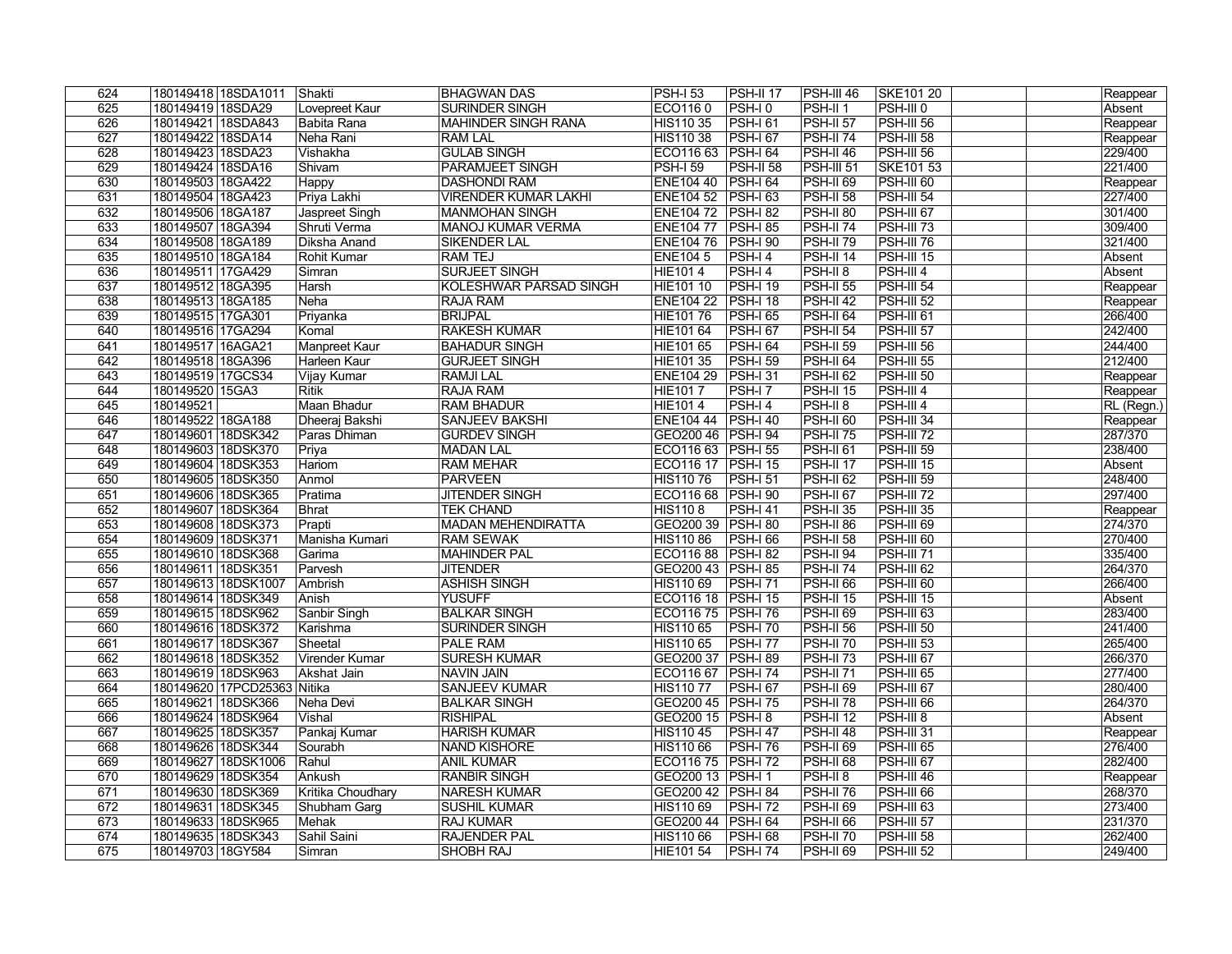| 676              | 180149704 18GY586                        |                     | Shalu Rani          | <b>RAMESH KUMAR</b>                  | PBE101 49   PSH-I 50                     |                                   | PSH-II 74               | <b>PSH-III 58</b>        | 227/400             |
|------------------|------------------------------------------|---------------------|---------------------|--------------------------------------|------------------------------------------|-----------------------------------|-------------------------|--------------------------|---------------------|
| 677              | 180149705 18GY587                        |                     | Yogi Rani           | <b>GURMEL SINGH</b>                  | PBE101 66 PSH-I 79                       |                                   | <b>PSH-II 81</b>        | <b>PSH-III 61</b>        | 287/400             |
| 678              | 180149706 18GY589                        |                     | Sunita              | <b>RAJ KUMAR</b>                     | HIS110 33                                | <b>PSH-161</b>                    | <b>PSH-II 59</b>        | <b>PSH-III 55</b>        | Reappear            |
| 679              | 180149707 18GY658                        |                     | Prabhawati          | <b>ANANT RAM</b>                     | HIS110 73                                | $PSH-I 77$                        | <b>PSH-II 68</b>        | <b>PSH-III 58</b>        | 276/400             |
| 680              | 180149708 18GY657                        |                     | Ritu Rani           | <b>MAMCHAND</b>                      | <b>HIS11082</b>                          | $PSH-I$ 79                        | <b>PSH-II 72</b>        | $PSH-II166$              | 299/400             |
| 681              | 180149709 18GY588                        |                     | Saloni              | <b>RAJESH</b>                        | PAD194 50                                | $PSH-I 61$                        | <b>PSH-II 50</b>        | $PSH-III$ 40             | Reappear            |
| 682              | 180149710 18GY585                        |                     | Jyoti               | <b>RAM KUMAR</b>                     | HIS11083                                 | <b>PSH-183</b>                    | <b>PSH-II 81</b>        | PSH-III 60               | 307/400             |
| 683              | 180149711 18GY591                        |                     | Shubhangi Singh     | <b>ABHIRAJ SINGH</b>                 | FUE109 71                                | $PSH-I 66$                        | <b>PSH-II 68</b>        | PSH-III 62               | 267/380             |
| 684              | 180149801   18MY257                      |                     | Kajal               | <b>MADAN LAL</b>                     | ENE104 48 PSH-I 75                       |                                   | <b>PSH-II 59</b>        | PSH-III 59               | 241/400             |
| 685              | 180149803 18MY255                        |                     | Savita              | <b>RAVINDER KUMAR</b>                | ENE104 34 PSH-I 66                       |                                   | PSH-II <sub>62</sub>    | <b>PSH-III 53</b>        | Reappear            |
| 686              | 180149804 18MY241                        |                     | Parul               | <b>DILBAGH SINGH</b>                 | ENE104 47   PSH-I 77                     |                                   | PSH-II <sub>70</sub>    | <b>PSH-III 61</b>        | 251/400             |
| 687              | 180149805 18MY246                        |                     | Sagar               | <b>SUNIL KUMAR</b>                   | ENE104 23 PSH-I 64                       |                                   | <b>PSH-II 66</b>        | $PSH-III 62$             | Reappear            |
| 688              | 180149806 18MY253                        |                     | Priyanshi           | <b>PARVESH</b>                       | ENE104 25 PSH-I 67                       |                                   | <b>PSH-II 58</b>        | <b>PSH-III 63</b>        | Reappear            |
| 689              | 180149809 18MY256                        |                     | Minakshi            | <b>JASMER SINGH</b>                  | ENE104 28   PSH-I 61                     |                                   | <b>PSH-II 66</b>        | $PSH-IIJ$ 52             | Reappear            |
| 690              | 180149810 18MY254                        |                     | Poonam Rani         | <b>RAJ KUMAR</b>                     | ENE104 20   PSH-I 61                     |                                   | <b>PSH-II 57</b>        | PSH-III 62               | Reappear            |
| 691              | 180149811 18MY1145                       |                     | Pushpa              | <b>JITENDER SINGH</b>                | <b>ENE104 28</b>                         | $PSH-I$ 39                        | <b>PSH-II 48</b>        | $PSH-III$ 39             | Reappear            |
| 692              | 180149813 18MY243                        |                     | Ram Murti           | PANTU RAM                            | ENE104 45 PSH-I 52                       |                                   | <b>PSH-II 74</b>        | $PSH-II162$              | 229/400             |
| 693              | 180149815 18MY259                        |                     | Girish Kumar        | <b>MOHAN LAL</b>                     | ENE104 49 PSH-I 78                       |                                   | <b>PSH-II 59</b>        | $PSH-III 64$             | 250/400             |
| 694              | 180149816 18MY245                        |                     | Rajan               | <b>RAJ PAL</b>                       | <b>ENE1048</b>                           | <b>PSH-I 11</b>                   | <b>PSH-II 33</b>        | $PSH-III$ 12             | Reappear            |
| 695              | 180149819 18MY262                        |                     | Amir Khan           | <b>GALIB HASAN</b>                   | <b>ENE1040</b>                           | $PSH-15$                          | PSH-II <sub>0</sub>     | $PSH-HIO$                | Absent              |
| 696              | 180149821 18MY250                        |                     | Aman Kumar          | <b>SURESH KUMAR</b>                  | ENE104 12 PSH-I 15                       |                                   | <b>PSH-II 15</b>        | <b>PSH-III 39</b>        | Reappear            |
| 697              | 180149823 18MY258                        |                     | Vijay Pratap Singh  | <b>JAI KUMAR</b>                     | <b>ENE1048</b>                           | <b>PSH-I 57</b>                   | <b>PSH-II 44</b>        | <b>PSH-III 11</b>        | Reappear            |
| 698              | 180149824 18MY242                        |                     | Saurav              | <b>SOHAN LAL</b>                     | <b>ENE104 60</b>                         | $PSH-I$ 66                        | <b>PSH-II 60</b>        | <b>PSH-III 61</b>        | 247/400             |
| 699              | 180149825 18MY247                        |                     | Vikrant             | KAMESHWAR SHARMA                     | ENE104 0                                 | PSH-I0                            | PSH-II <sub>0</sub>     | PSH-III 0                | Absent              |
| 700              | 180149826 18MY265                        |                     | <b>Manav Mehta</b>  | <b>ASHWANI MEHTA</b>                 | ENE104 79 PSH-I 80                       |                                   | <b>PSH-II 70</b>        | PSH-III 62               | 291/400             |
| 701              | 180149827   18MY266                      |                     | Rizul Garg          | <b>ROHIT GARG</b>                    | ENE104 69   PSH-I 86                     |                                   | <b>PSH-II 72</b>        | PSH-III 55               | 282/400             |
| 702              | 180149829 18MY260                        |                     | Sourabh Singh       | <b>NARENDER SINGH</b>                | ENE1040                                  | <b>PSH-113</b>                    | <b>PSH-II 26</b>        | $PSH-III$ 12             | Reappear            |
| 703              | 180150901 18DGY253                       |                     | Upasna              | <b>KRISHANPAL SINGH</b>              | $PSL-172$                                | $PSL-II 72$                       | <b>PSL-III 70</b>       | SOC17589                 | 303/325             |
| 704              | 180150902 18DGY256                       |                     | Rubal               | <b>RAJESH KUMAR</b>                  | $PSL-161$                                | $PSL-II 50$                       | <b>PSL-III 57</b>       | YOE146 43                | 211/301             |
| 705              | 180150903 18DGY252                       |                     | Sanjana             | <b>PALA RAM</b>                      | $PSL-152$                                | $PSL-II 45$                       | <b>PSL-III 36</b>       | SOC175 51                | 184/325             |
| 706              |                                          | 180150904 18DGY1047 | Manveen Kaur        | <b>ANIL WALIA</b>                    | <b>FAR126 20</b>                         | $PSL-144$                         | <b>PSL-II 54</b>        | $PSL-III$ 48             | 166/255             |
| 707              | 180150905 18DGY257                       |                     | Surbhi Panwar       | <b>SATRUDH PANWAR</b>                | <b>FAR126 28</b>                         | $PSL-148$                         | <b>PSL-II 51</b>        | $PSL-III$ 65             | 192/255             |
| 708              | 180150906 18DGY254                       |                     | <b>Nisha Bhat</b>   | PRADIMAN KRISHAN BHAT                | $PSL-144$                                | $PSL-II37$                        | <b>PSL-III 34</b>       | SOC175 54                | 169/325             |
| 709              | 180150907 18DGY255                       |                     | Muskan Bedi         | <b>MANJEET SINGH BEDI</b>            | $PSL-151$                                | $PSL-II37$                        | <b>PSL-III 37</b>       | YOE146 59                | 184/301             |
| 710              | 180152001 18UC825                        |                     | Ajay                | <b>SURENDER SINGH</b>                | <b>ENE10447</b>                          | $SKH-V67$                         | SKH-VI 49               | SKH-VII 64               | 225/400             |
| $\overline{711}$ | 180152002 18UC820                        |                     | <b>Prince Kumar</b> | <b>NIRMAL SINGH</b>                  | ENE104 38 SKH-V 52                       |                                   | SKH-VI 51               | SKH-VII 58               | 197/400             |
| $\overline{712}$ | 180152003 18UC814                        |                     | Naresh Kumar        | <b>ROSHAN LAL</b>                    | ENE104 55 SKH-V 77                       |                                   | $SKH-VI$ 69             | SKH-VII 88               | 289/400             |
| 713              | 180152005 18UC817                        |                     | Sonu Kumar          | <b>RAJBIR SINGH</b>                  | ENE104 48 SKH-V 74                       |                                   | SKH-VI 54               | SKH-VII 79               | 255/400             |
| 714              | 180152007 18UC813                        |                     | Pankaj Sharma       | <b>GANPAT SHARMA</b>                 | ENE104 54 SKH-V 78                       |                                   | SKH-VI 66               | SKH-VII 17               | Reappear            |
| 715              | 180152008 18UC816                        |                     | Jankit Kumar        | <b>SURENDER SINGH</b>                | ENE104 67 SKH-V 82                       |                                   | SKH-VI 90               | SKH-VII 92               | 331/400<br>350/400  |
| 716              | 180152009 18UC828                        |                     | Kajal               | <b>MAMAN</b>                         | <b>ENE10471</b>                          | <b>SKH-V 94</b>                   | SKH-VI 90               | SKH-VII 95               |                     |
| 717<br>718       | 180152010 18UC824<br>180152011   18UC829 |                     | Navjot<br>Pooja     | <b>RAMPAL</b><br><b>RAJESH KUMAR</b> | ENE104 57<br>ENE104 61                   | <b>SKH-V 85</b><br><b>SKH-V76</b> | SKH-VI 77<br> SKH-VI 81 | SKH-VII 89<br>SKH-VII 91 | 308/400<br>309/400  |
|                  |                                          |                     |                     |                                      |                                          |                                   |                         |                          |                     |
| 719<br>720       | 180152012 18UC823                        |                     | Sawan Kumar         | <b>OM PARKASH</b>                    | ENE104 38 SKH-V 51<br>ENE104 39 SKH-V 48 |                                   | SKH-VI 48               | SKH-VII 47<br>SKH-VII 16 | 180/400             |
| 721              | 180152013 18UC818<br>180152014 18UC815   |                     | Sachin              | <b>SATPAL</b><br><b>RAMESH</b>       | ENE104 66                                | SKH-V 96                          | SKH-VI 16<br>SKH-VI 97  | SKH-VII 97               | Reappear<br>356/400 |
| 722              | 180152015 18UC830                        |                     | Neeraj<br>Jai Shree | <b>RAM CHANDER</b>                   | <b>ENE104 67</b>                         | $SKH-V 80$                        | <b>SKH-VI 92</b>        | SKH-VII 91               | 330/400             |
| 723              | 180152017 18UC821                        |                     | Gurpreet            | <b>SATPAL</b>                        | ENE104 20                                | $\overline{\left $ SKH-V 13       | SKH-VI <sub>17</sub>    | SKH-VII 15               |                     |
| 724              | 3615001                                  | 16AGA72             | Suman Rani          | <b>JASWANT SINGH</b>                 | HIS110 54                                | <b>PSH-I 56</b>                   | <b>PSH-III 61</b>       |                          | Reappear<br>217/400 |
| 725              | 3615002                                  | 15AGA101            | Shilpi              | <b>DINESH PRSAD</b>                  | $PSH-119$                                |                                   |                         |                          | Absent              |
| 726              | 3615003                                  | 16GA363             | Poonam              | <b>SURAJ KUMAR</b>                   | ENE104 25   PSH-III 54                   |                                   |                         |                          | <b>FLC</b>          |
| 727              | 3615004                                  | 15GA219             | Manish Kumar        | <b>RAM NIWAS</b>                     | <b>ENE104 25</b>                         |                                   |                         |                          | <b>FLC</b>          |
|                  |                                          |                     |                     |                                      |                                          |                                   |                         |                          |                     |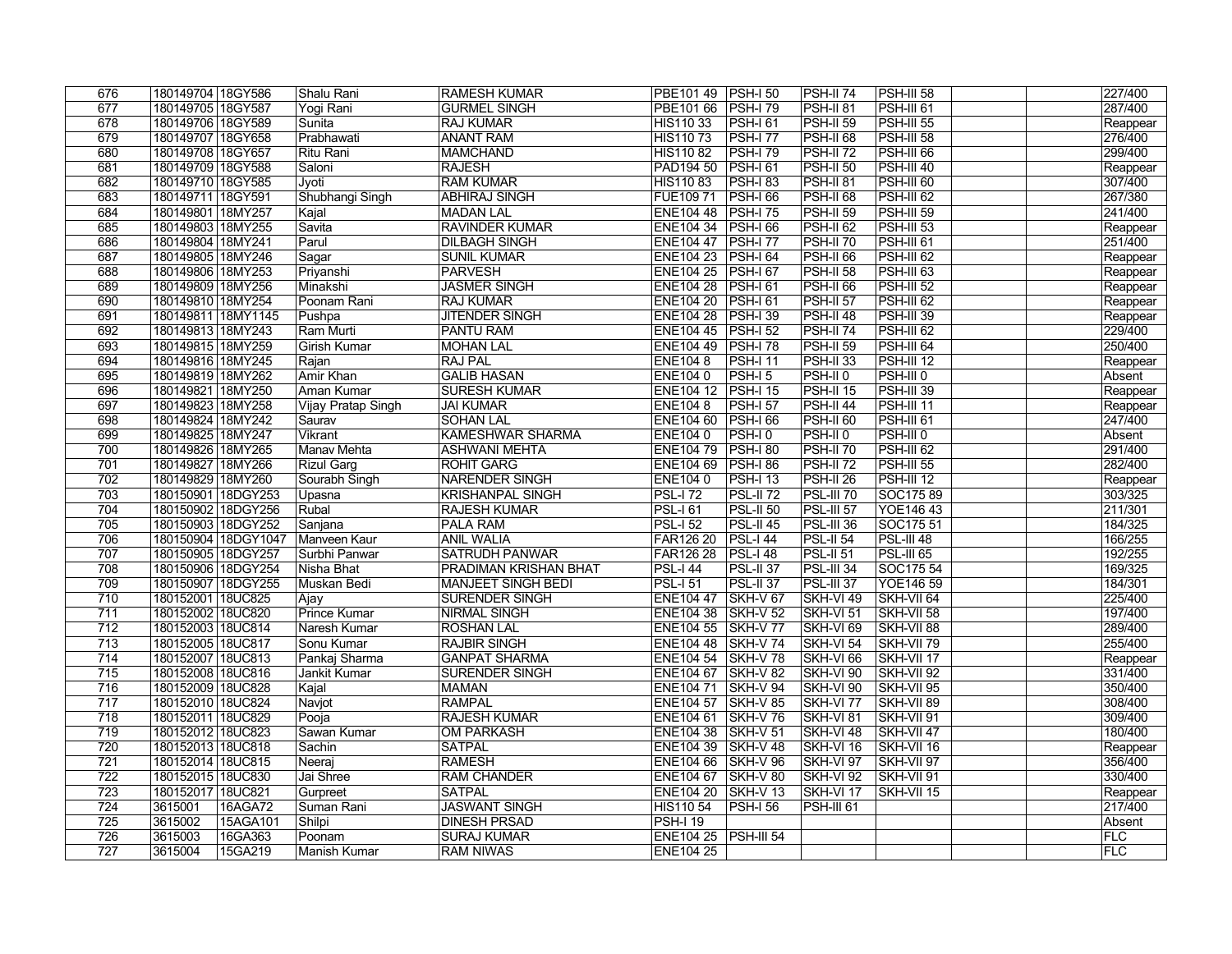| 728              | 3615005            | 16GA362             | Rahul Chauhan         | <b>SUSHIL KUMAR</b>                               | ENE104 24   PSH-I 47            |                                            | FLC            |
|------------------|--------------------|---------------------|-----------------------|---------------------------------------------------|---------------------------------|--------------------------------------------|----------------|
| 729              | 3615006            | 16SDA274            | Manjul Kaushal        | <b>HARI GOPAL KAUSHAL</b>                         | <b>HIS110 24</b>                |                                            | FLC            |
| 730              | 3615007            | 15SDA244            | Anchal Bakshi         | <b>SATYA PRAKASH BAKSHI</b>                       |                                 | EHH-105 41 EHH-106 18                      | FLC            |
| 731              | 3615008            | 16SDA280            | Harmanjot Singh       | <b>GURJINDER SINGH</b>                            | <b>HIS110 28</b>                |                                            | FLC            |
| 732              | 3615009            | 16SDA290            | Rajat Sharma          | <b>RAM KUMAR</b>                                  | $PSH-II19$                      |                                            | Absent         |
| 733              | 3615021            | 16GWK761            | Richa                 | <b>SANJEEV KUMAR</b>                              | EHH-105 59                      |                                            | 236/370        |
| 734              | 3615022            | 16GWK751            | Komal                 | <b>BALJEET SINGH</b>                              |                                 | EHH-105 29 EHH-106 17                      | <b>FLC</b>     |
| 735              | 3615023            | 16GWK749            | Pushpanjali           | <b>NEERAJ KUMAR</b>                               |                                 | EHH-105 29 EHH-106 36                      | FLC            |
| 736              | 3615024            | 16DSK241            | Neha                  | <b>RAJESH GUJRAL</b>                              | GEO200 31                       |                                            | FLC            |
| 737              | 3615025            | 16DSK373            | Tanya Singh           | <b>JOGINDER SINGH DESWAL</b>                      |                                 | EHH-105 8 GEO200 20                        | Absent         |
| 738              | 3615031            | 14UC314             | Anju                  | <b>GURDEEP SINGH</b>                              | <b>ENE104 13</b>                |                                            | Absent         |
| 739              | 3615032            | 15UC218             | Vijai Kumar           | <b>RAGHUVIR</b>                                   | ENE104 53                       |                                            | RL(A)          |
| 740              | 3615033            | 16UC320             | Radhe Shyam           | <b>SATBEER SINGH</b>                              | <b>HMH-I 15</b>                 |                                            | Absent         |
| 741              | 3615034            | $16$ GH $5$         | <b>Babloo</b>         | <b>SATISH</b>                                     | EHH-106 34                      |                                            | FLC            |
| 742              | 3615035            | 16UC1023            | Yogesh Jangra         | <b>THAKUR CHAND JANGRA</b>                        | <b>BM-2319</b>                  | BM-2328<br>BM-233 13                       | <b>FLC</b>     |
| 743              | 3615036            | 16UC346             | Saroj Bala            | <b>ROHTASH</b>                                    | <b>ENE104 36</b>                |                                            | <b>FLC</b>     |
| 744              | 3615037            | 16UC345             | Rajni Devi            | <b>NARESH KUMAR</b>                               | <b>ENE104 52</b>                |                                            | 283/400        |
| $\overline{745}$ | 3615038            | 16UC344             | Salochana             | <b>ISHWAR SINGH</b>                               | <b>ENE10441</b>                 |                                            | FLC            |
| 746              | 3615039            | 16UC1022            | Aadesh Chhoker        | <b>SURENDER KUMAR</b>                             | $PHH-VI$ 69                     |                                            | 240/400        |
| 747              | 3615040            | 16UC1002            | Mandeep               | <b>RAMMEHAR</b>                                   | <b>ENE104 51</b>                |                                            | 242/400        |
| 748              | 3615041            | 16UC1003            | Abhishek              | <b>BIR SINGH</b>                                  | PHH-VI <sub>62</sub>            |                                            | 206/400        |
| 749              | 3615042            | <b>16UC288</b>      | Naveen Salaria        | <b>VEDPAL</b>                                     | ENE104 32 PHH-VI 63             |                                            | FLC            |
| 750              | 3615043            | 16UC292             | Vishal                | <b>GYASHA RAM</b>                                 | <b>ENE104 27 PHH-VI 58</b>      |                                            | FLC            |
| 751              | 3615044            | 14UC1044            | Sukhbir Singh         | <b>DALBIR SINGH</b>                               | <b>ENE104 38</b>                |                                            | FLC            |
| 752              | 3615045            | 15GH654             | Nikhil Bhardwaj       | <b>BAJRANG LAL</b>                                |                                 | EHH-105 32 EHH-106 50 SOC175 0             | RP             |
| 753              | 3615046            | 16UC1247            | Ankita                | <b>AZAD SINGH</b>                                 |                                 | EHH-105 40 EHH-106 34 EHH-107 47 PSY165 32 | RL(A)          |
| 754              | 3615047            | 16UC314             | Gaurav                | <b>KARAN SINGH</b>                                | ENE104 45 HMH-I 75              | $HMH-II 14$                                | RL(A)          |
| 755              | 3615048            | 16UC1300            | Sandeep               | <b>BABU RAM</b>                                   | ENE104 65 PHH-V 74              | $ $ PHH-VI 79<br>$ $ PHH-VII 88            | 306/400        |
| 756              | 3615051            | 16MY228             | Vandana               | <b>KRISHAN LAL</b>                                | ECH-105 28                      |                                            | FLC            |
| 757              | 3615052            | 15DGY241            | Kajal                 | <b>RISHI PAL</b>                                  | ECH-105 39                      |                                            | <b>FLC</b>     |
| 758              | 3615053            | 16MY1303            | Sangeeta Rani         | <b>HARBANS LAL</b>                                | <b>ECH-105 20</b>               |                                            | FLC            |
| 759              | 3615054            | 15MY747             | Kajal                 | <b>SANJIV KUMAR</b>                               | EHH-1057                        |                                            | Absent         |
| 760              | 3615055            | 16MY302             | <b>Vivek Kumar</b>    | <b>PANNA LAL SINGH</b>                            | EHH-105 45                      |                                            | 224/400        |
| 761              | 3615056            | 16MY1304            | Raghav Kumar          | <b>SUBHASH CHAND</b>                              |                                 | EHH-105 34 EHH-106 26                      | FLC            |
| 762              | 3615057            | 15MY736             | Shivam                | <b>ANIL KUMAR</b>                                 | EHH-105 11                      |                                            | FLC            |
| 763              | 3615058            | 15MY742             | Shakshi               | <b>SEWA RAM</b>                                   | EHH-105 13                      |                                            | Absent         |
| 764              | 3615059            | 16GY807             | Vandana               | <b>ASHOK KUMAR</b>                                | PBH-VII 54                      |                                            | 194/350        |
| 765              | 3615060            | 15GY237             | Sunita Yadav          | <b>PARAMHANS YADAV</b>                            | <b>PSH-141</b>                  |                                            | FLC            |
| 766              | 3615061            | 16GY720             | Manju Bala            | RAM JI LAL                                        | ECH-105 63                      |                                            | 276/400        |
| 767              | 3615062            | 16GY740             | Sheela                | <b>VIJAY KUMAR</b>                                | HIH-I 81                        | $HH-H 82$                                  | 252/370        |
| 768              | 3615063            | 14GY644             | Navneet Kaur          | <b>PARAMJEET SINGH</b>                            | <b>FAR126 22</b>                |                                            | 189/330        |
| 769              | 3615064            | 16DGY259            | Priyanka              | <b>VIRENDER KUMAR</b>                             | ECH-105 35                      |                                            | FLC            |
| 770              |                    |                     |                       |                                                   |                                 |                                            |                |
| 771              |                    |                     |                       |                                                   |                                 |                                            |                |
|                  | 3615065            | 16DGY247            | Nakita                | PAWAN KUMAR                                       |                                 | ECH-105 28 ECH-106 76                      | FLC            |
|                  | 3615066            | 16DGY251            | Ritu Rani             | <b>GOPTAL DASS</b>                                |                                 | ECH-105 20 ECH-107 51                      | FLC            |
| 772              | 3615067            | 15DGY229            | Kajal                 | <b>HUKAM CHAND</b>                                | ECH-105 33                      |                                            | FLC            |
| 773              | 3615068            | 16DGY248            | Ashlekha Bhatia       | <b>AVINASH CHAND</b>                              | ECH-105 20                      |                                            | FLC            |
| 774              | 3615069            | 15DGY235            | Shweta                | <b>HARBANS SINGH</b>                              | ECH-105 47                      |                                            | FLC            |
| 775              | 3615070            | 15DGY230            | Deepa Sharma          | <b>TIKA RAM SHARMA</b>                            | ECH-105 35                      |                                            | FLC            |
| 776              | 3615071            | 15DGY1650           | Aasha Rani            | <b>DARSHAN LAL</b>                                |                                 | ECH-105 18 MUV102 22                       | <b>FLC</b>     |
| 777              | 3615072            | 15DGY344            | Ashmita               | <b>MAHESH SHARMA</b>                              | EHH-106 71                      |                                            | 246/400        |
| 778<br>779       | 3615073<br>3615074 | 16DGY255<br>16GY806 | Navdeep Kaur<br> Sita | <b>JASVINDER SINGH</b><br><b>JAGDISH KUSHWAHA</b> | CSC161 40 CSC162 4<br>HIE101 26 | $PSH-II 59$                                | 236/370<br>FLC |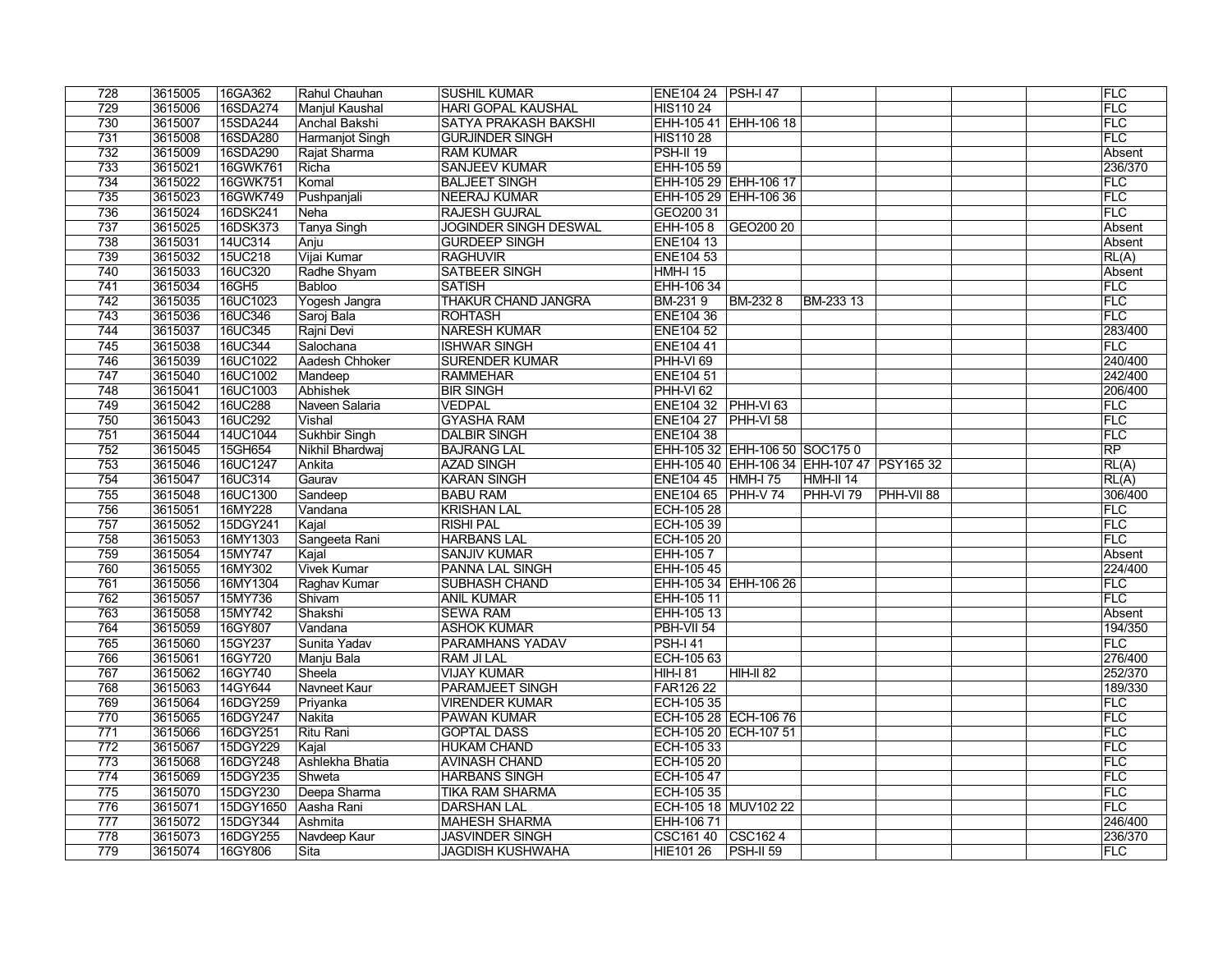| 780        | 3615081 | 16SP894  | Anshul Jaglan                   | <b>ARUN KUMAR</b>      |                      | EHH-105 18 EHH-106 18 PSY165 18           |                | <b>FLC</b>           |
|------------|---------|----------|---------------------------------|------------------------|----------------------|-------------------------------------------|----------------|----------------------|
| 781        | 3615082 | 16SP1354 | Abhishek                        | <b>OMPAL</b>           | EHH-105 50           |                                           |                | 211/400              |
| 782        | 3615083 | 16SP1351 | Chestha Sahal                   | <b>PAWAN SAHAL</b>     |                      | EHH-105 33 EHH-106 20 MUI102 24           |                | FLC                  |
| 783        | 3615084 | 16SP893  | <b>Dinesh Kumar</b>             | <b>NARESH KUMAR</b>    | EHH-105 50           |                                           |                | 227/400              |
| 784        | 3615085 | 16SP1454 | Vidushi Gupta                   | <b>VIJENDERA GUPTA</b> | EHH-105 20           |                                           |                | FLC                  |
| 785        | 3615086 | 16SP1489 | Dhiraj Kumar                    | <b>BIRBAL PATEL</b>    |                      | ECH-105 28 ECH-106 64 ECH-107 51          |                | FLC                  |
| 786        | 3615087 | 15SP1532 | Pooja                           | <b>RAM KARAN</b>       | ECH-105 40           |                                           |                | FLC                  |
| 787        | 3615088 | 16SP1349 | Rinku Sharma                    | <b>JAGBIR SINGH</b>    |                      | ECH-105 25 ECH-106 62 ECH-107 60          |                | <b>FLC</b>           |
| 788        | 3615089 | 16IP728  | Nitin Mann                      | <b>DHARAMBIR SINGH</b> | EHH-105 37           |                                           |                | <b>FLC</b>           |
| 789        | 3615090 | 15AP1877 | Mansi                           | <b>SURAJ BHAN</b>      |                      | ECH-105 34 ECH-107 55                     |                | FLC                  |
| 790        | 3615091 | 16AP369  | <b>Preeti Chaudhary</b>         | <b>TULSI CHAUDHARY</b> | ECH-105 15           |                                           |                | Absent               |
| 791        | 3615092 | 16AP360  | Pooja                           | <b>CHANDERBHAN</b>     | ECH-105 29 ENE104 25 |                                           |                | <b>FLC</b>           |
| 792        | 3615093 | 16AP367  | Sonia                           | <b>SUSHIL</b>          | ECH-105 48           |                                           |                | FLC                  |
| 793        | 3615094 | 16AP1772 | Subham                          | <b>DEVDUTT</b>         | ECH-105 54           |                                           |                | 208/400              |
| 794        | 3615095 | 16AP385  | Meenu                           | <b>KULDEEP MALIK</b>   | ECH-10541            |                                           |                | FLC                  |
| 795        | 3615112 | 16PIJ467 | Neelam Devi                     | <b>ROHTASH</b>         |                      | EHH-105 19 EHH-106 36                     |                | FLC                  |
| 796        | 3615113 | 16PIJ455 | Neeraj Devi                     | <b>RAMESH KUMAR</b>    |                      | EHH-105 24 EHH-107 27                     |                | FLC                  |
| 797        | 3615114 | 16PIJ459 | Priyanka                        | <b>SHAMSHER</b>        |                      | EHH-105 24 EHH-106 31                     |                | FLC                  |
| 798        | 3615115 | 16PIJ462 | Deepika                         | <b>SANJAY KUMAR</b>    | EHH-107 33           |                                           |                | FLC                  |
| 799        | 3615116 | 14GJ366  | Vikram                          | <b>HOSHIYAR SINGH</b>  | EHH-105 66           |                                           |                | 251/400              |
| 800        | 3615117 | 16GJ560  | Manoj Kumar                     | <b>KUMBHKARAN</b>      | EHH-105 51           |                                           |                | 227/400              |
| 801        | 3615119 | 16PIJ466 | Ritu                            | <b>SATVIR SINGH</b>    | SOC17541             |                                           |                | FLC                  |
| 802        | 3615120 | 16PIJ446 | Poonam                          | <b>GULLAB SINGH</b>    | SOC175 21            |                                           |                | FLC                  |
| 803        | 3615122 | 16PIJ475 | Tripti Aggarwal                 | <b>RAJIV AGGARWAL</b>  | SOC175 53            |                                           |                | 186/400              |
| 804        | 3615141 | 16DNH645 | Pariksha                        | <b>JITENDER</b>        | EHH-106 48           |                                           |                | <b>FLC</b>           |
|            | 3615142 | 15GH640  |                                 | <b>ANIL SAINI</b>      | EHH-105 47           |                                           |                | 194/400              |
| 805<br>806 | 3615143 | 16GH32   | Himani Saini<br><b>Dikshant</b> | <b>PREM SINGH</b>      | EHH-105 51           |                                           |                | 236/400              |
|            |         |          |                                 | <b>BANSILAL</b>        |                      |                                           |                |                      |
| 807        | 3615144 | 16DNH665 | Jitender                        | <b>ASHOK KUMAR</b>     | EHH-106 18           |                                           |                | Absent<br><b>FLC</b> |
| 808        | 3615161 | 16GH857  | Akshay                          |                        | ECH-105 40           |                                           |                |                      |
| 809        | 3615162 | 14GH736  | Sonu Kumar                      | <b>RAJENDER KUMAR</b>  | ECH-105 51           |                                           |                | 218/400              |
| 810        | 3615163 | 15GH697  | <b>Vivek</b>                    | <b>RAGHUBIR SINGH</b>  | ECH-105 25           |                                           |                | <b>FLC</b><br>FLC    |
| 811        | 3615164 | 16GH847  | Sanjay Saini                    | <b>DHARAMPAL SAINI</b> |                      | ECH-105 28 ECH-107 39                     |                |                      |
| 812        | 3615165 | 16GH850  | Kapil                           | <b>RAMPHAL</b>         | ECH-105 55           |                                           |                | 197/400              |
| 813        | 3615166 | 15GH699  | Jaideep                         | <b>VEDPAL</b>          | ECH-105 49           |                                           |                | 224/400              |
| 814        | 3615167 | 15GH680  | Sarswati                        | <b>RAMNIWAS</b>        |                      | ECH-105 40 ECH-107 50                     |                | FLC                  |
| 815        | 3615168 | 16GH862  | Monika                          | <b>SUBHASH</b>         | ECH-105 50           |                                           |                | 220/400              |
| 816        | 3615169 | 16GH1911 | Pragati                         | <b>RAVIDASS</b>        | ECH-105 48           |                                           |                | 225/400              |
| 817        | 3615170 | 16GH881  | Rekha                           | <b>RAM NIWAS</b>       | ECH-105 42           |                                           |                | <b>FLC</b>           |
| 818        | 3615179 | 14GH1594 | Sagar                           | <b>RAJ KAPOOR</b>      | <b>ENE104 20</b>     |                                           |                | FLC                  |
| 819        | 3615184 | 16DNH563 | Aakanksha                       | <b>SUNIL KUMAR</b>     | <b>PSY16545</b>      |                                           |                | 211/370              |
| 820        | 3615185 | 16GH17   | Sudesh                          | <b>BALWAN SINGH</b>    |                      | EHH-105 39 EHH-106 0 EHH-107 0            | <b>HIS1100</b> | RP                   |
| 821        | 3615101 | 16PIJ489 | Renu                            | <b>ROHTASH</b>         | GEH-301 49           |                                           |                | 249/460              |
| 822        | 3615102 | 15PIJ476 | ∣Seema                          | <b>RAMKUMAR</b>        | GEH-302 57           |                                           |                | 254/460              |
| 823        | 3615103 | 16PIJ523 | Sunny                           | <b>SUBHASH</b>         | GEH-301 34           |                                           |                | <b>FLC</b>           |
| 824        | 3615104 | 16GJ612  | ∣Jyoti                          | <b>RAM MEHAR</b>       |                      | ENE104 21 GEH-301 12 GEH-303 34 PAD194 56 |                | <b>FLC</b>           |
| 825        | 3615105 | 16GJ598  | Ajay                            | <b>DHARAM BIR</b>      |                      | ENE104 28 GEH-302 14                      |                | <b>FLC</b>           |
| 826        | 3615106 | 14GJ21   | Rahul                           | <b>RAMESH KUMAR</b>    | GEH-301 64           |                                           |                | 244/460              |
| 827        | 3615107 | 14GJ1228 | Braham Kumar                    | <b>RAJ KUMAR</b>       | <b>ENE104 34</b>     |                                           |                | FLC                  |
| 828        | 3615108 | 16GJ622  | Banti                           | <b>SHAMSHER</b>        |                      | ENE104 52 GEH-302 14                      |                | FLC                  |
| 829        | 3615109 | 14GJ938  | <b>Mukul Kumar</b>              | <b>KRISHAN KUMAR</b>   | <b>ENE104 27</b>     | GEH-302 56                                |                | FLC                  |
| 830        | 3615110 | 14GJ8    | Gurmit                          | <b>RAMESH</b>          | GEH-302 1            |                                           |                | Absent               |
| 831        | 3615118 | 16PIJ513 | Asha                            | <b>SATBIR SINGH</b>    | SOC175 51            |                                           |                | 224/460              |